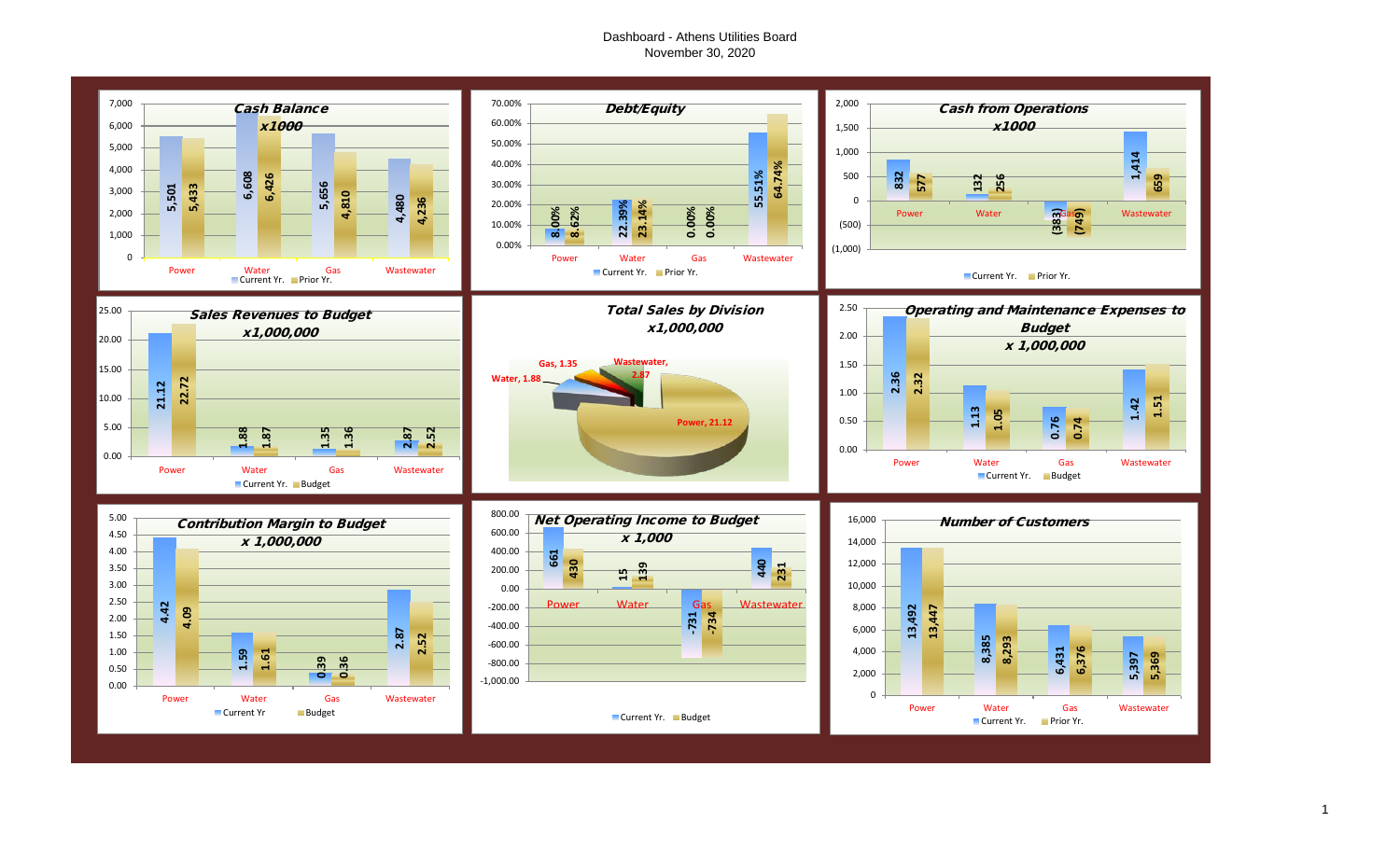#### **Athens Utilities Board Combined Balance Sheet (000 Omitted) November 30, 2020**

|                                         | <b>November 30, 2020</b> | <b>Prior Year</b>      | <b>Change</b>    |
|-----------------------------------------|--------------------------|------------------------|------------------|
| <b>Current Assets</b>                   | \$30,787                 | \$30,386               | \$401            |
| Long-Term Assets<br><b>Total Assets</b> | \$118,757<br>\$149.544   | \$118,939<br>\$149,325 | (\$183)<br>\$218 |
| <b>Current Liabilities</b>              | \$5,249                  | \$5,309                | (\$60)           |
| Long-Term Liabilities                   | \$26,603                 | \$28,151               | (\$1,548)        |
| Net Assets                              | \$117,692                | \$115,865              | \$1,827          |
| <b>Total Liabilities and Net Assets</b> | \$149.544                | \$149.325              | \$218            |

#### **Athens Utilities Board Combined Profit and Loss Statement (000 Omitted)**

#### **November 30, 2020**

|                                       |                          | YEAR-TO-DATE      |                 |                          |                   | <b>BUDGET</b>   |               |            |                 |
|---------------------------------------|--------------------------|-------------------|-----------------|--------------------------|-------------------|-----------------|---------------|------------|-----------------|
|                                       | <b>YTD</b>               | <b>YTD</b>        | <b>Variance</b> | Month                    | Month             | <b>Variance</b> | Annual        | <b>YTD</b> | <b>Variance</b> |
|                                       | <b>November 30, 2020</b> | <b>Prior Year</b> |                 | <b>November 30, 2020</b> | <b>Prior Year</b> |                 | <b>Budget</b> | Budget     |                 |
| <b>Sales Revenue</b>                  | \$26,972                 | \$28,988          | (\$2,017)       | \$4,739                  | \$5,216           | (\$476)         | \$68,435      | \$28,466   | (\$1,494)       |
| Cost of Goods Sold                    | \$17,957                 | \$20,278          | \$2,321         | \$3,269                  | \$3,775           | \$506           | \$47,125      | \$19,890   | \$1,933         |
| <b>Contribution Margin</b>            | \$9,015                  | \$8,710           | \$305           | \$1,471                  | \$1,441           | \$30            | \$21,309      | \$8,576    | \$439           |
| Operating and Maintenance Expenses    | \$5,480                  | \$4,933           | (\$547)         | \$1,015                  | \$923             | (\$92)          | \$13,110      | \$5,777    | \$297           |
| Depreciation and Taxes Equivalents    | \$3,123                  | \$2,750           | (\$373)         | \$620                    | \$552             | (\$68)          | \$6,256       | \$2,733    | (\$390)         |
| <b>Total Operating Expenses</b>       | \$8,603                  | \$7,683           | (\$920)         | \$1,635                  | \$1,476           | ( \$160)        | \$19,366      | \$8,510    | ( \$93)         |
| <b>Net Operating Income</b>           | \$412                    | \$1,026           | (\$615)         | (\$165)                  | (\$35)            | ( \$130)        | \$1,943       | \$66       | \$345           |
| Grants, Contributions & Extraordinary | \$62                     | \$174             | (\$111)         | \$2                      | \$55              | (\$54)          | \$504         | \$15       | \$47            |
| <b>Change in Net Assets</b>           | \$474                    | \$1,200           | (\$726)         | (\$163)                  | \$20              | ( \$183)        | \$2,447       | \$82       | \$392           |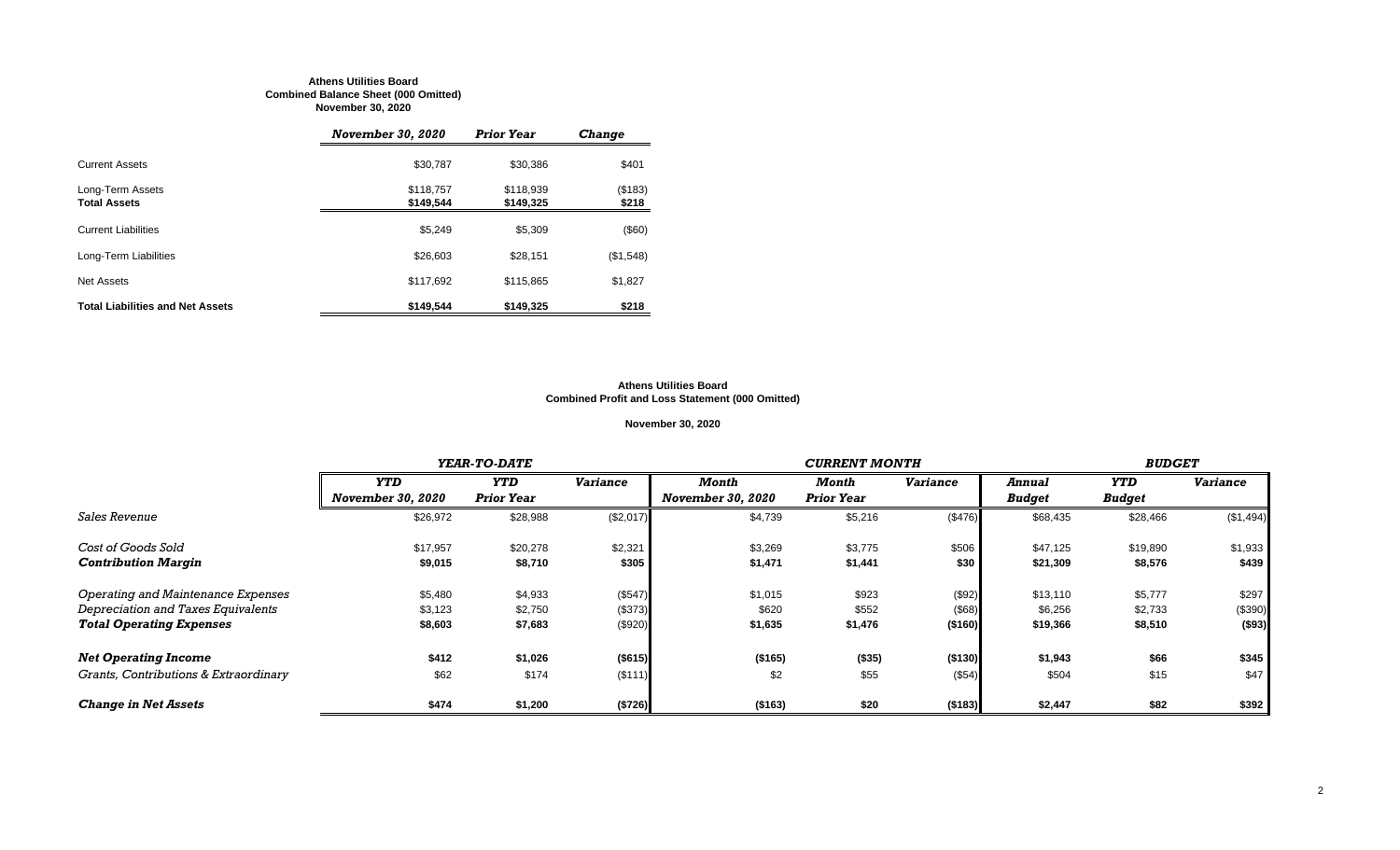# **Athens Utilities Board Financial Statement Synopsis 11/30/2020**

|                                             |                  |                      |                  |                      |          |                                                                                                              | (000 Omitted) |          |             |              |              |              |         |         |                |                              |                         |                    |                            |        |
|---------------------------------------------|------------------|----------------------|------------------|----------------------|----------|--------------------------------------------------------------------------------------------------------------|---------------|----------|-------------|--------------|--------------|--------------|---------|---------|----------------|------------------------------|-------------------------|--------------------|----------------------------|--------|
|                                             |                  | <b>Power</b>         |                  |                      |          | <b>Water</b>                                                                                                 |               |          |             | Gas          |              |              |         |         | Wastewater     |                              |                         | <b>Total</b>       |                            |        |
|                                             | Y-T-D<br>Current | $Y-T-D$<br>Prior Yr. | M-T-D<br>Current | $M-T-D$<br>Prior Yr. | Y-T-D    | Y-T-D<br>Current   Prior Yr. Current   Prior Yr. Current   Prior Yr. Current   Prior Yr. Current   Prior Yr. | M-T-D         | $M-T-D$  | Y-T-D       | $Y-T-D$      | $M-T-D$      | $M-T-D$      | Y-T-D   | $Y-T-D$ | M-T-D          | $M-T-D$<br>Current Prior Yr. | Y-T-D<br><b>Current</b> | Y-T-D<br>Prior Yr. | M-T-D<br>Current Prior Yr. | M-T-D  |
| Cash Balance                                | 5,501            | 5,433                |                  |                      | 6,608    | 6,426                                                                                                        |               |          | 5,656       | 4,810        |              |              | 4,480   | 4,236   |                |                              | 22,245                  | 20,904             |                            |        |
| <b>Working Capital</b>                      | 7,640            | 9,346                |                  |                      | 7,541    | 7,432                                                                                                        |               |          | 6,173       | 5,652        |              |              | 5,236   | 5,659   |                |                              | 26,590                  | 28,090             |                            |        |
| <b>Plant Assets</b>                         | 73,872           | 71,462               |                  |                      | 33,579   | 33,055                                                                                                       |               |          | 24,246      | 24,006       |              |              | 57,848  | 56,416  |                |                              | 189,545                 | 184,938            |                            |        |
| Debt                                        | 4,040            | 4,291                |                  |                      | 4,808    | 4,983                                                                                                        |               |          | $\Omega$    | $\Omega$     |              |              | 14,905  | 16,094  |                |                              | 23,753                  | 25,368             |                            |        |
| Net Assets (Net Worth)                      | 50,497           | 49,794               |                  |                      | 21,476   | 21,531                                                                                                       |               |          | 19,811      | 19,680       |              |              | 25,612  | 24,860  |                |                              | 117,396                 | 115,865            |                            |        |
| <b>Cash from Operations</b>                 | 832              | 577                  | 790              | 242                  | 132      | 256                                                                                                          | 72            | 85       | (383)       | (749)        | 65           | (126)        | 1,414   | 659     | 127            | 104                          | 1,995                   | 743                | 1,055                      | 304    |
| Net Pension Liability                       | 2,228            | 2,153                |                  |                      | 656      | 626                                                                                                          |               |          | 464         | 416          |              |              | 649     | 641     |                |                              | 3,997                   | 3,836              |                            |        |
| Principal Paid on Debt {Lease Included} (1) | 248              | 154                  | 248              | 154                  | 170      | 161                                                                                                          | 14            | 16       | $\mathbf 0$ | $\mathbf{0}$ | $\mathbf 0$  | <sup>0</sup> | 1,179   | 642     | 11             | 11                           | 1,597                   | 957                | 273                        | 181    |
| New Debt-YTD                                | $\mathbf 0$      | $\Omega$             | $\mathbf 0$      | $\Omega$             | $\Omega$ | $\Omega$                                                                                                     | 0             | $\Omega$ | $\Omega$    | $\Omega$     | 0            |              | 0       | 0       | 0              |                              | 0                       | $\Omega$           |                            | $\sim$ |
| <b>Cash Invested in Plant</b>               | 1,719            | 1,739                | 777              | 214                  | 260      | 243                                                                                                          | 99            | 40       | 222         | 345          | 29           | 50           | 1,422   | 987     | 31             | 203                          | 3,623                   | 3,314              | 936                        | 507    |
| Cash Flow                                   | (898)            | (1, 167)             | 11               | 27                   | (208)    | (63)                                                                                                         | (42)          | 29       | (590)       | (1,094)      | 36           | (176)        | (39)    | (214)   | 85             | (57)                         | (1,735)                 | (2,539)            | 90                         | (178)  |
| Sales                                       | 21,123           | 23,060               | 3,556            | 3,832                | 1,878    | 1,963                                                                                                        | 352           | 380      | 1,354       | 1,508        | 384          | 481          | 2,866   | 2,792   | 501            | 588                          | 27,222                  | 29,323             | 4,794                      | 5,281  |
| Cost of Goods Sold {COGS}                   | 16,708           | 18,942               | 2,881            | 3,338                | 286      | 273                                                                                                          | 48            | 51       | 963         | 1,064        | 340          | 385          |         |         |                |                              | 17,957                  | 20,278             | 3,269                      | 3,775  |
| O&M Expenses-YTD {minus COGS}               | 3,750            | 3,369                | 727              | 671                  | 1,541    | 1,428                                                                                                        | 293           | 275      | 1,128       | 1,062        | 199          | 198          | 2,362   | 2,073   | 464            | 385                          | 8,782                   | 7,932              | 1,683                      | 1,530  |
| <b>Net Operating Income</b>                 | 661              | 757                  | (52)             | (176)                | 15       | 240                                                                                                          | 5             | 50       | (731)       | (603)        | (153)        | (98)         | 440     | 633     | 32             | 189                          | 385                     | 1,026              | (167)                      | (35)   |
| <b>Interest on Debt</b>                     | 5                | 24                   |                  |                      | 42       | 46                                                                                                           | 8             |          | $\Omega$    | $\Omega$     | $\Omega$     |              | 32      | 107     | 6              | 18                           | 79                      | 177                | 16                         | 31     |
| Variable Rate Debt Interest Rate            | 0.29%            | 1.35%                |                  |                      |          |                                                                                                              |               |          |             |              |              |              | 0.29%   | 1.35%   |                |                              |                         |                    |                            |        |
| Grants, Contributions, Extraordinary        | 21               | $\overline{4}$       | 2                | $\overline{2}$       | $\Omega$ | $\Omega$                                                                                                     | $\mathbf 0$   | $\Omega$ | 16          | $\Omega$     | $\mathbf{0}$ | $\Omega$     | 26      | 170     | $\overline{0}$ | 53                           | 62                      | 174                | 2                          | 55     |
| Net Income                                  | 682              | 761                  | (50)             | (173)                | 15       | 240                                                                                                          | 5             | 50       | (716)       | (603)        | (153)        | (98)         | 466     | 803     | 32             | 242                          | 448                     | 1,200              | (165)                      | 20     |
| <b>‡ Customers</b>                          | 13,492           | 13,447               |                  |                      | 8,385    | 8,293                                                                                                        |               |          | 6,431       | 6,376        |              |              | 5,397   | 5,369   |                |                              | 33,705                  | 33,485             |                            |        |
| Sales Volume                                | 256,681          | 296,462              | 48,269           | 50,435               | 4,022    | 4,285                                                                                                        | 759           | 821      | 1,973       | 2,073        | 560          | 661          | 1,941   | 1,998   | 374            | 395                          |                         |                    |                            |        |
| Revenue per Unit Sold (2)                   | 0.082            | 0.078                | 0.074            | 0.076                | 0.47     | 0.46                                                                                                         | 0.46          | 0.46     | 0.69        | 0.73         | 0.69         | 0.73         | 1.48    | 1.40    | 1.34           | 1.49                         |                         |                    |                            |        |
| Natural Gas Market Price (Dth)              |                  |                      |                  |                      |          |                                                                                                              |               |          |             |              | 2.75         | 2.62         |         |         |                |                              |                         |                    |                            |        |
| Natural Gas Total Unit Cost (Dth)           |                  |                      |                  |                      |          |                                                                                                              |               |          | 3.71        | 3.65         | 4.38         | 4.38         |         |         |                |                              |                         |                    |                            |        |
| <b>Full Time Equivalent Employees</b>       | 63.03494         | 61.946               | 61.9             | 61.11                | 14.7205  | 14.809                                                                                                       | 14.54         | 15.14    | 10.0989     | 10.304       | 9.48         | 10.25        | 19.6287 | 19.989  | 18.84          | 20.04                        | 107.48                  | 107.05             | 104.76                     | 106.54 |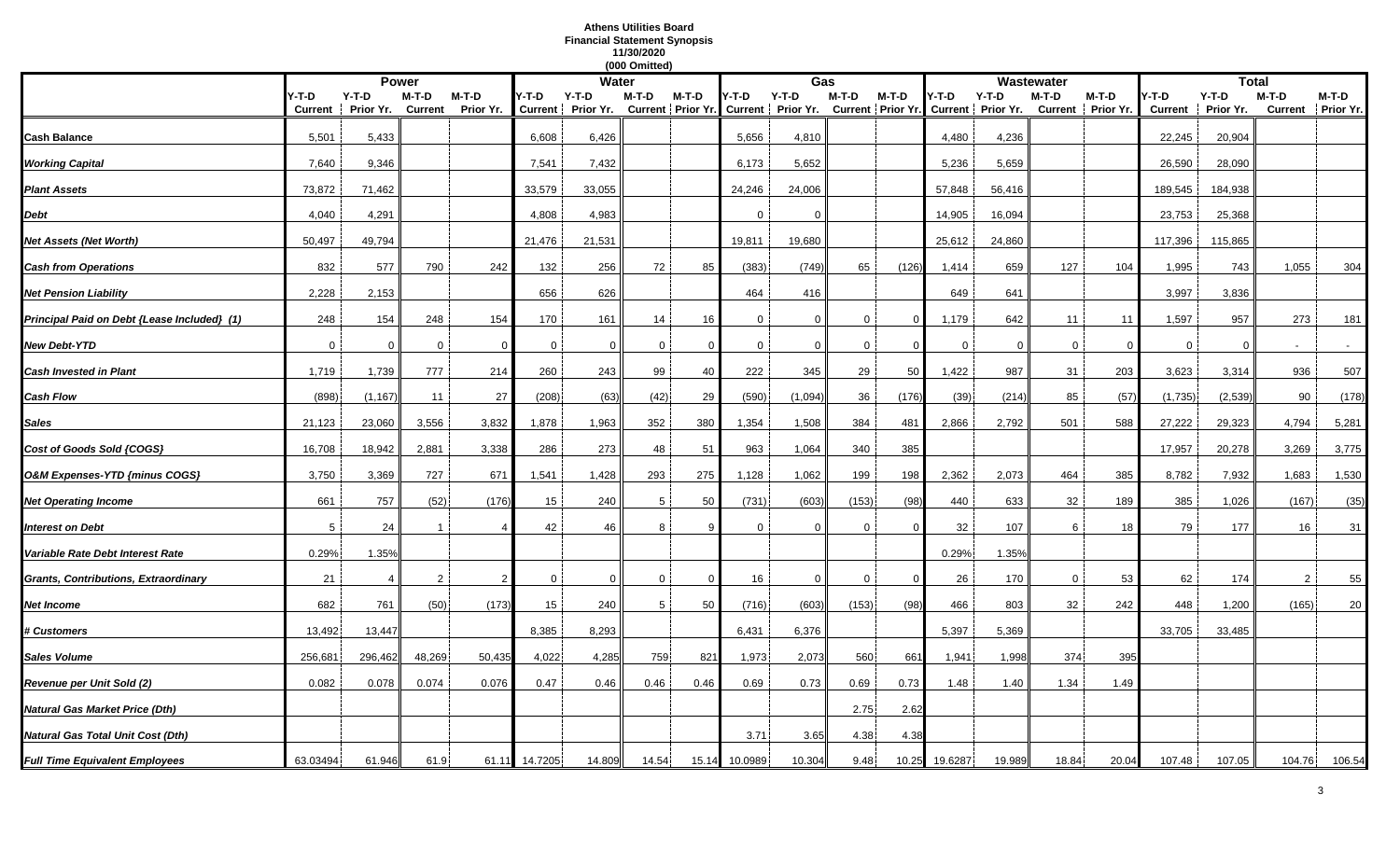| <b>Current Period</b><br><b>Prior Year</b><br><b>Current Period</b><br>Prior<br>Change from<br><b>Prior Year</b><br><b>November 30, 2020</b><br><b>November 30, 2020</b><br><b>Month</b><br><b>Assets:</b><br>68,199.84<br>5,501,045.06<br>5,432,845.22<br>Cash and Cash Equivalents<br>5,501,045.06<br>5,489,649.62<br>0.00<br>0.00<br>0.00<br><b>Bond Funds Available</b><br>0.00<br>0.00<br>2,944,018.51<br>3,143,868.75<br>(199, 850.24)<br><b>Customer Receivables</b><br>2,944,018.51<br>2,962,314.66<br>0.00<br>0.00<br>0.00<br>0.00<br>0.00<br>Due from (to) Other Divisions<br>441,220.68<br>(140, 773.98)<br><b>Other Receivables</b><br>278,868.44<br>300.446.70<br>300,446.70<br>198,885.91<br>197,807.06<br>178,352.41<br>(20, 533.50)<br><b>Prepaid Expenses</b><br>178,352.41<br>1,086,212.33<br>1,187,974.39<br><b>Unbilled Revenues</b><br>1,086,212.33<br>(101, 762.06)<br>1,086,212.33<br>1,649,150.13<br>1,649,150.13<br>1,554,143.00<br>95,007.13<br>Materials and Supplies Inventory<br>1,585,295.60<br>11,659,225.14<br>11,958,937.95<br><b>Total Current Assets</b><br>11,659,225.14<br>11,600,147.71<br>(299, 712.81)<br>0.00<br>0.00<br>0.00<br>0.00<br><b>Unamortized Debt Expense</b><br>0.00<br>0.00<br>0.00<br>0.00<br>TVA Heat Pump Loans Receivable<br>0.00<br>0.00<br><b>Deferred Pension Outflows</b><br>1,557,494.07<br>1,557,494.07<br>1,607,954.32<br>(50, 460.25)<br>1,985,954.13<br>Electric Utility Plant, at Cost<br>73,872,494.11<br>71,461,596.92<br>2,410,897.19<br>73,872,494.11<br>73,623,812.80<br>(26, 175, 649.26)<br>(1,896,395.13)<br>Less: Accumulated Depreciation<br>(26, 175, 649.26)<br>(25, 977, 073.90)<br>(24, 279, 254.13)<br>47,696,844.85<br>514,502.06<br><b>Net Electric Utility Plant</b><br>47,696,844.85<br>47,646,738.90<br>47,182,342.79<br>49,254,338.92<br>48,790,297.11<br>464,041.81<br>49,254,338.92<br><b>Total Long Term Assets</b><br>49,632,693.03<br>60,913,564.06<br>60,749,235.06<br>164,329.00<br><b>Total Assets</b><br>60,913,564.06<br>61,232,840.74<br>\$<br>S<br>-S<br>£.<br>S<br><b>Liabilities and Retained Earnings:</b><br>2,892,350.08<br>3,319,057.24<br>(426, 707.16)<br><b>Accounts Payable</b><br>2,892,350.08<br>2,760,244.97<br>576,911.51<br>416,980.00<br>159,931.51<br><b>Customer Deposits</b><br>576.911.51<br>576,431.51<br>0.00<br>0.00<br>0.00<br>Deferred Income<br>0.00<br>0.00<br>550,106.78<br>595,504.57<br>(45, 397.79)<br><b>Other Current Liabilities</b><br>550,106.78<br>567,611.23<br>3,904,287.71<br>4,019,368.37<br>4,331,541.81<br>(312, 173.44)<br><b>Total Current Liabilities</b><br>4,019,368.37<br><b>Bonds Payable</b><br>0.00<br>0.00<br>0.00<br>0.00<br>0.00<br>0.00<br>0.00<br>0.00<br>0.00<br>0.00<br>Long-Term Leases Payable |  | ייטוטו זו דום אז ט<br><b>BALANCE SHEET</b> |  |                            |
|------------------------------------------------------------------------------------------------------------------------------------------------------------------------------------------------------------------------------------------------------------------------------------------------------------------------------------------------------------------------------------------------------------------------------------------------------------------------------------------------------------------------------------------------------------------------------------------------------------------------------------------------------------------------------------------------------------------------------------------------------------------------------------------------------------------------------------------------------------------------------------------------------------------------------------------------------------------------------------------------------------------------------------------------------------------------------------------------------------------------------------------------------------------------------------------------------------------------------------------------------------------------------------------------------------------------------------------------------------------------------------------------------------------------------------------------------------------------------------------------------------------------------------------------------------------------------------------------------------------------------------------------------------------------------------------------------------------------------------------------------------------------------------------------------------------------------------------------------------------------------------------------------------------------------------------------------------------------------------------------------------------------------------------------------------------------------------------------------------------------------------------------------------------------------------------------------------------------------------------------------------------------------------------------------------------------------------------------------------------------------------------------------------------------------------------------------------------------------------------------------------------------------------------------------------------------------------------------------------------------------------------------------------------------------------------------------------------------------------------------------------------|--|--------------------------------------------|--|----------------------------|
|                                                                                                                                                                                                                                                                                                                                                                                                                                                                                                                                                                                                                                                                                                                                                                                                                                                                                                                                                                                                                                                                                                                                                                                                                                                                                                                                                                                                                                                                                                                                                                                                                                                                                                                                                                                                                                                                                                                                                                                                                                                                                                                                                                                                                                                                                                                                                                                                                                                                                                                                                                                                                                                                                                                                                                  |  | November 30, 2020                          |  |                            |
|                                                                                                                                                                                                                                                                                                                                                                                                                                                                                                                                                                                                                                                                                                                                                                                                                                                                                                                                                                                                                                                                                                                                                                                                                                                                                                                                                                                                                                                                                                                                                                                                                                                                                                                                                                                                                                                                                                                                                                                                                                                                                                                                                                                                                                                                                                                                                                                                                                                                                                                                                                                                                                                                                                                                                                  |  |                                            |  | Change                     |
|                                                                                                                                                                                                                                                                                                                                                                                                                                                                                                                                                                                                                                                                                                                                                                                                                                                                                                                                                                                                                                                                                                                                                                                                                                                                                                                                                                                                                                                                                                                                                                                                                                                                                                                                                                                                                                                                                                                                                                                                                                                                                                                                                                                                                                                                                                                                                                                                                                                                                                                                                                                                                                                                                                                                                                  |  |                                            |  | from prior<br><b>Month</b> |
|                                                                                                                                                                                                                                                                                                                                                                                                                                                                                                                                                                                                                                                                                                                                                                                                                                                                                                                                                                                                                                                                                                                                                                                                                                                                                                                                                                                                                                                                                                                                                                                                                                                                                                                                                                                                                                                                                                                                                                                                                                                                                                                                                                                                                                                                                                                                                                                                                                                                                                                                                                                                                                                                                                                                                                  |  |                                            |  |                            |
|                                                                                                                                                                                                                                                                                                                                                                                                                                                                                                                                                                                                                                                                                                                                                                                                                                                                                                                                                                                                                                                                                                                                                                                                                                                                                                                                                                                                                                                                                                                                                                                                                                                                                                                                                                                                                                                                                                                                                                                                                                                                                                                                                                                                                                                                                                                                                                                                                                                                                                                                                                                                                                                                                                                                                                  |  |                                            |  | 11,395.44                  |
|                                                                                                                                                                                                                                                                                                                                                                                                                                                                                                                                                                                                                                                                                                                                                                                                                                                                                                                                                                                                                                                                                                                                                                                                                                                                                                                                                                                                                                                                                                                                                                                                                                                                                                                                                                                                                                                                                                                                                                                                                                                                                                                                                                                                                                                                                                                                                                                                                                                                                                                                                                                                                                                                                                                                                                  |  |                                            |  | 0.00                       |
|                                                                                                                                                                                                                                                                                                                                                                                                                                                                                                                                                                                                                                                                                                                                                                                                                                                                                                                                                                                                                                                                                                                                                                                                                                                                                                                                                                                                                                                                                                                                                                                                                                                                                                                                                                                                                                                                                                                                                                                                                                                                                                                                                                                                                                                                                                                                                                                                                                                                                                                                                                                                                                                                                                                                                                  |  |                                            |  | (18, 296.15)               |
|                                                                                                                                                                                                                                                                                                                                                                                                                                                                                                                                                                                                                                                                                                                                                                                                                                                                                                                                                                                                                                                                                                                                                                                                                                                                                                                                                                                                                                                                                                                                                                                                                                                                                                                                                                                                                                                                                                                                                                                                                                                                                                                                                                                                                                                                                                                                                                                                                                                                                                                                                                                                                                                                                                                                                                  |  |                                            |  | 0.00                       |
|                                                                                                                                                                                                                                                                                                                                                                                                                                                                                                                                                                                                                                                                                                                                                                                                                                                                                                                                                                                                                                                                                                                                                                                                                                                                                                                                                                                                                                                                                                                                                                                                                                                                                                                                                                                                                                                                                                                                                                                                                                                                                                                                                                                                                                                                                                                                                                                                                                                                                                                                                                                                                                                                                                                                                                  |  |                                            |  | 21,578.26                  |
|                                                                                                                                                                                                                                                                                                                                                                                                                                                                                                                                                                                                                                                                                                                                                                                                                                                                                                                                                                                                                                                                                                                                                                                                                                                                                                                                                                                                                                                                                                                                                                                                                                                                                                                                                                                                                                                                                                                                                                                                                                                                                                                                                                                                                                                                                                                                                                                                                                                                                                                                                                                                                                                                                                                                                                  |  |                                            |  | (19, 454.65)               |
|                                                                                                                                                                                                                                                                                                                                                                                                                                                                                                                                                                                                                                                                                                                                                                                                                                                                                                                                                                                                                                                                                                                                                                                                                                                                                                                                                                                                                                                                                                                                                                                                                                                                                                                                                                                                                                                                                                                                                                                                                                                                                                                                                                                                                                                                                                                                                                                                                                                                                                                                                                                                                                                                                                                                                                  |  |                                            |  | 0.00                       |
|                                                                                                                                                                                                                                                                                                                                                                                                                                                                                                                                                                                                                                                                                                                                                                                                                                                                                                                                                                                                                                                                                                                                                                                                                                                                                                                                                                                                                                                                                                                                                                                                                                                                                                                                                                                                                                                                                                                                                                                                                                                                                                                                                                                                                                                                                                                                                                                                                                                                                                                                                                                                                                                                                                                                                                  |  |                                            |  | 63,854.53                  |
|                                                                                                                                                                                                                                                                                                                                                                                                                                                                                                                                                                                                                                                                                                                                                                                                                                                                                                                                                                                                                                                                                                                                                                                                                                                                                                                                                                                                                                                                                                                                                                                                                                                                                                                                                                                                                                                                                                                                                                                                                                                                                                                                                                                                                                                                                                                                                                                                                                                                                                                                                                                                                                                                                                                                                                  |  |                                            |  | 59,077.43                  |
|                                                                                                                                                                                                                                                                                                                                                                                                                                                                                                                                                                                                                                                                                                                                                                                                                                                                                                                                                                                                                                                                                                                                                                                                                                                                                                                                                                                                                                                                                                                                                                                                                                                                                                                                                                                                                                                                                                                                                                                                                                                                                                                                                                                                                                                                                                                                                                                                                                                                                                                                                                                                                                                                                                                                                                  |  |                                            |  |                            |
|                                                                                                                                                                                                                                                                                                                                                                                                                                                                                                                                                                                                                                                                                                                                                                                                                                                                                                                                                                                                                                                                                                                                                                                                                                                                                                                                                                                                                                                                                                                                                                                                                                                                                                                                                                                                                                                                                                                                                                                                                                                                                                                                                                                                                                                                                                                                                                                                                                                                                                                                                                                                                                                                                                                                                                  |  |                                            |  | 0.00                       |
|                                                                                                                                                                                                                                                                                                                                                                                                                                                                                                                                                                                                                                                                                                                                                                                                                                                                                                                                                                                                                                                                                                                                                                                                                                                                                                                                                                                                                                                                                                                                                                                                                                                                                                                                                                                                                                                                                                                                                                                                                                                                                                                                                                                                                                                                                                                                                                                                                                                                                                                                                                                                                                                                                                                                                                  |  |                                            |  | 0.00                       |
|                                                                                                                                                                                                                                                                                                                                                                                                                                                                                                                                                                                                                                                                                                                                                                                                                                                                                                                                                                                                                                                                                                                                                                                                                                                                                                                                                                                                                                                                                                                                                                                                                                                                                                                                                                                                                                                                                                                                                                                                                                                                                                                                                                                                                                                                                                                                                                                                                                                                                                                                                                                                                                                                                                                                                                  |  |                                            |  | (428, 460.06)              |
|                                                                                                                                                                                                                                                                                                                                                                                                                                                                                                                                                                                                                                                                                                                                                                                                                                                                                                                                                                                                                                                                                                                                                                                                                                                                                                                                                                                                                                                                                                                                                                                                                                                                                                                                                                                                                                                                                                                                                                                                                                                                                                                                                                                                                                                                                                                                                                                                                                                                                                                                                                                                                                                                                                                                                                  |  |                                            |  | 248,681.31                 |
|                                                                                                                                                                                                                                                                                                                                                                                                                                                                                                                                                                                                                                                                                                                                                                                                                                                                                                                                                                                                                                                                                                                                                                                                                                                                                                                                                                                                                                                                                                                                                                                                                                                                                                                                                                                                                                                                                                                                                                                                                                                                                                                                                                                                                                                                                                                                                                                                                                                                                                                                                                                                                                                                                                                                                                  |  |                                            |  | (198, 575.36)              |
|                                                                                                                                                                                                                                                                                                                                                                                                                                                                                                                                                                                                                                                                                                                                                                                                                                                                                                                                                                                                                                                                                                                                                                                                                                                                                                                                                                                                                                                                                                                                                                                                                                                                                                                                                                                                                                                                                                                                                                                                                                                                                                                                                                                                                                                                                                                                                                                                                                                                                                                                                                                                                                                                                                                                                                  |  |                                            |  | 50,105.95                  |
|                                                                                                                                                                                                                                                                                                                                                                                                                                                                                                                                                                                                                                                                                                                                                                                                                                                                                                                                                                                                                                                                                                                                                                                                                                                                                                                                                                                                                                                                                                                                                                                                                                                                                                                                                                                                                                                                                                                                                                                                                                                                                                                                                                                                                                                                                                                                                                                                                                                                                                                                                                                                                                                                                                                                                                  |  |                                            |  | (378, 354.11)              |
|                                                                                                                                                                                                                                                                                                                                                                                                                                                                                                                                                                                                                                                                                                                                                                                                                                                                                                                                                                                                                                                                                                                                                                                                                                                                                                                                                                                                                                                                                                                                                                                                                                                                                                                                                                                                                                                                                                                                                                                                                                                                                                                                                                                                                                                                                                                                                                                                                                                                                                                                                                                                                                                                                                                                                                  |  |                                            |  | (319, 276.68)              |
|                                                                                                                                                                                                                                                                                                                                                                                                                                                                                                                                                                                                                                                                                                                                                                                                                                                                                                                                                                                                                                                                                                                                                                                                                                                                                                                                                                                                                                                                                                                                                                                                                                                                                                                                                                                                                                                                                                                                                                                                                                                                                                                                                                                                                                                                                                                                                                                                                                                                                                                                                                                                                                                                                                                                                                  |  |                                            |  |                            |
|                                                                                                                                                                                                                                                                                                                                                                                                                                                                                                                                                                                                                                                                                                                                                                                                                                                                                                                                                                                                                                                                                                                                                                                                                                                                                                                                                                                                                                                                                                                                                                                                                                                                                                                                                                                                                                                                                                                                                                                                                                                                                                                                                                                                                                                                                                                                                                                                                                                                                                                                                                                                                                                                                                                                                                  |  |                                            |  | 132,105.11                 |
|                                                                                                                                                                                                                                                                                                                                                                                                                                                                                                                                                                                                                                                                                                                                                                                                                                                                                                                                                                                                                                                                                                                                                                                                                                                                                                                                                                                                                                                                                                                                                                                                                                                                                                                                                                                                                                                                                                                                                                                                                                                                                                                                                                                                                                                                                                                                                                                                                                                                                                                                                                                                                                                                                                                                                                  |  |                                            |  | 480.00                     |
|                                                                                                                                                                                                                                                                                                                                                                                                                                                                                                                                                                                                                                                                                                                                                                                                                                                                                                                                                                                                                                                                                                                                                                                                                                                                                                                                                                                                                                                                                                                                                                                                                                                                                                                                                                                                                                                                                                                                                                                                                                                                                                                                                                                                                                                                                                                                                                                                                                                                                                                                                                                                                                                                                                                                                                  |  |                                            |  | 0.00                       |
|                                                                                                                                                                                                                                                                                                                                                                                                                                                                                                                                                                                                                                                                                                                                                                                                                                                                                                                                                                                                                                                                                                                                                                                                                                                                                                                                                                                                                                                                                                                                                                                                                                                                                                                                                                                                                                                                                                                                                                                                                                                                                                                                                                                                                                                                                                                                                                                                                                                                                                                                                                                                                                                                                                                                                                  |  |                                            |  | (17,504.45)                |
|                                                                                                                                                                                                                                                                                                                                                                                                                                                                                                                                                                                                                                                                                                                                                                                                                                                                                                                                                                                                                                                                                                                                                                                                                                                                                                                                                                                                                                                                                                                                                                                                                                                                                                                                                                                                                                                                                                                                                                                                                                                                                                                                                                                                                                                                                                                                                                                                                                                                                                                                                                                                                                                                                                                                                                  |  |                                            |  | 115,080.66                 |
|                                                                                                                                                                                                                                                                                                                                                                                                                                                                                                                                                                                                                                                                                                                                                                                                                                                                                                                                                                                                                                                                                                                                                                                                                                                                                                                                                                                                                                                                                                                                                                                                                                                                                                                                                                                                                                                                                                                                                                                                                                                                                                                                                                                                                                                                                                                                                                                                                                                                                                                                                                                                                                                                                                                                                                  |  |                                            |  | 0.00                       |
|                                                                                                                                                                                                                                                                                                                                                                                                                                                                                                                                                                                                                                                                                                                                                                                                                                                                                                                                                                                                                                                                                                                                                                                                                                                                                                                                                                                                                                                                                                                                                                                                                                                                                                                                                                                                                                                                                                                                                                                                                                                                                                                                                                                                                                                                                                                                                                                                                                                                                                                                                                                                                                                                                                                                                                  |  |                                            |  | 0.00                       |
| 4,039,511.63<br>4,290,994.13<br>(251, 482.50)<br>Notes Payable<br>4,039,511.63<br>4,039,511.63                                                                                                                                                                                                                                                                                                                                                                                                                                                                                                                                                                                                                                                                                                                                                                                                                                                                                                                                                                                                                                                                                                                                                                                                                                                                                                                                                                                                                                                                                                                                                                                                                                                                                                                                                                                                                                                                                                                                                                                                                                                                                                                                                                                                                                                                                                                                                                                                                                                                                                                                                                                                                                                                   |  |                                            |  | 0.00                       |
| 2,227,527.79<br>2,152,734.08<br>74,793.71<br>Net Pension Liability<br>2,227,527.79<br>2,612,023.00                                                                                                                                                                                                                                                                                                                                                                                                                                                                                                                                                                                                                                                                                                                                                                                                                                                                                                                                                                                                                                                                                                                                                                                                                                                                                                                                                                                                                                                                                                                                                                                                                                                                                                                                                                                                                                                                                                                                                                                                                                                                                                                                                                                                                                                                                                                                                                                                                                                                                                                                                                                                                                                               |  |                                            |  | (384, 495.21)              |
| 130,580.80<br>179,809.42<br>(49, 228.62)<br><b>Deferred Pension Inflows</b><br>130,580.80<br>130,580.80                                                                                                                                                                                                                                                                                                                                                                                                                                                                                                                                                                                                                                                                                                                                                                                                                                                                                                                                                                                                                                                                                                                                                                                                                                                                                                                                                                                                                                                                                                                                                                                                                                                                                                                                                                                                                                                                                                                                                                                                                                                                                                                                                                                                                                                                                                                                                                                                                                                                                                                                                                                                                                                          |  |                                            |  | 0.00                       |
| 0.00<br>TVA Advances, Energy Right Loans<br>0.00<br>0.00<br>0.00<br>0.00                                                                                                                                                                                                                                                                                                                                                                                                                                                                                                                                                                                                                                                                                                                                                                                                                                                                                                                                                                                                                                                                                                                                                                                                                                                                                                                                                                                                                                                                                                                                                                                                                                                                                                                                                                                                                                                                                                                                                                                                                                                                                                                                                                                                                                                                                                                                                                                                                                                                                                                                                                                                                                                                                         |  |                                            |  | 0.00                       |
| (225, 917.41)<br>6,397,620.22<br>6,623,537.63<br><b>Total Long Term Liabilities</b><br>6,397,620.22<br>6,782,115.43                                                                                                                                                                                                                                                                                                                                                                                                                                                                                                                                                                                                                                                                                                                                                                                                                                                                                                                                                                                                                                                                                                                                                                                                                                                                                                                                                                                                                                                                                                                                                                                                                                                                                                                                                                                                                                                                                                                                                                                                                                                                                                                                                                                                                                                                                                                                                                                                                                                                                                                                                                                                                                              |  |                                            |  | (384, 495.21)              |
| 50,496,575.47<br>Net Position<br>50,496,575.47<br>50,546,437.60<br>49,794,155.62<br>702,419.85                                                                                                                                                                                                                                                                                                                                                                                                                                                                                                                                                                                                                                                                                                                                                                                                                                                                                                                                                                                                                                                                                                                                                                                                                                                                                                                                                                                                                                                                                                                                                                                                                                                                                                                                                                                                                                                                                                                                                                                                                                                                                                                                                                                                                                                                                                                                                                                                                                                                                                                                                                                                                                                                   |  |                                            |  | (49, 862.13)               |
| 60,913,564.06<br>60,749,235.06<br>164,329.00<br><b>Total Liabilities and Retained Earnings</b><br>60,913,564.06<br>61,232,840.74<br>\$<br>\$<br>\$<br>- \$<br>S<br>S                                                                                                                                                                                                                                                                                                                                                                                                                                                                                                                                                                                                                                                                                                                                                                                                                                                                                                                                                                                                                                                                                                                                                                                                                                                                                                                                                                                                                                                                                                                                                                                                                                                                                                                                                                                                                                                                                                                                                                                                                                                                                                                                                                                                                                                                                                                                                                                                                                                                                                                                                                                             |  |                                            |  | (319, 276.68)              |

# **ATHENS UTILITIES BOARD POWER DIVISION**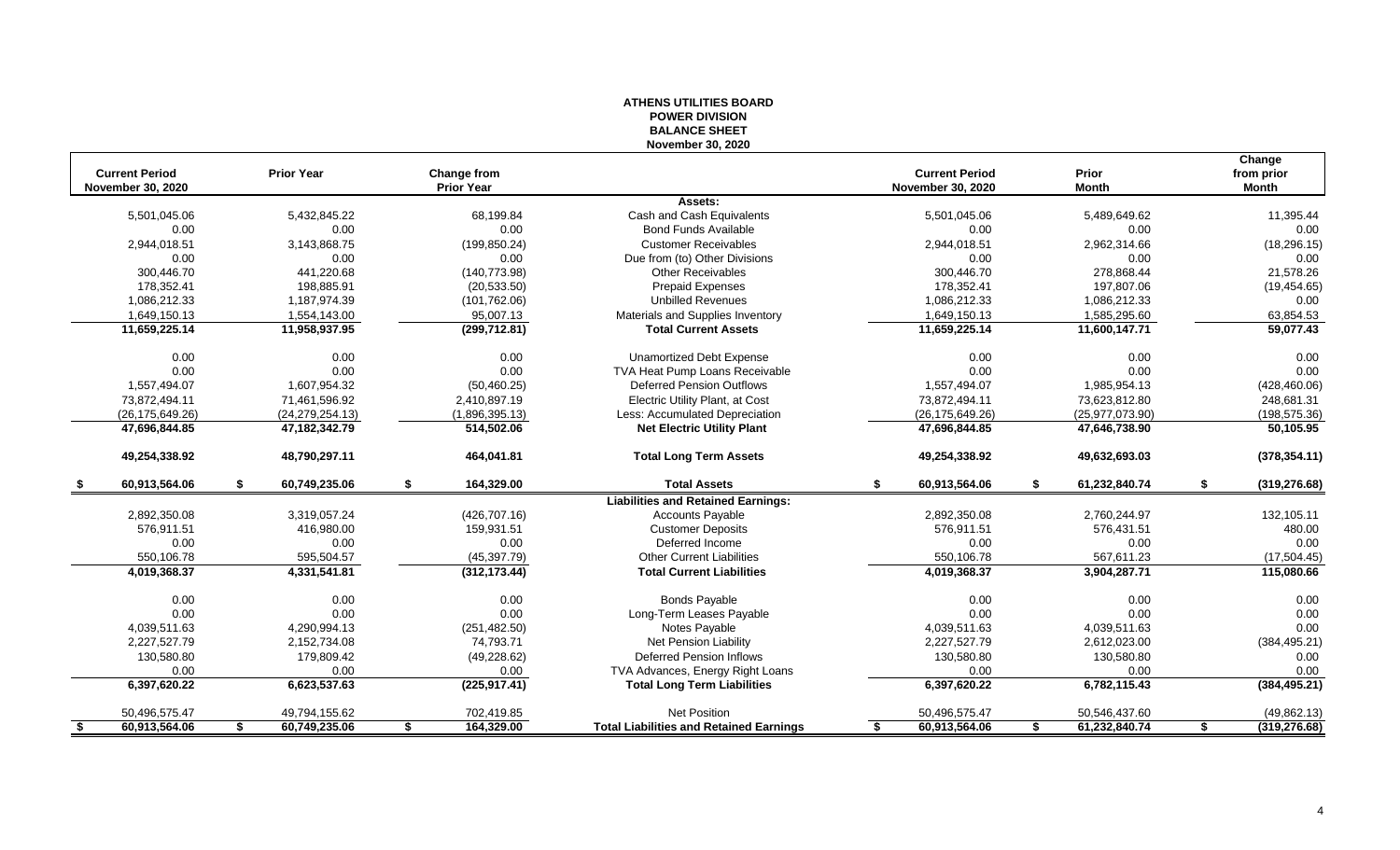|                                   |                                   |                             | <b>Profit and Loss Statement - Power</b><br><b>November 30, 2020</b> |                           |                           |                              |
|-----------------------------------|-----------------------------------|-----------------------------|----------------------------------------------------------------------|---------------------------|---------------------------|------------------------------|
| Year-to-Date<br>November 30, 2020 | Year-to-Date<br><b>Prior Year</b> | Variance<br>Favorable       | <b>Description</b>                                                   | Current<br>Month          | Current<br><b>Month</b>   | <b>Variance</b><br>Favorable |
|                                   |                                   | (Unfavorable)               |                                                                      | November 30, 2020         | <b>Prior Year</b>         | (Unfavorable)                |
|                                   |                                   |                             | <b>REVENUE:</b>                                                      |                           |                           |                              |
| 6,604,513.58                      | 7,076,460.63                      | (471, 947.05)               | <b>Residential Sales</b>                                             | 948,901.52                | 1,074,396.85              | (125, 495.33)                |
| 1,744,867.47                      | 1,953,425.77                      | (208, 558.30)               | <b>Small Commercial Sales</b>                                        | 279,772.37                | 307,989.70                | (28, 217.33)                 |
| 12,067,272.50                     | 13,323,978.10                     | (1,256,705.60)              | Large Commercial Sales                                               | 2,192,799.79              | 2,312,264.61              | (119, 464.82)                |
| 168,663.05                        | 179,274.46                        | (10,611.41)                 | Street and Athletic Lighting                                         | 33,119.17                 | 35,291.04                 | (2, 171.87)                  |
| 240,619.30                        | 242,427.57                        | (1,808.27)                  | Outdoor Lighting                                                     | 47,313.86                 | 47,783.06                 | (469.20)                     |
| 297,543.43<br>21,123,479.33       | 284,761.33<br>23,060,327.86       | 12,782.10<br>(1,936,848.53) | <b>Revenue from Fees</b><br><b>Total Revenue</b>                     | 53,850.94<br>3,555,757.65 | 54,335.40<br>3,832,060.66 | (484.46)<br>(276, 303.01)    |
|                                   |                                   |                             |                                                                      |                           |                           |                              |
| 16,707,896.66                     | 18,941,615.93                     | 2,233,719.27                | <b>Power Costs</b>                                                   | 2,880,884.49              | 3,338,455.55              | 457,571.06                   |
| 4,415,582.67                      | 4,118,711.93                      | 296,870.74                  | <b>Contribution Margin</b>                                           | 674,873.16                | 493,605.11                | 181,268.05                   |
|                                   |                                   |                             | <b>OPERATING EXPENSES:</b>                                           |                           |                           |                              |
| 1,548.63                          | 800.00                            | (748.63)                    | <b>Transmission Expense</b>                                          | 200.00                    | 200.00                    | 0.00                         |
| 481,693.24                        | 416,944.68                        | (64, 748.56)                | <b>Distribution Expense</b>                                          | 88,790.91                 | 77,957.50                 | (10, 833.41)                 |
| 385,068.62                        | 344,779.70                        | (40, 288.92)                | <b>Customer Service and Customer Acct. Expense</b>                   | 76,126.31                 | 65,855.28                 | (10, 271.03)                 |
| 927,581.15                        | 692,695.45                        | (234, 885.70)               | Administrative and General Expenses                                  | 174,142.26                | 147,434.10                | (26,708.16)                  |
| 1,795,891.64                      | 1,455,219.83                      | (340.671.81)                | <b>Total Operating Expenses</b><br><b>Maintenance Expenses</b>       | 339,259.48                | 291,446.88                | (47, 812.60)                 |
| 0.00                              | 0.00                              | 0.00                        | <b>Transmission Expense</b>                                          | 0.00                      | 0.00                      | 0.00                         |
| 547,119.37                        | 546,646.45                        | (472.92)                    | <b>Distribution Expense</b>                                          | 110,559.69                | 107,944.89                | (2,614.80)                   |
| 15,699.03                         | 16,157.90                         | 458.87                      | Administrative and General Expense                                   | 4,177.59                  | 3,118.12                  | (1,059.47)                   |
| 562,818.40                        | 562,804.35                        | (14.05)                     | <b>Total Maintenance Expenses</b>                                    | 114,737.28                | 111,063.01                | (3,674.27)                   |
|                                   |                                   |                             | <b>Other Operating Expense</b>                                       |                           |                           |                              |
| 947,955.77                        | 936,226.15                        | (11, 729.62)                | <b>Depreciation Expense</b>                                          | 184, 184. 77              | 185,333.92                | 1,149.15                     |
| 443,803.45                        | 415,099.14                        | (28, 704.31)                | <b>Tax Equivalents</b>                                               | 88,760.69                 | 83,272.78                 | (5,487.91)                   |
| 1,391,759.22                      | 1.351.325.29                      | (40, 433.93)                | <b>Total Other Operating Expenses</b>                                | 272.945.46                | 268,606.70                | (4,338.76)                   |
| 20,458,365.92                     | 22,310,965.40                     | 1,852,599.48                | <b>Total Operating and Maintenance Expenses</b>                      | 3,607,826.71              | 4,009,572.14              | 401,745.43                   |
| 665.113.41                        | 749.362.46                        | (84, 249.05)                | <b>Operating Income</b>                                              | (52,069.06)               | (177, 511.48)             | 125,442.42                   |
| 11,039.34                         | 47,149.68                         | (36, 110.34)                | Other Income                                                         | 1,800.13                  | 7,079.79                  | (5,279.66)                   |
| 676, 152.75                       | 796,512.14                        | (120, 359, 39)              | <b>Total Income</b>                                                  | (50, 268.93)              | (170, 431.69)             | 120, 162. 76                 |
| 9,687.05                          | 15,539.90                         | 5,852.85                    | Miscellaneous Income Deductions                                      | 280.10                    | 1,290.04                  | 1,009.94                     |
| 666,465.70                        | 780,972.24                        | (114, 506.54)               | <b>Net Income Before Debt Expenses</b>                               | (50, 549.03)              | (171, 721.73)             | 121,172.70                   |
|                                   |                                   |                             | <b>DEBT RELATED EXPENSES:</b>                                        |                           |                           |                              |
| 0.00                              | 0.00                              | 0.00                        | Amortization of Debt Related Expenses                                | 0.00                      | 0.00                      | 0.00                         |
| 5,328.98                          | 24,293.18                         | 18,964.20                   | <b>Interest Expense</b>                                              | 1,058.10                  | 3,983.33                  | 2,925.23                     |
| 5,328.98                          | 24,293.18                         | 18,964.20                   | <b>Total debt related expenses</b>                                   | 1,058.10                  | 3,983.33                  | 2,925.23                     |
| 661,136.72                        | 756,679.06                        | (95, 542.34)                | Net Income before Extraordinary Exp.                                 | (51,607.13)               | (175, 705.06)             | 124,097.93                   |
| 20,964.13                         | 4,093.16                          | 16,870.97                   | Extraordinary Income (Expense)                                       | 1,745.00                  | 2,451.36                  | (706.36)                     |
| 682,100.85                        | 760,772.22                        | (78, 671.37)<br>S           | <b>CHANGE IN NET ASSETS</b>                                          | (49,862.13)               | (173, 253.70)<br>-S       | 123,391.57<br>-S             |

# **Athens Utilities Board**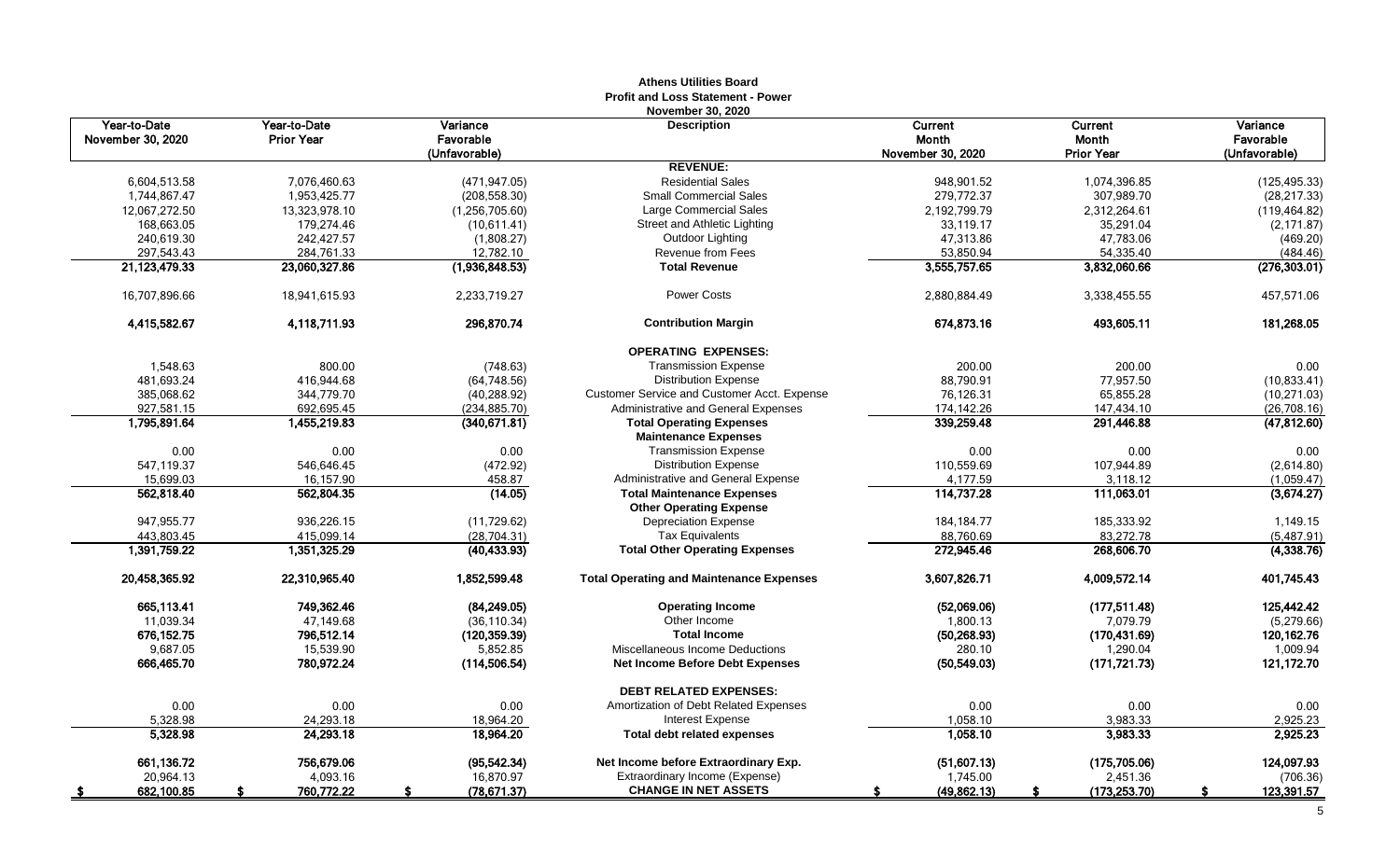|                                   |                               |                     | <b>Budget Comparison - Power</b><br>November 30, 2020                   |                                           |                                 |                           |
|-----------------------------------|-------------------------------|---------------------|-------------------------------------------------------------------------|-------------------------------------------|---------------------------------|---------------------------|
| Year-to-Date<br>November 30, 2020 | Year-to-Date<br><b>Budget</b> | $Y-T-D$<br>Variance | <b>Description</b>                                                      | <b>Current Month</b><br>November 30, 2020 | <b>Monthly</b><br><b>Budget</b> | <b>Budget</b><br>Variance |
|                                   |                               |                     | <b>REVENUE:</b>                                                         |                                           |                                 |                           |
| 6,604,513.58                      | 6,816,023.95                  | (211, 510.37)       | <b>Residential Sales</b>                                                | 948,901.52                                | 1,036,658.67                    | (87, 757.15)              |
| 1,744,867.47                      | 1,921,196.21                  | (176, 328.74)       | <b>Small Commercial Sales</b>                                           | 279,772.37                                | 313,733.65                      | (33,961.28)               |
| 12,067,272.50                     | 13,296,709.37                 | (1,229,436.87)      | Large Commercial Sales                                                  | 2,192,799.79                              | 2,284,883.78                    | (92,083.99)               |
| 168,663.05                        | 174,325.70                    | (5,662.65)          | Street and Athletic Lighting                                            | 33,119.17                                 | 34,188.31                       | (1,069.14)                |
| 240,619.30                        | 230,322.31                    | 10,296.99           | Outdoor Lighting                                                        | 47,313.86                                 | 45,675.53                       | 1,638.33                  |
| 297,543.43                        | 279,119.85                    | 18,423.58           | Revenue from Fees                                                       | 53,850.94                                 | 49,791.20                       | 4,059.74                  |
| 21,123,479.33                     | 22,717,697.40                 | (1,594,218.07)      | <b>Total Revenue</b>                                                    | 3,555,757.65                              | 3,764,931.13                    | (209, 173.48)             |
| 16,707,896.66                     | 18,626,811.19                 | 1,918,914.53        | <b>Power Costs</b>                                                      | 2,880,884.49                              | 3,222,229.67                    | 341,345.18                |
| 4,415,582.67                      | 4,090,886.21                  | 324,696.46          | <b>Contribution Margin</b><br><b>OPERATING EXPENSES:</b>                | 674,873.16                                | 542,701.46                      | 132,171.70                |
| 1,548.63                          | 2,067.27                      | 518.64              | <b>Transmission Expense</b>                                             | 200.00                                    | 47.27                           | (152.73)                  |
| 481,693.24                        | 434,275.29                    | (47, 417.95)        | <b>Distribution Expense</b>                                             | 88,790.91                                 | 79,711.59                       | (9,079.32)                |
| 385,068.62                        | 338,121.61                    | (46, 947.01)        | Customer Service and Customer Acct. Expense                             | 76,126.31                                 | 60,879.34                       | (15, 246.97)              |
| 927,581.15                        | 990,412.29                    | 62,831.14           | Administrative and General Expenses                                     | 174,142.26                                | 201,531.75                      | 27,389.49                 |
| 1,795,891.64                      | 1,764,876.46                  | (31,015.18)         | <b>Total Operating Expenses</b>                                         | 339,259.48                                | 342,169.95                      | 2,910.47                  |
|                                   |                               |                     | <b>Maintenance Expenses</b>                                             |                                           |                                 |                           |
| 0.00                              | 0.00                          | 0.00                | <b>Transmission Expense</b>                                             | 0.00                                      | 0.00                            | 0.00                      |
| 547,119.37                        | 532,439.54                    | (14, 679.83)        | <b>Distribution Expense</b>                                             | 110,559.69                                | 101,439.50                      | (9, 120.19)               |
| 15,699.03                         | 24,380.00                     | 8,680.97            | Administrative and General Expense                                      | 4,177.59                                  | 3,394.38                        | (783.21)                  |
| 562,818.40                        | 556,819.54                    | (5,998.86)          | <b>Total Maintenance Expenses</b>                                       | 114,737.28                                | 104,833.88                      | (9,903.40)                |
|                                   |                               |                     | <b>Other Operating Expense</b>                                          |                                           |                                 |                           |
| 947,955.77                        | 909,226.54                    | (38, 729.23)        | <b>Depreciation Expense</b>                                             | 184, 184. 77                              | 187,988.60                      | 3,803.83                  |
| 443,803.45                        | 409,371.95                    | (34, 431.50)        | <b>Tax Equivalents</b>                                                  | 88,760.69                                 | 79,768.72                       | (8,991.97)                |
| 1,391,759.22                      | 1,318,598.49                  | (73, 160.73)        | <b>Total Other Operating Expenses</b>                                   | 272,945.46                                | 267,757.32                      | (5, 188.14)               |
| 20,458,365.92                     | 22,267,105.68                 | 1,808,739.76        | <b>Total Operating and Maintenance Expenses</b>                         | 3,607,826.71                              | 3,936,990.83                    | 329,164.12                |
| 665,113.41                        | 450,591.72                    | 214,521.69          | <b>Operating Income</b>                                                 | (52,069.06)                               | (172, 059.70)                   | 119,990.64                |
| 11,039.34                         | 19,155.69                     | (8, 116.35)         | Other Income                                                            | 1,800.13                                  | 1,759.51                        | 40.62                     |
| 676,152.75                        | 469,747.41                    | 206,405.34          | <b>Total Income</b>                                                     | (50, 268.93)                              | (170, 300.18)                   | 120,031.25                |
| 9,687.05                          | 12,859.98                     | 3,172.93            | Miscellaneous Income Deductions                                         | 280.10                                    | 2,383.78                        | 2,103.68                  |
| 666,465.70                        | 456,887.43                    | 209,578.27          | <b>Net Income Before Debt Expenses</b><br><b>DEBT RELATED EXPENSES:</b> | (50, 549.03)                              | (172, 683.96)                   | 122,134.93                |
| 0.00                              | 0.00                          | 0.00                | Amortization of Debt Related Expenses                                   | 0.00                                      | 0.00                            | 0.00                      |
| 5,328.98                          | 27,104.68                     | 21,775.70           | <b>Interest Expense</b>                                                 | 1,058.10                                  | 5,575.68                        | 4,517.58                  |
| 5,328.98                          | 27,104.68                     | 21,775.70           | <b>Total debt related expenses</b>                                      | 1,058.10                                  | 5,575.68                        | 4,517.58                  |
| 661,136.72                        | 429,782.75                    | 231,353.97          | Net Income before Extraordinary Exp.                                    | (51,607.13)                               | (178, 259.64)                   | 126,652.51                |
| 20,964.13                         | 6,250.00                      | 14,714.13           | <b>Extraordinary Income (Expense)</b>                                   | 1,745.00                                  | 1,250.00                        | 495.00                    |
| 682,100.85                        | \$<br>436,032.75              | \$<br>246,068.10    | <b>CHANGE IN NET ASSETS</b>                                             | (49, 862.13)<br>\$                        | \$<br>(177,009.64)              | \$<br>127,147.51          |

# Athens Utilities Board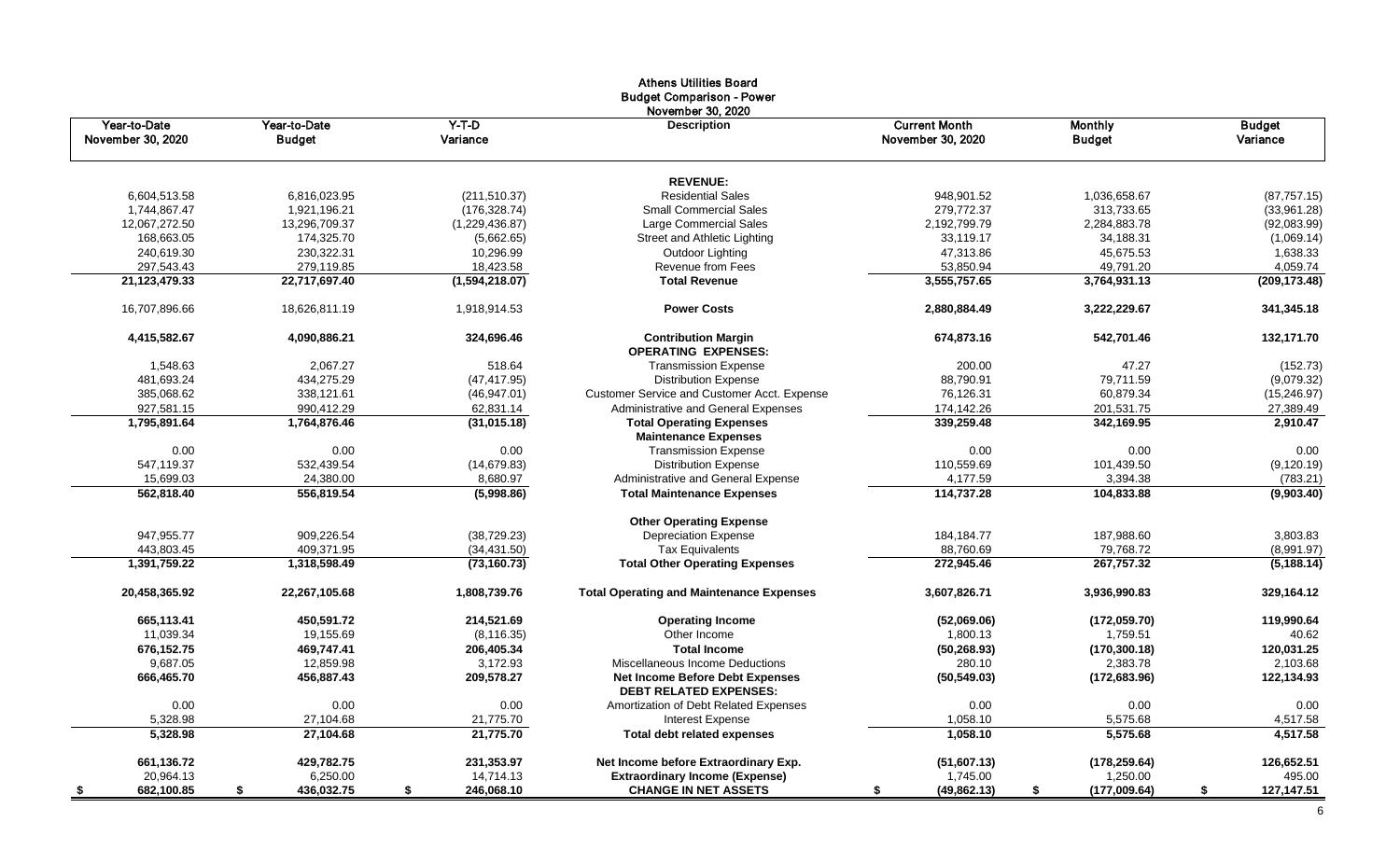# **Athens Utilities Board Power Division STATEMENTS OF CASH FLOWS November 30, 2020**

| Year-to-Date             | Year-to-Date           | Variance              |                                                                           | <b>Month to Date</b>     | <b>Month to Date</b> | Variance              |
|--------------------------|------------------------|-----------------------|---------------------------------------------------------------------------|--------------------------|----------------------|-----------------------|
| <b>November 30, 2020</b> | <b>Prior Year</b>      |                       |                                                                           | <b>November 30, 2020</b> | <b>Prior Year</b>    |                       |
|                          |                        |                       | <b>CASH FLOWS FROM OPERATION ACTIVITIES:</b>                              |                          |                      |                       |
| 682,100.85               | 760,772.22             | (78, 671.37)          | Net Operating Income                                                      | (49, 862.13)             | (173, 253.70)        | 123,391.57            |
|                          |                        |                       | Adjustments to reconcile operating income                                 |                          |                      |                       |
| 947,955.77               | 936,226.15             | 11,729.62             | to net cash provided by operations:<br>Depreciation                       | 184, 184. 77             | 185,333.92           |                       |
|                          |                        |                       | <b>Changes in Assets and Liabilities:</b>                                 |                          |                      | (1, 149.15)           |
|                          | 370,424.15             |                       | <b>Accounts Receivable</b>                                                |                          | 99,628.40            |                       |
| (96, 934.95)<br>0.00     | 0.00                   | (467, 359.10)<br>0.00 | Due from (to) Other Divisions                                             | (3,282.11)<br>0.00       | 0.00                 | (102, 910.51)<br>0.00 |
| (127, 554.73)            | (167, 336.49)          | 39,781.76             | <b>Prepaid Expenses</b>                                                   | 19,454.65                | (18,066.47)          | 37,521.12             |
| (104, 683.12)            | 20,314.61              | (124, 997.73)         | <b>Deferred Pension Outflows</b>                                          | 428,460.06               | 0.00                 | 428,460.06            |
| 0.00                     | 0.00                   | 0.00                  | Accrued. Unbilled Revenue                                                 | 0.00                     | 0.00                 | 0.00                  |
| (60, 563.22)             | 76,349.31              | (136, 912.53)         | <b>Materials and Supplies</b>                                             | (63, 854.53)             | 13,769.69            | (77, 624.22)          |
| (749, 995.55)            | (1,225,200.35)         | 475,204.80            | <b>Accounts Payable</b>                                                   | 132,105.11               | 84,920.21            | 47,184.90             |
| (62, 192.50)             | (25, 495.42)           | (36,697.08)           | <b>Other Current Liabilities</b>                                          | (15, 448.33)             | (4,753.20)           | (10,695.13)           |
| 1,140.00                 | (8, 120.00)            | 9,260.00              | <b>Customer Deposits</b>                                                  | 480.00                   | (4,640.00)           | 5,120.00              |
| (203,070.79)             | (243, 731.07)          | 40,660.28             | Net Pension Liability                                                     | (384, 495.21)            | 46,747.36            | (431, 242.57)         |
| 0.00                     | 0.00                   | 0.00                  | Deferred Pension Inflows                                                  | 0.00                     | 0.00                 | 0.00                  |
| 605,849.85               | 82,598.75              | 523,251.10            | Retirements and Salvage                                                   | 542,614.10               | 12,395.27            | 530,218.83            |
| 0.00                     | 0.00                   | 0.00                  | Deferred Income                                                           | 0.00                     | 0.00                 | 0.00                  |
| 832,051.61               | 576,801.86             | 255,249.75            | <b>Net Cash from Operating Activities</b>                                 | 790,356.38               | 242,081.48           | 548,274.90            |
|                          |                        |                       | <b>CASH FROM NONCAPITAL FINANCING:</b>                                    |                          |                      |                       |
| 0.00                     | 0.00                   | 0.00                  | Changes in Long-Term Lease Payable                                        | 0.00                     | 0.00                 | 0.00                  |
| (10, 280.60)             | (4,957.85)             | (5,322.75)            | Changes in Notes Payable                                                  | (2,056.12)               | (991.57)             | (1,064.55)            |
| 0.00                     | 0.00                   | 0.00                  | Changes in Bonds Payable                                                  | 0.00                     | 0.00                 | 0.00                  |
| 0.00                     | 0.00                   | 0.00                  | Changes in TVA Loan Program                                               | 0.00                     | 0.00                 | 0.00                  |
| (10, 280.60)             | (4,957.85)             | (5,322.75)            | <b>Net Cash from Noncapital Financing Activities</b>                      | (2,056.12)               | (991.57)             | (1,064.55)            |
|                          |                        |                       | <b>CASH FLOWS FROM CAPITAL AND RELATED</b><br><b>INVESTING ACTIVITIES</b> |                          |                      |                       |
| 0.00                     | 0.00                   | 0.00                  | Adj.Retained Earnings - TVA loss Adjustment                               | 0.00                     | 0.00                 | 0.00                  |
| 0.00                     | 0.00                   | 0.00                  | Prior Period Adjustment                                                   | 0.00                     | 0.00                 | 0.00                  |
| (1,719,410.77)           | (1,738,730.13)         | 19,319.36             | Changes in Electric Plant                                                 | (776, 904.82)            | (214, 487.46)        | (562, 417.36)         |
| (1,719,410.77)           | (1,738,730.13)         | 19,319.36             | <b>Capital and Related Investing Activities</b>                           | (776, 904.82)            | (214, 487.46)        | (562, 417.36)         |
| (897, 639.76)            | \$<br>(1, 166, 886.12) | \$<br>269,246.36      | <b>Net Changes in Cash Position</b>                                       | \$<br>11,395.44          | \$<br>26,602.45      | \$<br>(15, 207.01)    |
|                          |                        |                       |                                                                           |                          |                      |                       |
| 6,398,684.82             | 6,599,731.34           | (201, 046.52)         | Cash at Beginning of Period                                               | 5,489,649.62             | 5,406,242.77         | 83,406.85             |
| 5,501,045.06             | 5,432,845.22           | 68,199.84             | Cash at end of Period                                                     | 5,501,045.06             | 5,432,845.22         | 68,199.84             |
| \$<br>(897, 639.76)      | \$<br>(1, 166, 886.12) | \$<br>269,246.36      | <b>Changes in Cash and Equivalents</b>                                    | \$<br>11,395.44          | \$<br>26,602.45      | \$<br>(15, 207.01)    |

**Long-Term Debt** \$4,039,511.63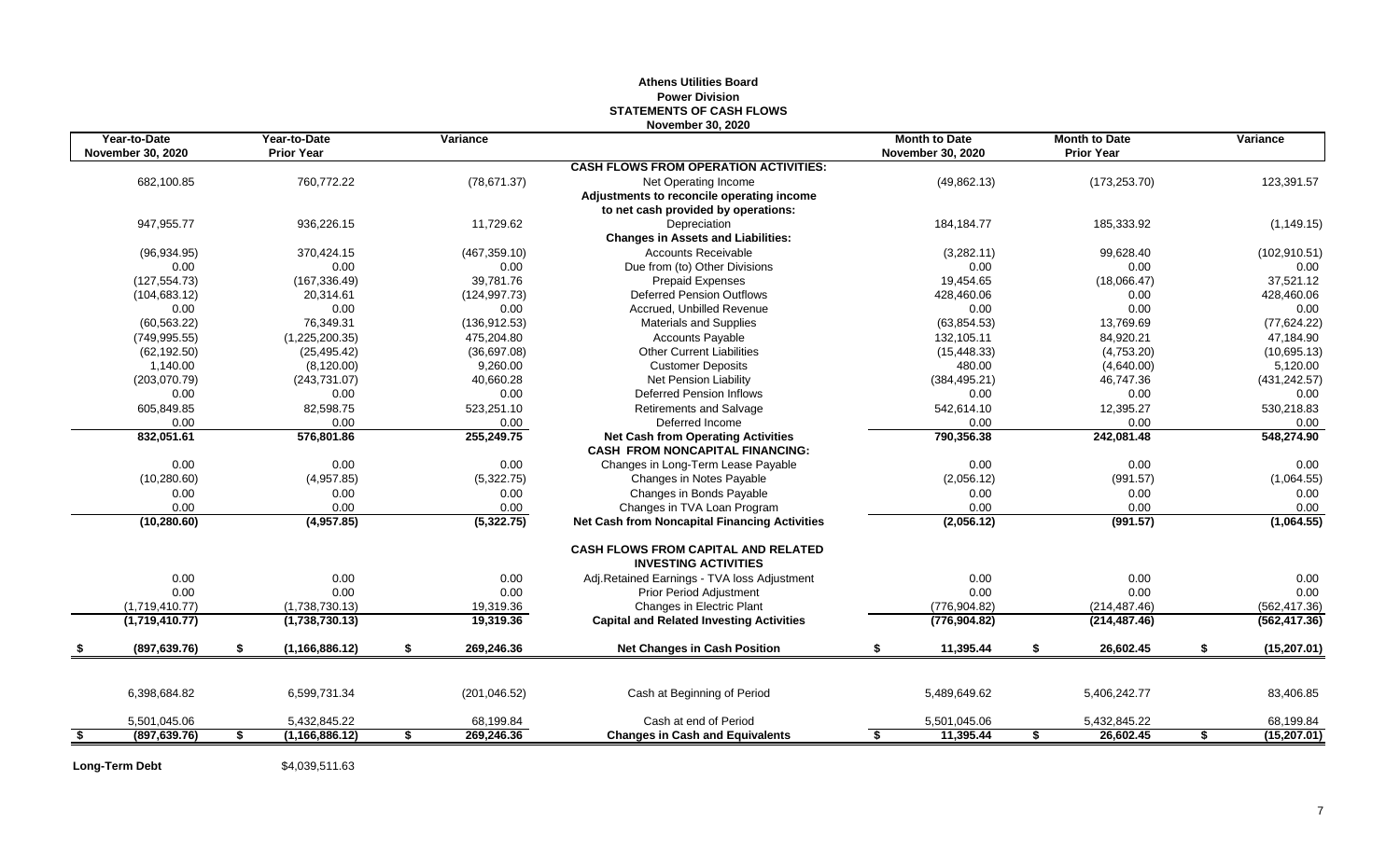### Athens Utilities Board Statistics Report November 30, 2020

| Power:                       |         |        |        |            |
|------------------------------|---------|--------|--------|------------|
|                              | Current | Prior  |        | # Accounts |
| <b>Number of services:</b>   | Month   | Year   | Change | Change     |
| Residential                  | 11,114  | 11,109 | 0.05%  | 51         |
| Small Commercial             | 2,023   | 1,986  | 1.86%  | 37         |
| Large Commercial             | 258     | 275    | -6.18% | $-17$      |
| Street and Athletic Lighting | 19      | 20     | -5.00% | $-1$       |
| Outdoor Lighting             | 78      | 57     | 36.84% | 21         |
| Total Services               | 13,492  | 13,447 | 0.33%  | 45         |

| <b>I</b> ISales Volumes:   |            | <b>Current Month</b> |            | Year-to-Date |                   |           |  |
|----------------------------|------------|----------------------|------------|--------------|-------------------|-----------|--|
| Kwh                        | 11/30/2020 | <b>Prior Year</b>    | Change     | 11/30/2020   | <b>Prior Year</b> | Change    |  |
| Residential                | 9,239,967  | 10,263,188           | $-9.97%$   | 62,923,193   | 68.972.174        | -8.77%    |  |
| Small Commercial           | 2,297,963  | 2.474.263            | $-7.13%$   | 14,173,504   | 16.277.683        | $-12.93%$ |  |
| Large Commercial           | 36,320,610 | 37,251,490           | $-2.50%$   | 177,364,150  | 209,031,544       | $-15.15%$ |  |
| <b>Street and Athletic</b> | 195,934    | 219,583              | $-10.77\%$ | 1,131,196    | 1,101,620         | 2.68%     |  |
| Outdoor Lighting           | 214.125    | 226.314              | $-5.39%$   | 1.088.484    | 1.078.722         | 0.90%     |  |
| Total                      | 48,268,599 | 50,434,838           | $-4.30%$   | 256,680,527  | 296,461,743       | $-13.42%$ |  |

| Employment         |                   |                   |                   |
|--------------------|-------------------|-------------------|-------------------|
|                    | November 30, 2020 | <b>Same Month</b> | <b>Difference</b> |
|                    |                   | <b>Prior Year</b> |                   |
| Employee Headcount | 58.00             | 58.00             | 0.00              |
| <b>IFTE</b>        | 61.9              | 61.11             | 0.79              |
| Y-T-D FTE          | 63.03             | 61.946            | 1.09              |

| Heating/Cooling Degree Days (Calendar Month): |                   |                   |                   |
|-----------------------------------------------|-------------------|-------------------|-------------------|
|                                               | November 30, 2020 | <b>Prior Year</b> | <b>Difference</b> |
| <b>Heating Degree Days</b>                    | 384               | 589               | $-205$            |
| Cooling Degree Days                           |                   |                   |                   |
|                                               |                   |                   |                   |

| Heating/Cooling Degree Days (Billing Period): |                   |                   |                   |
|-----------------------------------------------|-------------------|-------------------|-------------------|
|                                               | November 30, 2020 | <b>Prior Year</b> | <b>Difference</b> |
| Heating Degree Days                           | 200               | 443               | $-244$            |
| Cooling Degree Days                           | 32                |                   | 32                |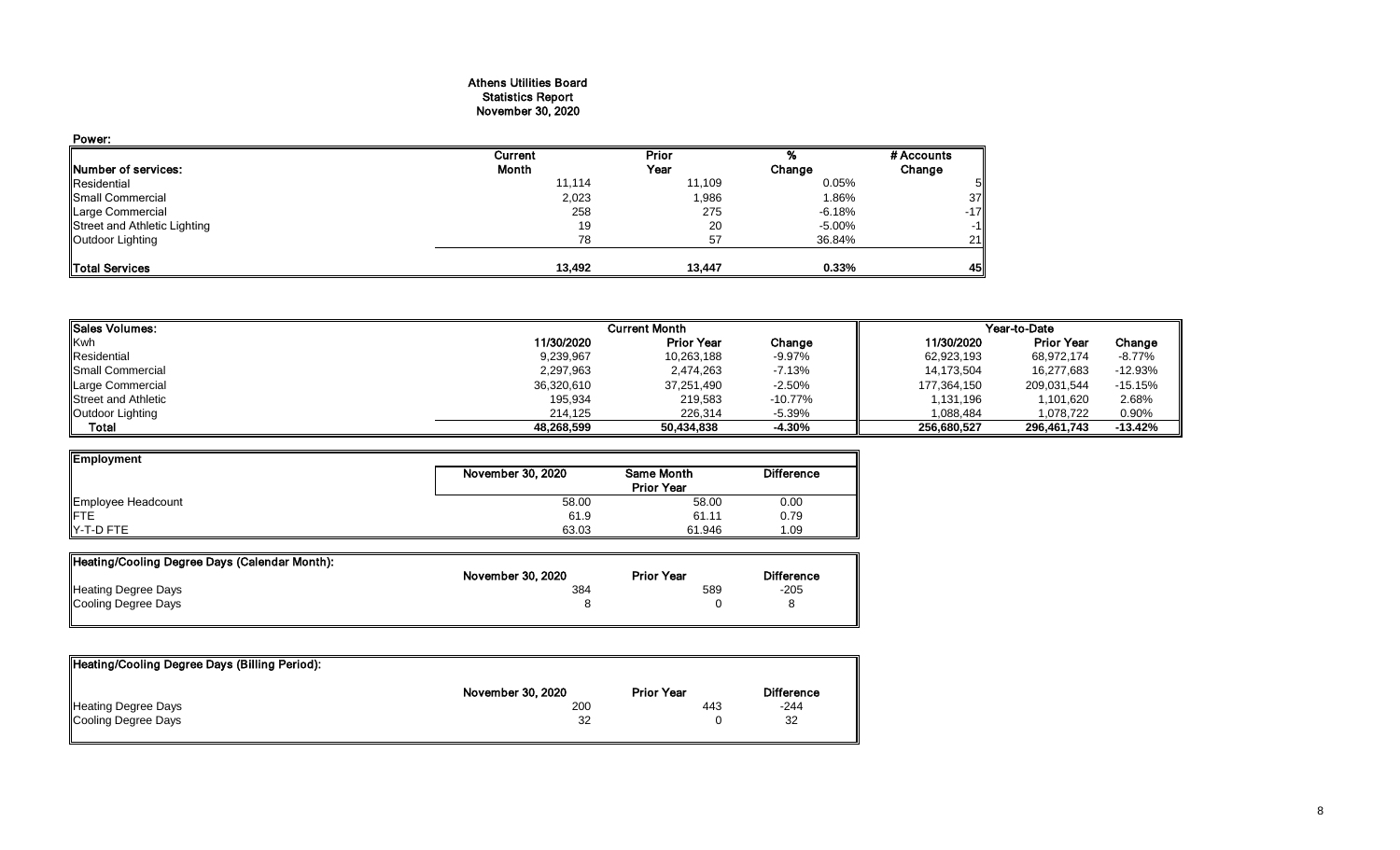### **Athens Utilities Board Power Division Capital Budget Month Ending as of November 30, 2020**

|                                               | <b>Budget</b> |                                         | <b>Actual</b> | Variance to date<br>Favorable | <b>Estimated</b><br>% Project | % of Budget<br><b>Expended</b> |
|-----------------------------------------------|---------------|-----------------------------------------|---------------|-------------------------------|-------------------------------|--------------------------------|
| <b>Planned Capital Improvements:</b>          |               |                                         |               | (Unfavorable)                 | <b>Completion</b>             |                                |
| Replace Truck 6                               |               | 300,000                                 |               | 300,000                       |                               |                                |
| <b>LED Purchases</b>                          |               | 300,000                                 | 73,442        | 226,558                       |                               | 24.48%                         |
| NA6-2 swap for industrial load                |               | 150,000                                 | 19,645        | 130,355                       | 20.00%                        | 13.10%                         |
| Roof for Building/Warehouse                   |               | 150,000                                 |               | 150,000                       |                               |                                |
| Substation signage                            |               | 40,000                                  |               | 40,000                        |                               |                                |
| Voltage Reduction Englewood Sub               |               | 180,000                                 | 2,705         | 177,295                       | 1.50%                         | 1.50%                          |
| #6 Change out - CR250                         |               | 250,000                                 |               | 250,000                       |                               |                                |
| <b>Build out Fiber</b>                        |               | 50,000                                  | 45,426        | 4,574                         | 20.00%                        | 90.85%                         |
| SCADA improvements - ESS, CVR                 |               | 20,000                                  | 5,455         | 14,545                        |                               | 27.27%                         |
| mPower improvements                           |               | 20,000                                  |               | 20,000                        |                               |                                |
| Upgrade dispatch console                      |               | 40,000                                  | 49,337        | (9,337)                       | 100.00%                       | 123.34%                        |
| Other System Improvements                     |               | 380,031                                 | 101,114       | 278,917                       |                               | 26.61% Continuous              |
| Poles                                         |               | 342,028                                 | 76,147        | 265,881                       |                               | 22.26% Continuous              |
| Primary Wire and Underground                  |               | 500,000                                 | 282,574       | 217,426                       |                               | 56.51% Continuous              |
| Transformers                                  |               | 506,708                                 | 101,418       | 405,290                       |                               | 20.02% Continuous              |
| Services                                      |               | 316,693                                 | 232,776       | 83,917                        |                               | 73.50% Continuous              |
| IT Core (Servers, mainframe, etc.)            |               | 20,000                                  |               | 20,000                        |                               | Continuous                     |
| <b>Total Planned Capital Improvements:</b>    |               | 3,565,460                               | 990,039       | 2,575,421                     |                               |                                |
| <b>Other Assets:</b>                          |               |                                         |               |                               |                               |                                |
| Miami Street Rebuild (FY 2019 Budget Item)    |               | 250,000                                 | 146,369       | 103,631                       |                               |                                |
| Physical security substation houses (FY 2020) |               | 15,000                                  | 22,578        | (7,578)                       |                               |                                |
| Office Equipment                              |               |                                         | 9,890         | (9,890)                       |                               |                                |
| ESS-Replace Switches, Breakers, etc.          |               |                                         | 131,016       | (131, 016)                    |                               |                                |
| Other                                         |               |                                         | 4,660         | (4,660)                       |                               |                                |
| <b>Total Other Assets:</b>                    |               | 265,000                                 | 314,513       | (49, 513)                     |                               |                                |
| Totals:                                       |               | 3,830,460 \$                            | 1,304,552 \$  | 2,525,908                     |                               |                                |
|                                               |               | Percentage of Budget Spent Year-to-date |               | 34.06%                        | <b>Fiscal Year</b>            | 41.67%                         |

9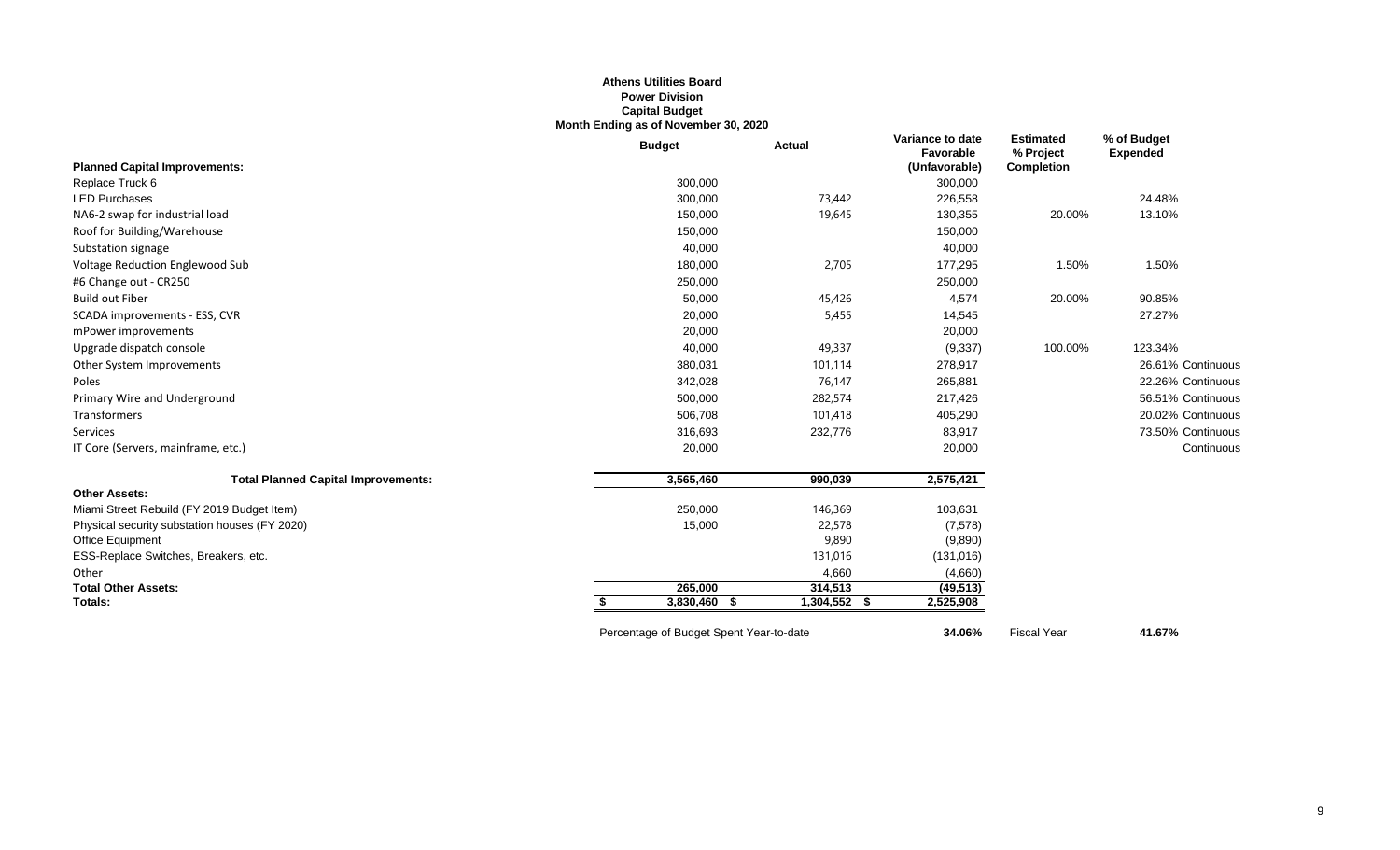#### **ATHENS UTILITIES BOARD WATER DIVISION BALANCE SHEET November 30, 2020**

|    |                          |    |                   |                     |                                                |                          |    |                 | Change             |
|----|--------------------------|----|-------------------|---------------------|------------------------------------------------|--------------------------|----|-----------------|--------------------|
|    | <b>Current Period</b>    |    | <b>Prior Year</b> | <b>Change from</b>  |                                                | <b>Current Period</b>    |    | Prior           | from prior         |
|    | <b>November 30, 2020</b> |    |                   | <b>Prior Year</b>   |                                                | <b>November 30, 2020</b> |    | <b>Month</b>    | <b>Month</b>       |
|    |                          |    |                   |                     | Assets:                                        |                          |    |                 |                    |
|    | 6,608,480.07             |    | 6,426,373.84      | 182.106.23          | Cash and Cash Equivalents                      | 6.608.480.07             |    | 6.650.804.76    | (42, 324.69)       |
|    | 272.800.40               |    | 369.641.14        | (96, 840.74)        | <b>Customer Receivables</b>                    | 272.800.40               |    | 273,009.70      | (209.30)           |
|    | 0.00                     |    | 0.00              | 0.00                | Due to/from Other Divisions                    | 0.00                     |    | 0.00            | 0.00               |
|    | 14.099.68                |    | 29.126.04         | (15,026.36)         | <b>Other Receivables</b>                       | 14.099.68                |    | 12.682.40       | 1,417.28           |
|    | 164,655.47               |    | 166,178.53        | (1,523.06)          | <b>Prepaid Expenses</b>                        | 164,655.47               |    | 172,811.30      | (8, 155.83)        |
|    | 241,158.65               |    | 234.046.72        | 7,111.93            | Materials and Supplies Inventory               | 241,158.65               |    | 243,111.76      | (1,953.11)         |
|    | 7,301,194.27             |    | 7,225,366.27      | 75,828.00           | <b>Total Current Assets</b>                    | 7,301,194.27             |    | 7,352,419.92    | (51, 225.65)       |
|    | 0.00                     |    | 0.00              | 0.00                | Reserve and Other                              | 0.00                     |    | 0.00            | 0.00               |
|    | 0.00                     |    | 0.00              | 0.00                | <b>Total Restricted Assets</b>                 | 0.00                     |    | 0.00            | 0.00               |
|    | 0.00                     |    | 0.00              | 0.00                | Debt Issue Costs, Net of Amortization          | 0.00                     |    | 0.00            | 0.00               |
|    | 458,333.96               |    | 458,687.40        | (353.44)            | <b>Deferred Pension Outflows</b>               | 458,333.96               |    | 573,481.62      | (115, 147.66)      |
|    | 33,578,644.99            |    | 33,054,609.78     | 524,035.21          | Water Utility Plant, at cost                   | 33,578,644.99            |    | 33,480,128.68   | 98,516.31          |
|    | (14, 835, 153.25)        |    | (13,973,481.15)   | (861, 672.10)       | Less: Accumulated Depreciation                 | (14, 835, 153.25)        |    | (14,750,350.16) | (84,803.09)        |
|    | 18,743,491.74            |    | 19,081,128.63     | (337, 636.89)       | <b>Net Water Utility Plant</b>                 | 18,743,491.74            |    | 18,729,778.52   | 13,713.22          |
|    | 19,201,825.70            |    | 19,539,816.03     | (337,990.33)        | <b>Total Long Term Assets</b>                  | 19,201,825.70            |    | 19,303,260.14   | (101, 434.44)      |
|    | 26,503,019.97            | \$ | 26,765,182.30     | \$<br>(262, 162.33) | <b>Total Assets</b>                            | \$<br>26,503,019.97      | S. | 26,655,680.06   | \$<br>(152,660.09) |
|    |                          |    |                   |                     | <b>Liabilities and Retained Earnings:</b>      |                          |    |                 |                    |
|    | 25,410.53                |    | 71,569.95         | (46, 159.42)        | <b>Accounts Payable</b>                        | 25,410.53                |    | 41,708.07       | (16, 297.54)       |
|    | 88,325.14                |    | 49,755.00         | 38,570.14           | <b>Customer Deposits</b>                       | 88,325.14                |    | 88,255.14       | 70.00              |
|    | 104,721.24               |    | 130,246.00        | (25, 524.76)        | <b>Other Current Liabilities</b>               | 104,721.24               |    | 127,330.30      | (22,609.06)        |
|    | 218,456.91               |    | 251,570.95        | (33, 114.04)        | <b>Total Current Liabilities</b>               | 218,456.91               |    | 257,293.51      | (38, 836.60)       |
|    | 656,204.02               |    | 626,363.95        | 29,840.07           | Net Pension Liability                          | 656,204.02               |    | 758,985.74      | (102, 781.72)      |
|    | 37,985.70                |    | 52,733.35         | (14, 747.65)        | <b>Deferred Pension Inflows</b>                | 37,985.70                |    | 37,985.70       | 0.00               |
|    | 0.00                     |    | 0.00              | 0.00                | <b>Bonds Payable</b>                           | 0.00                     |    | 0.00            | 0.00               |
|    | 4,114,258.55             |    | 4,303,891.86      | (189, 633.31)       | Note Payable                                   | 4,114,258.55             |    | 4,130,242.30    | (15,983.75)        |
|    | 4,808,448.27             |    | 4.982.989.16      | (174, 540.89)       | <b>Total Long Term Liabilities</b>             | 4,808,448.27             |    | 4,927,213.74    | (118, 765.47)      |
|    |                          |    |                   |                     |                                                |                          |    |                 |                    |
|    | 21,476,114.79            |    | 21,530,622.19     | (54, 507.40)        | <b>Net Position</b>                            | 21,476,114.79            |    | 21,471,172.81   | 4,941.98           |
| -S | 26,503,019.97            | -S | 26,765,182.30     | \$<br>(262, 162.33) | <b>Total Liabilities and Retained Earnings</b> | \$<br>26,503,019.97      | S. | 26,655,680.06   | \$<br>(152,660.09) |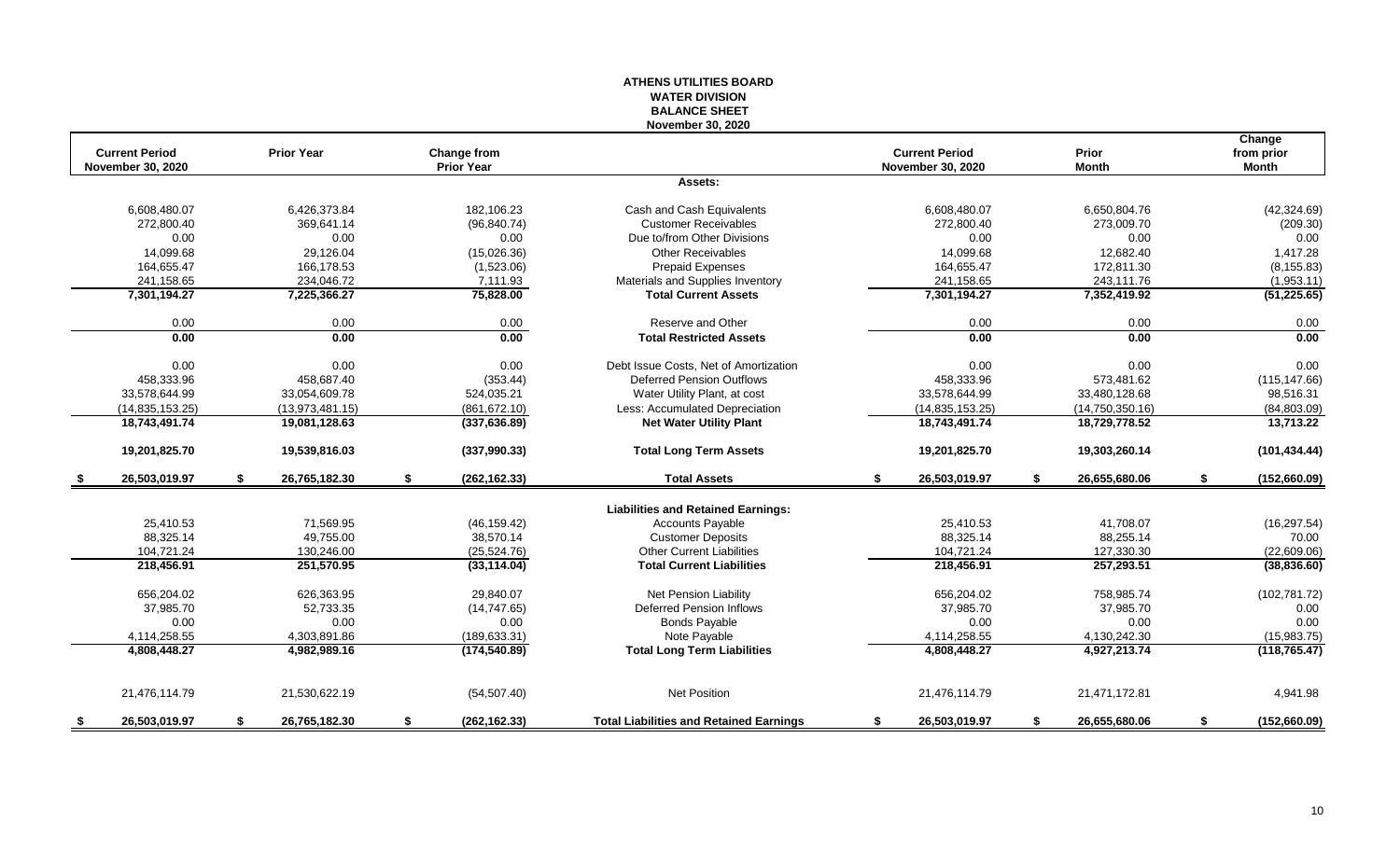|                                   |                                   |                                        | <b>Athens Utilities Board</b><br><b>Profit and Loss Statement - Water</b><br>November 30, 2020 |                                       |                                              |                                        |
|-----------------------------------|-----------------------------------|----------------------------------------|------------------------------------------------------------------------------------------------|---------------------------------------|----------------------------------------------|----------------------------------------|
| Year-to-Date<br>November 30, 2020 | Year-to-Date<br><b>Prior Year</b> | Variance<br>Favorable<br>(Unfavorable) | <b>Description</b>                                                                             | Current<br>Month<br>November 30, 2020 | <b>Current</b><br>Month<br><b>Prior Year</b> | Variance<br>Favorable<br>(Unfavorable) |
|                                   |                                   |                                        | <b>REVENUE:</b>                                                                                |                                       |                                              |                                        |
| 796,293.06                        | 793,188.53                        | 3,104.53                               | Residential                                                                                    | 149,984.80                            | 149,803.00                                   | 181.80                                 |
| 798,650.16                        | 879,581.06                        | (80,930.90)                            | Small Commercial                                                                               | 148,413.05                            | 166,799.46                                   | (18, 386.41)                           |
| 210,293.20                        | 219,937.41                        | (9,644.21)                             | Large Commercial                                                                               | 42,935.33                             | 43,166.49                                    | (231.16)                               |
| 72,430.76                         | 70,337.20                         | 2,093.56                               | Other                                                                                          | 10,776.95                             | 20,075.58                                    | (9, 298.63)                            |
| 1,877,667.18                      | 1,963,044.20                      | (85, 377.02)                           | <b>Total Revenue</b>                                                                           | 352,110.13                            | 379,844.53                                   | (27, 734.40)                           |
| 286,012.27                        | 272,931.74                        | (13,080.53)                            | <b>Purchased Supply</b>                                                                        | 48,235.01                             | 51,310.94                                    | 3,075.93                               |
| 1,591,654.91                      | 1,690,112.46                      | (98, 457.55)                           | <b>Contribution Margin</b>                                                                     | 303,875.12                            | 328,533.59                                   | (24, 658.47)                           |
|                                   |                                   |                                        | <b>OPERATING EXPENSES:</b>                                                                     |                                       |                                              |                                        |
| 163,515.86                        | 196,922.93                        | 33,407.07                              | Source and Pump Expense                                                                        | 30,702.85                             | 34,107.31                                    | 3,404.46                               |
| 97,763.39                         | 90,590.10                         | (7, 173.29)                            | <b>Distribution Expense</b>                                                                    | 17,350.87                             | 17,459.01                                    | 108.14                                 |
| 202,464.69                        | 202,990.15                        | 525.46                                 | Customer Service and Customer Acct. Expense                                                    | 32,277.39                             | 36,351.50                                    | 4,074.11                               |
| 417,248.75                        | 355,375.89                        | (61, 872.86)                           | Administrative and General Expense                                                             | 76,911.72                             | 63,794.47                                    | (13, 117.25)                           |
| 880,992.69                        | 845,879.07                        | (35, 113.62)                           | <b>Total operating expenses</b>                                                                | 157,242.83                            | 151,712.29                                   | (5,530.54)                             |
|                                   |                                   |                                        | <b>Maintenance Expenses</b>                                                                    |                                       |                                              |                                        |
| 32,050.42                         | 38,093.70                         | 6,043.28                               | Source and Pump Expense                                                                        | 6,347.40                              | 5,325.03                                     | (1,022.37)                             |
| 210,185.17                        | 173,810.75                        | (36, 374.42)                           | <b>Distribution Expense</b>                                                                    | 45,371.27                             | 38,695.07                                    | (6,676.20)                             |
| 2,527.27                          | 3,351.57                          | 824.30                                 | Administrative and General Expense                                                             | 175.98                                | 450.04                                       | 274.06                                 |
| 244,762.86                        | 215,256.02                        | (29, 506.84)                           | <b>Total Maintenance Expense</b>                                                               | 51,894.65                             | 44,470.14                                    | (7, 424.51)                            |
|                                   |                                   |                                        | <b>Other Operating Expenses</b>                                                                |                                       |                                              |                                        |
| 415,548.68                        | 366,402.40                        | (49, 146.28)                           | <b>Depreciation Expense</b>                                                                    | 83,583.31                             | 78,525.68                                    | (5,057.63)                             |
| 415,548.68                        | 366,402.40                        | (49, 146.28)                           | <b>Total Other Operating Expenses</b>                                                          | 83,583.31                             | 78,525.68                                    | (5,057.63)                             |
| 1,827,316.50                      | 1,700,469.23                      | (126, 847.27)                          | <b>Total Operating and Maintenance Expense</b>                                                 | 340,955.80                            | 326,019.05                                   | (14, 936.75)                           |
| 50,350.68                         | 262,574.97                        | (212, 224.29)                          | <b>Operating Income</b>                                                                        | 11,154.33                             | 53,825.48                                    | (42, 671.15)                           |
| 11,741.99                         | 27,926.13                         | (16, 184.14)                           | Other Income                                                                                   | 2,202.84                              | 4,834.39                                     | (2,631.55)                             |
| 62,092.67                         | 290,501.10                        | (228, 408.43)                          | <b>Total Income</b>                                                                            | 13,357.17                             | 58,659.87                                    | (45, 302.70)                           |
| 4,838.31                          | 4,792.39                          | (45.92)                                | Other Expense                                                                                  | 87.50                                 | 25.48                                        | (62.02)                                |
| 57,254.36                         | 285,708.71                        | (228, 454.35)                          | Net Income Before Debt Expense                                                                 | 13,269.67                             | 58,634.39                                    | (45, 364.72)                           |
|                                   |                                   |                                        | <b>DEBT RELATED EXPENSES:</b>                                                                  |                                       |                                              |                                        |
| 0.00                              | 0.00                              | 0.00                                   | Amortization of Debt Discount                                                                  | 0.00                                  | 0.00                                         | 0.00                                   |
| 41,815.82                         | 45,526.07                         | 3,710.25                               | Interest on Long Term Debt                                                                     | 8,327.69                              | 8,688.37                                     | 360.68                                 |
| 41,815.82                         | 45,526.07                         | 3,710.25                               | Total debt related expenses                                                                    | 8,327.69                              | 8,688.37                                     | 360.68                                 |
| 15,438.54                         | 240,182.64                        | (224,744.10)                           | Net Income Before Extraordinary Income                                                         | 4,941.98                              | 49,946.02                                    | (45,004.04)                            |
| 0.00                              | 0.00                              | 0.00                                   | Grants, Contributions, Extraordinary                                                           | 0.00                                  | 0.00                                         | 0.00                                   |
| 15,438.54                         | 240,182.64                        | (224, 744.10)                          | <b>CHANGE IN NET ASSETS</b>                                                                    | 4,941.98                              | 49,946.02                                    | (45,004.04)                            |
|                                   |                                   |                                        |                                                                                                |                                       |                                              |                                        |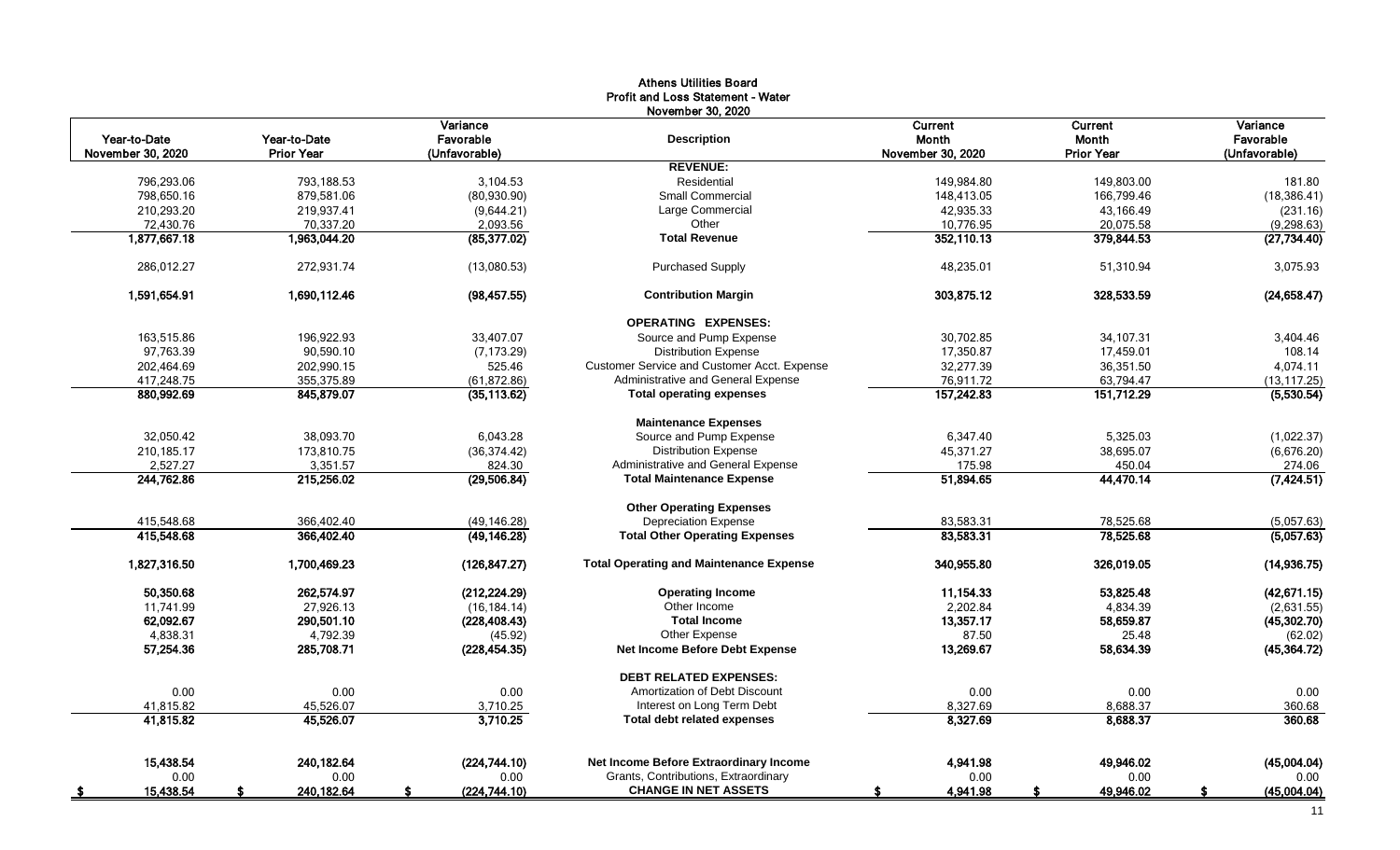|                   |                  |                     | <b>Athens Utilities Board</b>                   |                      |                |                    |
|-------------------|------------------|---------------------|-------------------------------------------------|----------------------|----------------|--------------------|
|                   |                  |                     | <b>Budget Comparison - Water</b>                |                      |                |                    |
|                   |                  |                     | November 30, 2020                               |                      |                |                    |
| Year-to-Date      | Year-to-Date     | $Y-T-D$             | <b>Description</b>                              | <b>Current Month</b> | <b>Monthly</b> | <b>Budget</b>      |
| November 30, 2020 | <b>Budget</b>    | Variance            |                                                 | November 30, 2020    | <b>Budget</b>  | Variance           |
|                   |                  |                     |                                                 |                      |                |                    |
|                   |                  |                     | <b>REVENUE:</b>                                 |                      |                |                    |
| 796,293.06        | 759.072.14       | 37,220.92           | Residential                                     | 149,984.80           | 146.663.69     | 3,321.11           |
| 798,650.16        | 862,830.28       | (64, 180.12)        | <b>Small Commercial</b>                         | 148.413.05           | 167,349.22     | (18,936.17)        |
| 210,293.20        | 195,411.14       | 14,882.06           | Large Commercial                                | 42,935.33            | 38,813.02      | 4,122.31           |
| 72,430.76         | 51,966.97        | 20,463.79           | Other                                           | 10,776.95            | 9,457.70       | 1,319.25           |
| 1,877,667.18      | 1,869,280.52     | 8,386.66            | <b>Total Revenue</b>                            | 352,110.13           | 362,283.64     | (10, 173.51)       |
| 286.012.27        | 261.851.13       | (24, 161.14)        | <b>Purchased Supply</b>                         | 48,235.01            | 49.745.45      | 1,510.44           |
| 1,591,654.91      | 1,607,429.39     | (15, 774.48)        | <b>Contribution Margin</b>                      | 303,875.12           | 312,538.19     | (8,663.07)         |
|                   |                  |                     | <b>OPERATING EXPENSES:</b>                      |                      |                |                    |
| 163,515.86        | 166,683.28       | 3,167.42            | Source and Pump Expense                         | 30,702.85            | 30,620.07      | (82.78)            |
| 97,763.39         | 83,321.79        | (14, 441.60)        | <b>Distribution Expense</b>                     | 17,350.87            | 17,023.12      | (327.75)           |
| 202,464.69        | 202,611.85       | 147.16              | Customer Service and Customer Acct. Expense     | 32,277.39            | 38,170.39      | 5,893.00           |
|                   |                  |                     |                                                 |                      | 72,899.65      |                    |
| 417,248.75        | 384,879.39       | (32, 369.36)        | Administrative and General Expense              | 76,911.72            |                | (4,012.07)         |
| 880,992.69        | 837,496.30       | (43, 496.39)        | <b>Total operating expenses</b>                 | 157,242.83           | 158,713.23     | 1,470.40           |
|                   |                  |                     | <b>Maintenance Expenses</b>                     |                      |                |                    |
| 32,050.42         | 38,353.12        | 6,302.70            | Source and Pump Expense                         | 6,347.40             | 7,012.06       | 664.66             |
| 210,185.17        | 167,382.79       | (42,802.38)         | <b>Distribution Expense</b>                     | 45,371.27            | 34,198.60      | (11, 172.67)       |
| 2,527.27          | 3,484.34         | 957.07              | Administrative and General Expense              | 175.98               | 707.83         | 531.85             |
| 244,762.86        | 209,220.25       | (35,542.61)         | <b>Total Maintenance Expense</b>                | 51,894.65            | 41,918.49      | (9,976.16)         |
|                   |                  |                     | <b>Other Operating Expenses</b>                 |                      |                |                    |
| 415,548.68        | 390.510.09       | (25.038.59)         | <b>Depreciation Expense</b>                     | 83,583.31            | 88,990.76      | 5,407.45           |
| 415,548.68        | 390,510.09       | (25,038.59)         | <b>Total Other Operating Expenses</b>           | 83,583.31            | 88,990.76      | 5,407.45           |
| 1,827,316.50      | 1,699,077.78     | (128, 238.72)       | <b>Total Operating and Maintenance Expenses</b> | 340,955.80           | 339,367.93     | (1,587.87)         |
| 50,350.68         | 170,202.75       | (119, 852.07)       | <b>Operating Income</b>                         | 11,154.33            | 22,915.71      | (11, 761.38)       |
| 11,741.99         | 19,540.58        | (7,798.59)          | Other Income                                    | 2,202.84             | 4,509.19       | (2,306.35)         |
| 62,092.67         | 189,743.33       | (127, 650.66)       | <b>Total Income</b>                             | 13,357.17            | 27,424.90      | (14,067.73)        |
| 4,838.31          | 4,133.21         | (705.10)            | Other Expense                                   | 87.50                | 39.40          | (48.10)            |
| 57,254.36         | 185,610.12       | (128, 355.76)       | <b>Net Income Before Debt Expense</b>           | 13,269.67            | 27,385.50      | (14, 115.83)       |
|                   |                  |                     |                                                 |                      |                |                    |
|                   |                  |                     | <b>DEBT RELATED EXPENSES:</b>                   |                      |                |                    |
| 0.00              | 0.00             | 0.00                | Amortization of Debt Discount                   | 0.00                 | 0.00           | 0.00               |
| 41,815.82         | 46,560.45        | 4,744.63            | Interest on Long Term Debt                      | 8,327.69             | 9,741.68       | 1,413.99           |
| 41,815.82         | 46,560.45        | 4.744.63            | <b>Total debt related expenses</b>              | 8,327.69             | 9,741.68       | 1,413.99           |
| 15,438.54         | 139,049.67       | (123, 611.13)       | Net Income Before Extraordinary Income          | 4,941.98             | 17,643.82      | (12,701.84)        |
| 0.00              | 9,166.67         | (9, 166.67)         | Grants, Contributions, Extraordinary            | 0.00                 | 1,833.33       | (1,833.33)         |
|                   |                  |                     |                                                 |                      | 19,477.16      |                    |
| 15,438.54<br>- \$ | \$<br>148,216.34 | \$<br>(132, 777.80) | <b>CHANGE IN NET ASSETS</b>                     | 4,941.98<br>\$       | \$             | \$<br>(14, 535.18) |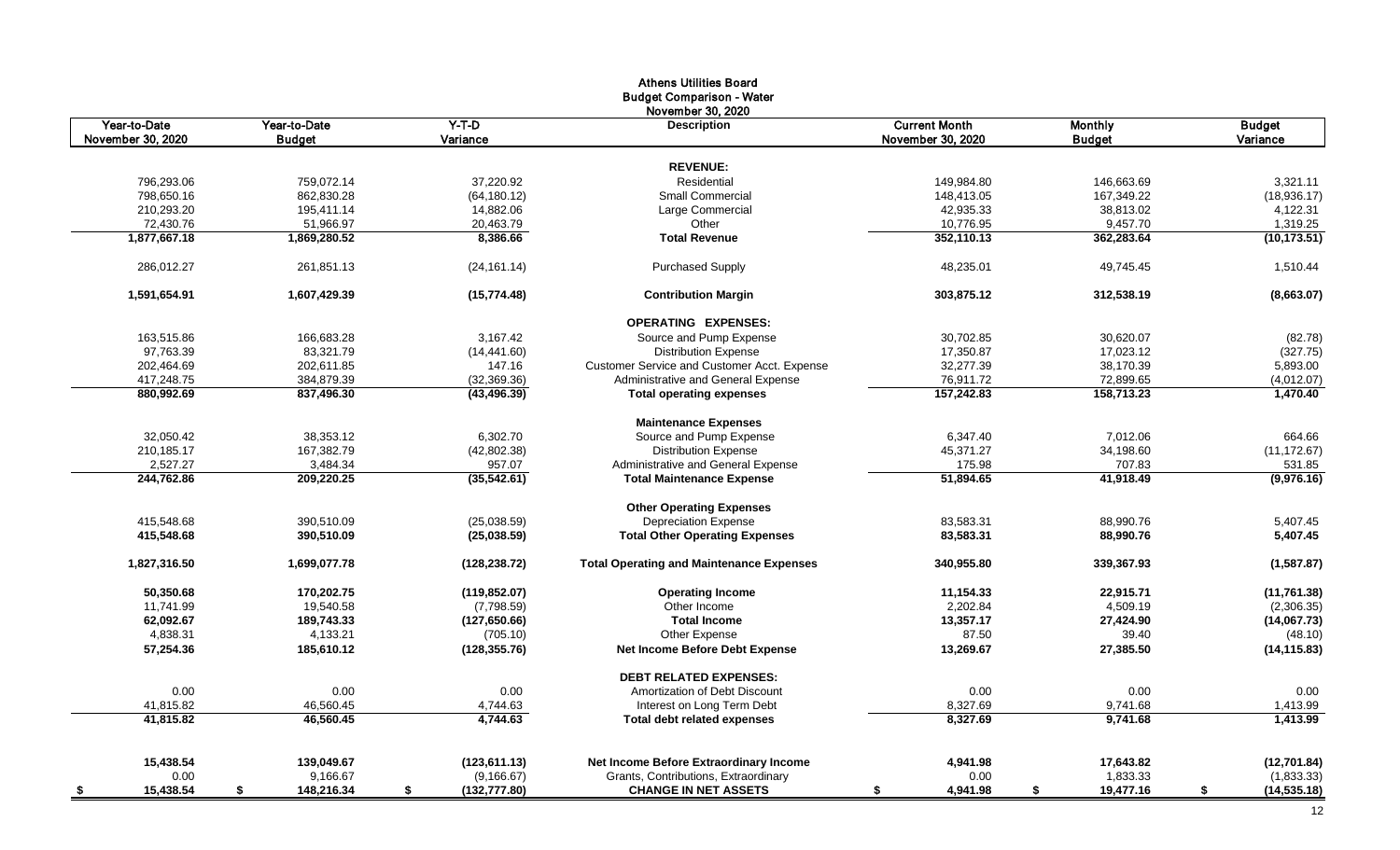# **Athens Utilities Board Water Division STATEMENTS OF CASH FLOWS November 30, 2020**

|      | Year-to-Date             | Year-to-Date       | <b>Variance</b>     |                                                         | <b>Month to Date</b> | <b>Month to Date</b> |    | Variance      |
|------|--------------------------|--------------------|---------------------|---------------------------------------------------------|----------------------|----------------------|----|---------------|
|      | <b>November 30, 2020</b> | <b>Prior Year</b>  |                     |                                                         | November 30, 2020    | <b>Prior Year</b>    |    |               |
|      |                          |                    |                     | <b>CASH FLOWS FROM OPERATING ACTIVITIES:</b>            |                      |                      |    |               |
|      | 15,438.54                | 240,182.64         | (224, 744.10)       | Net Operating Income                                    | 4,941.98             | 49,946.02            |    | (45,004.04)   |
|      |                          |                    |                     | <b>Adjustments to Reconcile Operating Income</b>        |                      |                      |    |               |
|      |                          |                    |                     | to Net Cash Provided by Operations                      |                      |                      |    |               |
|      | 415,548.68               | 366,402.40         | 49,146.28           | Depreciation                                            | 83,583.31            | 78,525.68            |    | 5,057.63      |
|      |                          |                    |                     | <b>Changes in Assets and Liabilities:</b>               |                      |                      |    |               |
|      | 8,713.27                 | (38,765.80)        | 47,479.07           | Receivables                                             | (1,207.98)           | (65, 432.60)         |    | 64,224.62     |
|      | 0.00                     | 0.00               | 0.00                | Due from (to) Other Divisions                           | 0.00                 | 0.00                 |    | 0.00          |
|      | (54, 463.82)             | (65, 230.65)       | 10,766.83           | <b>Prepaid Expenses</b>                                 | 8,155.83             | (6,917.97)           |    | 15,073.80     |
|      | (35,709.22)              | 15,400.02          | (51, 109.24)        | <b>Deferred Pension Outflows</b>                        | 115,147.66           | 0.00                 |    | 115,147.66    |
|      | (2,660.40)               | 13,032.69          | (15,693.09)         | <b>Materials and Supplies</b>                           | 1,953.11             | 4,341.34             |    | (2,388.23)    |
|      | (68, 139.65)             | (202, 255.55)      | 134,115.90          | <b>Accounts Payable</b>                                 | (16, 297.54)         | 9,073.73             |    | (25, 371.27)  |
|      | (27, 110.48)             | (5,723.09)         | (21, 387.39)        | <b>Other Current Liabilities</b>                        | (22,609.06)          | (1,088.61)           |    | (21, 520.45)  |
|      | (50, 852.40)             | (70, 763.12)       | 19,910.72           | <b>Net Pension Liability</b>                            | (102, 781.72)        | 13,598.72            |    | (116, 380.44) |
|      | 0.00                     | 0.00               | 0.00                | <b>Deferred Pension Inflows</b>                         | 0.00                 | 0.00                 |    | 0.00          |
|      | (69, 747.21)             | 5.118.79           | (74,866.00)         | <b>Retirements and Salvage</b>                          | 1,219.78             | 2,842.16             |    | (1,622.38)    |
|      | 895.00                   | (1,370.00)         | 2,265.00            | <b>Customer Deposits</b>                                | 70.00                | (325.00)             |    | 395.00        |
|      | 131,912.31               | 256,028.33         | (124, 116.02)       | <b>Net Cash from Operating Activities</b>               | 72,175.37            | 84,563.47            |    | (12, 388.10)  |
|      |                          |                    |                     | <b>CASH FLOWS FROM NONCAPITAL FINANCING ACTIVITIES:</b> |                      |                      |    |               |
|      | 0.00                     | 0.00               | 0.00                | Changes in Bonds Payable                                | 0.00                 | 0.00                 |    | 0.00          |
|      | (79, 721.20)             | (76,029.25)        | (3,691.95)          | Changes in Notes Payable                                | (15,983.75)          | (15,624.19)          |    | (359.56)      |
|      | (79, 721.20)             | (76,029.25)        | (3,691.95)          | <b>Net Cash from Financing Activities</b>               | (15,983.75)          | (15,624.19)          |    | (359.56)      |
|      |                          |                    |                     | <b>CASH FLOW FROM CAPITAL AND INVESTING ACTIVITIES:</b> |                      |                      |    |               |
|      | 0.00                     | 0.00               | 0.00                | Adjust Net Pension Obligation                           | 0.00                 | 0.00                 |    | 0.00          |
|      | 0.00                     | 0.00               | 0.00                | Prior Period Adjustment                                 | 0.00                 | 0.00                 |    | 0.00          |
|      | 0.00                     | 0.00               | 0.00                | Grants, Contributions & Other Extraordinary             | 0.00                 | 0.00                 |    | 0.00          |
|      | (260, 218.46)            | (243.426.78)       | (16,791.68)         | <b>Water Utility Plant</b>                              | (98, 516.31)         | (40, 348.71)         |    | (58, 167.60)  |
|      | (260, 218.46)            | (243, 426.78)      | (16,791.68)         | <b>Net from Capital and Investing Activities</b>        | (98, 516.31)         | (40, 348.71)         |    | (58, 167.60)  |
|      | (208, 027, 35)           | \$<br>(63, 427.70) | \$<br>(144, 599.65) | <b>Net Changes in Cash Position</b>                     | \$<br>(42, 324.69)   | \$<br>28,590.57      | S. | (70, 915.26)  |
|      |                          |                    |                     |                                                         |                      |                      |    |               |
|      | 6,816,507.42             | 6,489,801.54       | 326,705.88          | Cash at Beginning of Period                             | 6,650,804.76         | 6,397,783.27         |    | 253,021.49    |
|      | 6,608,480.07             | 6,426,373.84       | 182,106.23          | Cash at End of Period                                   | 6,608,480.07         | 6,426,373.84         |    | 182,106.23    |
| - \$ | (208, 027, 35)           | \$<br>(63, 427.70) | \$<br>(144, 599.65) | <b>Changes in Cash and Equivalents</b>                  | \$<br>(42, 324.69)   | \$<br>28,590.57      | \$ | (70, 915.26)  |

**Long-Term Debt** 4,114,258.55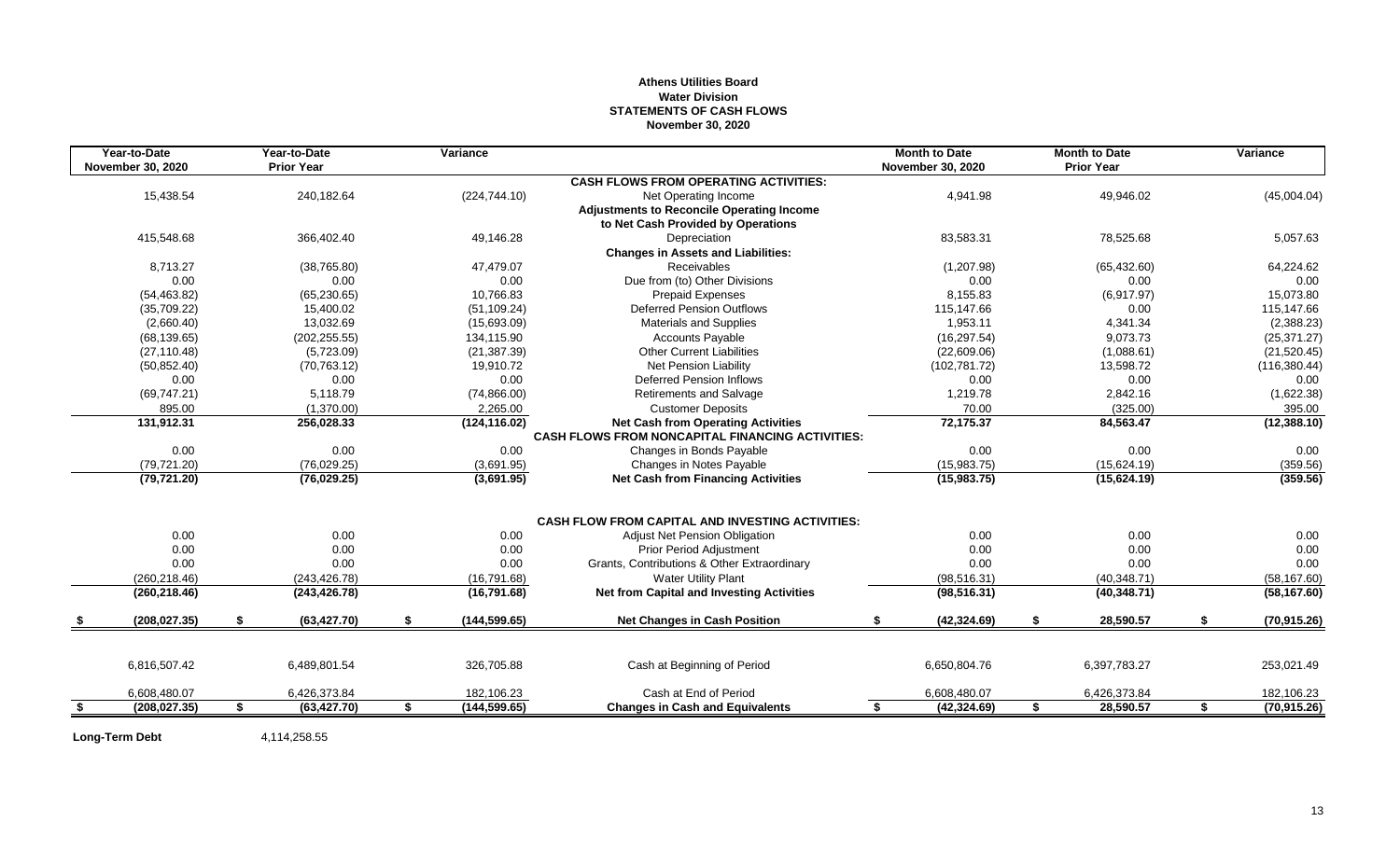# Athens Utilities Board Statistics Report November 30, 2020

| Water:                      |         |       |        |               |
|-----------------------------|---------|-------|--------|---------------|
|                             | Current | Prior | %      | # Accounts    |
| <b>INumber of services:</b> | Month   | Year  | Change | Change        |
| Residential                 | 7,083   | 7,016 | 0.95%  | 67            |
| Small Commercial            | 1,265   | 1,242 | 1.85%  | 23            |
| Large Commercial            | 37      | 35    | 5.71%  | $\mathcal{D}$ |
|                             | 8,385   | 8,293 | 1.11%  | 92            |

| Sales Volumes:   |                          | <b>Current Month</b> |           |            |                   | Year-to-Date |  |  |
|------------------|--------------------------|----------------------|-----------|------------|-------------------|--------------|--|--|
| Gallonsx100      | <b>November 30, 2020</b> | <b>Prior Year</b>    | Change    | 11/30/2020 | <b>Prior Year</b> | Change       |  |  |
| Residential      | 265,594                  | 266,637              | $-0.39%$  | 1,428,604  | ,450,100          | $-1.48%$     |  |  |
| Small Commercial | 382,815                  | 442,559              | $-13.50%$ | 2,025,979  | 2,264,930         | $-10.55%$    |  |  |
| Large Commercial | 110.686                  | 112.209              | 1.36%     | 566,954    | 570,141           | $-0.56%$     |  |  |
|                  | 759.095                  | 821.405              | -7.59%    | 4,021,537  | 4.285.171         | $-6.15%$     |  |  |

| <b>Employment</b>  |                   |                   |                   |
|--------------------|-------------------|-------------------|-------------------|
|                    | November 30, 2020 | <b>Prior Year</b> | <b>Difference</b> |
| Employee Headcount | 14.00             | 14.00             | 0.00              |
| <b>IFTE</b>        | 14.54             | 15.14             | $-0.6$            |
| <b>IY-T-D FTE</b>  | 14.72             | 14.809            | $-0.09$           |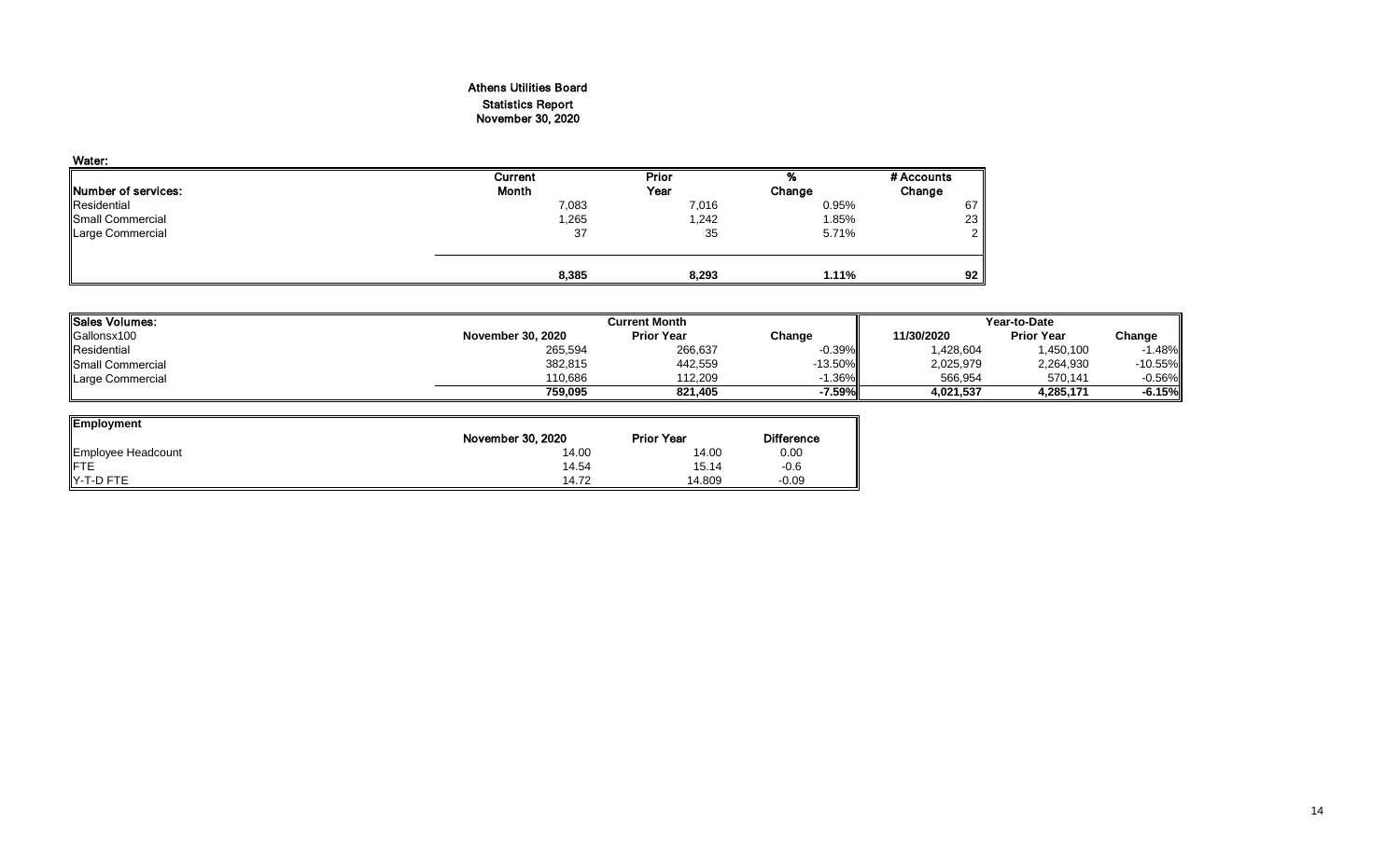|                                                            |                                         | <b>Athens Utilities Board</b><br><b>Water Division</b><br><b>Capital Budget</b><br>Month Ending as of November 30, 2020 |                                                |                                                    |                                          |
|------------------------------------------------------------|-----------------------------------------|-------------------------------------------------------------------------------------------------------------------------|------------------------------------------------|----------------------------------------------------|------------------------------------------|
|                                                            | <b>Budget</b>                           | <b>Actual</b>                                                                                                           | Variance to date<br>Favorable<br>(Unfavorable) | <b>Estimated</b><br>% Project<br><b>Completion</b> | <b>Percent Budget</b><br><b>Expended</b> |
| <b>Planned Capital Improvements:</b>                       |                                         |                                                                                                                         |                                                |                                                    |                                          |
| <b>Replace Tractor</b>                                     | 30,000                                  |                                                                                                                         | 30,000                                         |                                                    |                                          |
| Replace Truck #20 - Single Axle Dump (with Small Dump)     | 80,000                                  |                                                                                                                         | 80,000                                         |                                                    |                                          |
| Congress Pkwy-Phase 1 (Dennis St. to Decatur Pike          | 396,000                                 | 4,185                                                                                                                   | 391,815                                        |                                                    |                                          |
| Water Well VFDs (Changed from well maint.)                 | 50,000                                  |                                                                                                                         | 50,000                                         |                                                    |                                          |
| Spring - Air Blast for Screen and Access Ramp              | 50,000                                  |                                                                                                                         | 50,000                                         |                                                    |                                          |
| Water Plant Building Maint and Lab Equipment               | 50,000                                  | 5,941                                                                                                                   | 44,059                                         |                                                    | Continuous                               |
| Meter Change Out (Large, Small and Testing)                | 40,000                                  | 6,890                                                                                                                   | 33,110                                         |                                                    | Continuous                               |
| (replace 2" and smaller meters with most gallons)          |                                         |                                                                                                                         |                                                |                                                    |                                          |
| Reservoir and Pump Maintenance                             | 10,000                                  | 3,995                                                                                                                   | 6,005                                          |                                                    | 39.95% Continuous                        |
| Water Line Extensions                                      | 300,000                                 |                                                                                                                         | 300,000                                        |                                                    | Continuous                               |
| Distribution Rehabilitation                                | 125,000                                 | 65,328                                                                                                                  | 59,672                                         |                                                    | 52.26% Continuous                        |
| Field and Safety Equipment                                 | 25,000                                  |                                                                                                                         | 25,000                                         |                                                    | Continuous                               |
| <b>Water Services</b>                                      | 125,000                                 | 79,326                                                                                                                  | 45,674                                         |                                                    | 63.46% Continuous                        |
| Technology (SCADA, Computers)                              | 35,000                                  | 1,958                                                                                                                   | 33,042                                         |                                                    | 5.60% Continuous                         |
| IT Core (Servers, mainframe, etc.)                         | 20,000                                  |                                                                                                                         | 20,000                                         |                                                    | Continuous                               |
| <b>Total Planned Capital Improvements:</b>                 | \$<br>1,336,000 \$                      | 167,624 \$                                                                                                              | 1,168,376                                      |                                                    |                                          |
| <b>Other Assets:</b>                                       |                                         |                                                                                                                         |                                                |                                                    |                                          |
| Fence Repair                                               |                                         | 5,735                                                                                                                   | (5,735)                                        |                                                    |                                          |
| Flash Mixers, Baffling, SCADA at WTP (FY2020 Budget Item)  | 100,000                                 | 96,630                                                                                                                  | 100,000                                        |                                                    |                                          |
| Replace Truck 16 (2011 F450) (FY2020 Budget Item)<br>Other | 80,000                                  | 75,301                                                                                                                  | 4,699<br>$\sim$                                |                                                    |                                          |
| <b>Total Other Assets:</b>                                 | 180,000                                 | 177,666                                                                                                                 | 98,964                                         |                                                    |                                          |
| Totals:                                                    | 1,516,000 \$<br>S                       | 345,290<br>- \$                                                                                                         | 1,267,340                                      |                                                    |                                          |
|                                                            | Percentage of Budget Spent Year-to-date |                                                                                                                         | 22.78%                                         | <b>Fiscal Year</b>                                 | 41.67%                                   |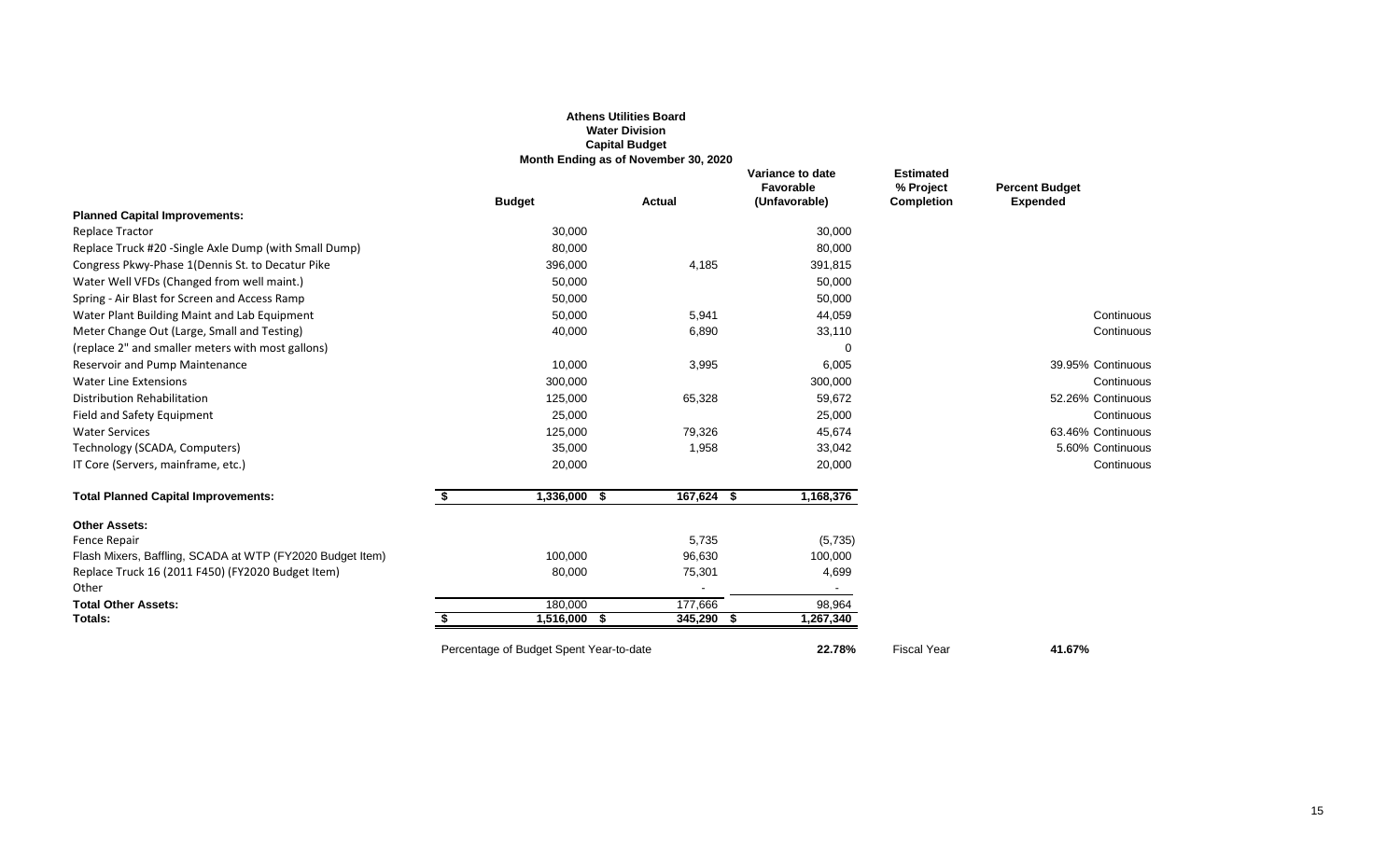#### **ATHENS UTILITIES BOARD GAS DIVISION BALANCE SHEET November 30, 2020**

|               | <b>Current Period</b><br><b>November 30, 2020</b> |    | <b>Prior Year</b> |    | Change from<br><b>Prior Year</b> |                                                |    | <b>Current Period</b><br><b>November 30, 2020</b> |    | Prior<br><b>Month</b> |    | Change<br>from prior<br><b>Month</b> |
|---------------|---------------------------------------------------|----|-------------------|----|----------------------------------|------------------------------------------------|----|---------------------------------------------------|----|-----------------------|----|--------------------------------------|
|               |                                                   |    |                   |    |                                  | Assets:                                        |    |                                                   |    |                       |    |                                      |
|               | 5,655,583.83                                      |    | 4,809,569.25      |    | 846,014.58                       | Cash and Cash Equivalents                      |    | 5,655,583.83                                      |    | 5,619,581.04          |    | 36,002.79                            |
|               | 193.507.70                                        |    | 445.474.77        |    | (251, 967.07)                    | <b>Receivables</b>                             |    | 193.507.70                                        |    | 211,855.04            |    | (18, 347.34)                         |
|               | 365,825.14                                        |    | 388,350.42        |    | (22, 525.28)                     | <b>Prepaid Expenses</b>                        |    | 365,825.14                                        |    | 407,578.47            |    | (41, 753.33)                         |
|               | 0.00                                              |    | 0.00              |    | 0.00                             | Gas Unit Loans                                 |    | 0.00                                              |    | 0.00                  |    | 0.00                                 |
|               | 125,446.86                                        |    | 128,756.12        |    | (3,309.26)                       | Materials and Supplies Inventory               |    | 125,446.86                                        |    | 120,670.52            |    | 4,776.34                             |
|               | 6,340,363.53                                      |    | 5,772,150.56      |    | 568,212.97                       | <b>Total Current Assets</b>                    |    | 6,340,363.53                                      |    | 6,359,685.07          |    | (19, 321.54)                         |
|               | 24,245,972.99                                     |    | 24,005,820.19     |    | 240,152.80                       | Gas Utility Plant, at Cost                     |    | 24,245,972.99                                     |    | 24,216,488.93         |    | 29,484.06                            |
|               | (10, 116, 241.40)                                 |    | (9.527.413.64)    |    | (588.827.76)                     | Less: Accumulated Depreciation                 |    | (10, 116, 241.40)                                 |    | (10,058,205.31)       |    | (58,036.09)                          |
|               | 14,129,731.59                                     |    | 14,478,406.55     |    | (348, 674.96)                    | <b>Net Gas Utility Plant</b>                   |    | 14,129,731.59                                     |    | 14, 158, 283. 62      |    | (28, 552.03)                         |
|               | 322,364.59                                        |    | 325,187.59        |    | (2,823.00)                       | <b>Deferred Pension Outflows</b>               |    | 322,364.59                                        |    | 419,007.21            |    | (96, 642.62)                         |
| \$            | 20,792,459.71                                     | S. | 20,575,744.70     | \$ | 216,715.01                       | <b>Total Assets</b>                            | \$ | 20,792,459.71                                     | S. | 20,936,975.90         | s. | (144, 516.19)                        |
|               |                                                   |    |                   |    |                                  |                                                |    |                                                   |    |                       |    |                                      |
|               |                                                   |    |                   |    |                                  | <b>Liabilities and Retained Earnings:</b>      |    |                                                   |    |                       |    |                                      |
|               | 0.00                                              |    | 0.00              |    | 0.00                             | Short Term Notes Payable                       |    | 0.00                                              |    | 0.00                  |    | 0.00                                 |
|               | 316,851.69                                        |    | 268,541.11        |    | 48,310.58                        | <b>Accounts Payable</b>                        |    | 316,851.69                                        |    | 218,004.27            |    | 98,847.42                            |
|               | 113.277.98                                        |    | 97.865.00         |    | 15.412.98                        | <b>Customer Deposits</b>                       |    | 113,277.98                                        |    | 110,217.98            |    | 3,060.00                             |
|               | 59,543.38                                         |    | 78,650.25         |    | (19, 106.87)                     | <b>Accrued Liabilities</b>                     |    | 59,543.38                                         |    | 65,689.67             |    | (6, 146.29)                          |
|               | 489,673.05                                        |    | 445,056.36        |    | 44,616.69                        | <b>Total Current Liabilities</b>               |    | 489,673.05                                        |    | 393,911.92            |    | 95,761.13                            |
|               | 464,241.82                                        |    | 415,775.28        |    | 48,466.54                        | <b>Net Pension Liability</b>                   |    | 464,241.82                                        |    | 551,888.43            |    | (87, 646.61)                         |
|               | 27,708.77                                         |    | 34,666.96         |    | (6,958.19)                       | Deferred Pension Inflows                       |    | 27,708.77                                         |    | 27,708.77             |    | 0.00                                 |
|               | 19,810,836.07                                     |    | 19,680,246.10     |    | 130,589.97                       | <b>Net Position</b>                            |    | 19,810,836.07                                     |    | 19,963,466.78         |    | (152, 630.71)                        |
| $\frac{1}{2}$ | 20,792,459.71                                     |    | 20,575,744.70     | S  | 216,715.01                       | <b>Total Liabilities and Retained Earnings</b> | S  | 20,792,459.71                                     |    | 20,936,975.90         |    | (144, 516.19)                        |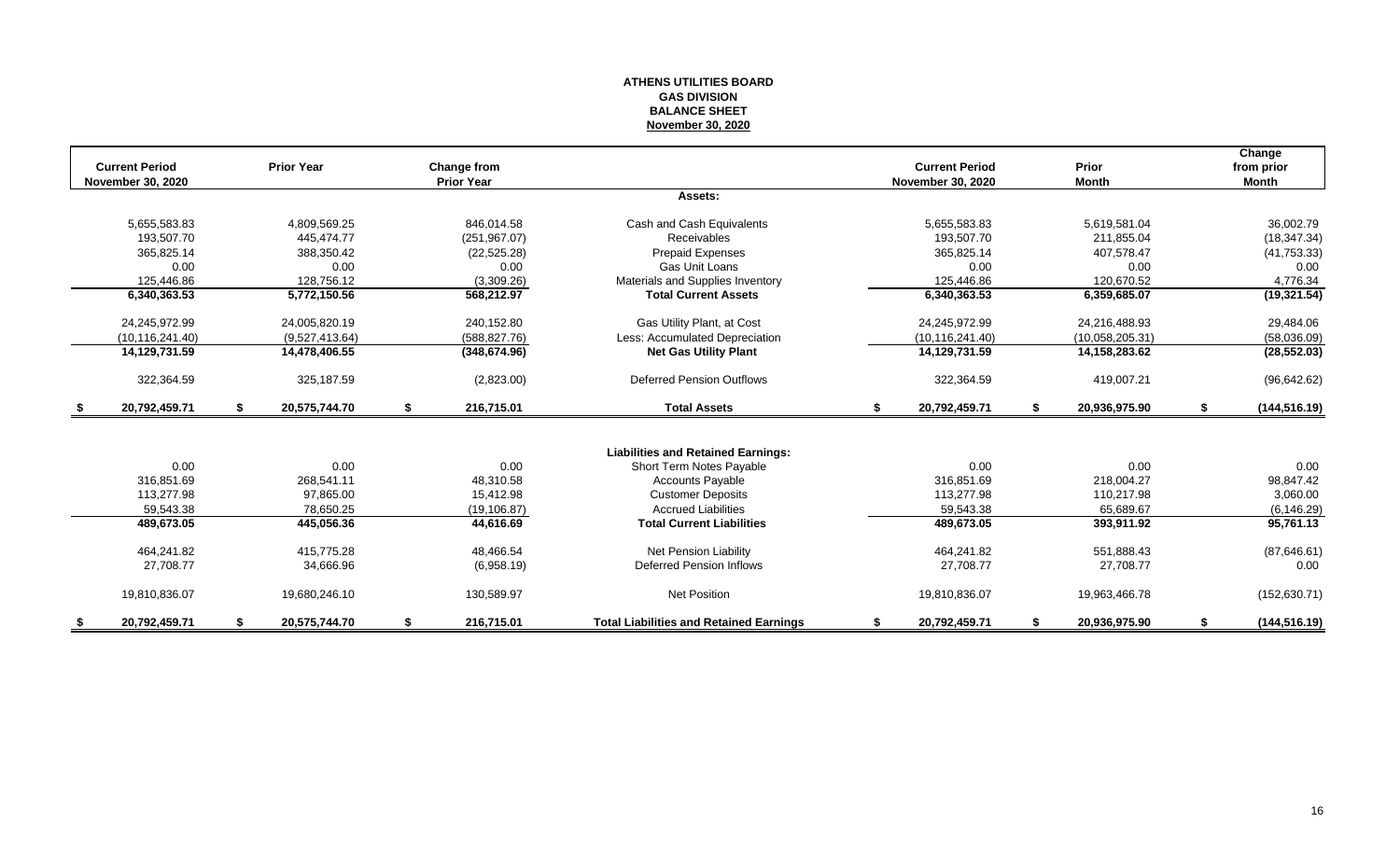# Athens Utilities Board Profit and Loss Statement - Gas November 30, 2020

|                   |                   | Variance      |                                           | Current           | Current           | Variance      |
|-------------------|-------------------|---------------|-------------------------------------------|-------------------|-------------------|---------------|
| Year-to-Date      | Year-to-Date      | Favorable     |                                           | Month             | Month             | Favorable     |
| November 30, 2020 | <b>Prior Year</b> | (Unfavorable) |                                           | November 30, 2020 | <b>Prior Year</b> | (Unfavorable) |
|                   |                   |               | <b>REVENUE:</b>                           |                   |                   |               |
| 334,123.11        | 350,013.01        | (15,889.90)   | Residential                               | 111,239.20        | 137,963.61        | (26, 724.41)  |
| 292.017.37        | 366.281.48        | (74, 264.11)  | <b>Small Commercial</b>                   | 84,627.74         | 129,079.20        | (44, 451.46)  |
| 283,876.89        | 311,607.91        | (27, 731.02)  | Large Commercial                          | 73,213.86         | 97,424.30         | (24, 210.44)  |
| 419.268.75        | 448,378.72        | (29, 109.97)  | Interruptible                             | 110,369.73        | 108.456.26        | 1,913.47      |
| 2,750.03          | 5,141.38          | (2,391.35)    | <b>CNG</b>                                | 501.78            | 1,128.86          | (627.08)      |
| 22,134.62         | 26,413.50         | (4, 278.88)   | Fees and Other Gas Revenues               | 4,380.27          | 6,604.60          | (2, 224.33)   |
| 1,354,170.77      | 1,507,836.00      | (153, 665.23) | <b>Total Revenue</b>                      | 384,332.58        | 480,656.83        | (96, 324.25)  |
| 962,973.38        | 1,063,767.21      | 100,793.83    | Purchased supply                          | 339,593.62        | 384,939.69        | 45,346.07     |
| 391,197.39        | 444,068.79        | (52, 871.40)  | <b>Contribution Margin</b>                | 44,738.96         | 95,717.14         | (50, 978.18)  |
|                   |                   |               | <b>OPERATING EXPENSES:</b>                |                   |                   |               |
| 136,098.50        | 154,851.51        | 18,753.01     | <b>Distribution Expense</b>               | 28,089.89         | 33,484.87         | 5,394.98      |
| 155,081.75        | 153,506.29        | (1,575.46)    | Customer Service and Customer Acct. Exp.  | 24,373.81         | 27,722.34         | 3,348.53      |
| 346,493.90        | 278,925.63        | (67, 568.27)  | Administrative and General Expense        | 53,852.55         | 51,313.13         | (2,539.42)    |
| 637,674.15        | 587,283.43        | (50, 390.72)  | <b>Total operating expenses</b>           | 106,316.25        | 112,520.34        | 6,204.09      |
|                   |                   |               | <b>Maintenance Expense</b>                |                   |                   |               |
| 115,446.70        | 104,572.65        | (10, 874.05)  | <b>Distribution Expense</b>               | 16,065.45         | 11,042.38         | (5,023.07)    |
| 6,404.90          | 4,107.68          | (2, 297.22)   | Administrative and General Expense        | 2,849.16          | 1,340.82          | (1,508.34)    |
| 121,851.60        | 108,680.33        | (13, 171.27)  | <b>Total Maintenance Expense</b>          | 18,914.61         | 12,383.20         | (6,531.41)    |
|                   |                   |               | <b>Other Operating Expenses</b>           |                   |                   |               |
| 274,113.46        | 266,525.03        | (7,588.43)    | Depreciation                              | 55,084.61         | 53,528.57         | (1,556.04)    |
| 94.727.25         | 99.917.04         | 5.189.79      | <b>Tax Equivalents</b>                    | 18.945.45         | 19,989.40         | 1,043.95      |
| 368,840.71        | 366,442.07        | (2,398.64)    | <b>Total Other Operating Expenses</b>     | 74,030.06         | 73,517.97         | (512.09)      |
| 2,091,339.84      | 2,126,173.04      | 34,833.20     | <b>Operating and Maintenance Expenses</b> | 538,854.54        | 583,361.20        | 44,506.66     |
| (737, 169.07)     | (618, 337.04)     | (118, 832.03) | <b>Operating Income</b>                   | (154, 521.96)     | (102, 704.37)     | (51, 817.59)  |
| 10,543.68         | 28,707.74         | (18, 164.06)  | Other Income                              | 1,982.93          | 4,394.16          | (2,411.23)    |
| (726, 625.39)     | (589, 629.30)     | (136,996.09)  | <b>Total Income</b>                       | (152, 539.03)     | (98, 310.21)      | (54, 228.82)  |
| 4,744.66          | 13,681.53         | 8,936.87      | Miscellaneous Income Deductions           | 91.68             | 61.39             | (30.29)       |
| (731, 370.05)     | (603, 310.83)     | (128,059.22)  | <b>Net Income Before Extraordinary</b>    | (152, 630.71)     | (98, 371.60)      | (54, 259.11)  |
| 15,500.00         | 0.00              | 15,500.00     | Grants, Contributions, Extraordinary      | 0.00              | 0.00              | 0.00          |
| (715, 870.05)     | (603, 310.83)     | (112, 559.22) | <b>Change in Net Assets</b>               | (152, 630.71)     | (98, 371.60)      | (54, 259.11)  |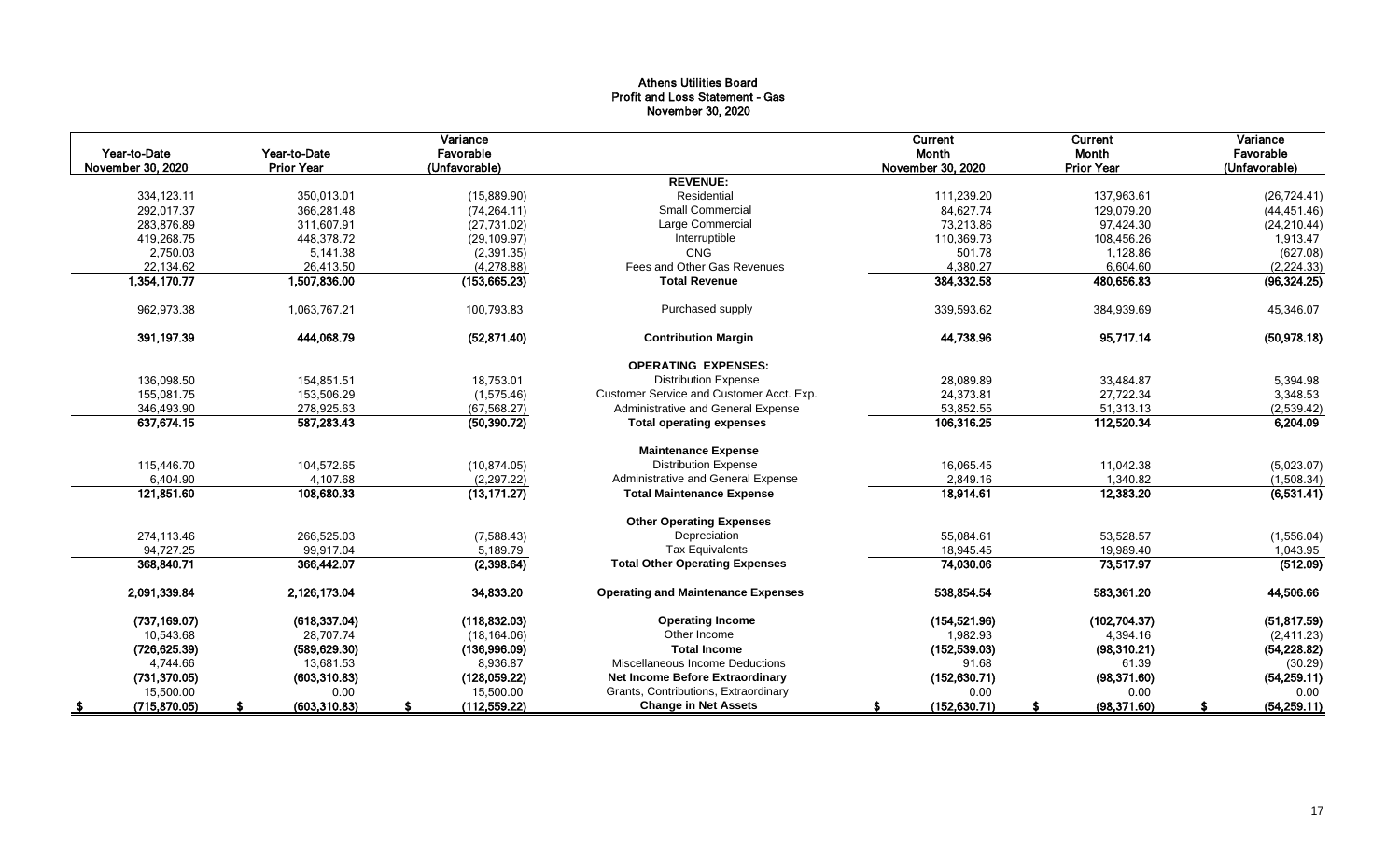# Athens Utilities Board Budget Comparison - Gas November 30, 2020

| Year-to-Date         | Year-to-Date        | $Y-T$ -D        | <b>Description</b>                        | <b>Current Month</b> | <b>Monthly</b>      | <b>Budget</b>   |
|----------------------|---------------------|-----------------|-------------------------------------------|----------------------|---------------------|-----------------|
| November 30, 2020    | <b>Budget</b>       | Variance        |                                           | November 30, 2020    | <b>Budget</b>       | Variance        |
|                      |                     |                 | <b>REVENUE:</b>                           |                      |                     |                 |
| 334,123.11           | 298.742.13          | 35,380.98       | Residential                               | 111.239.20           | 108.496.90          | 2,742.30        |
| 292,017.37           | 314,848.49          | (22, 831.12)    | <b>Small Commercial</b>                   | 84,627.74            | 97,258.78           | (12,631.04)     |
| 283,876.89           | 264,500.35          | 19,376.54       | Large Commercial                          | 73,213.86            | 73,514.17           | (300.31)        |
| 419,268.75           | 452,930.15          | (33,661.40)     | Interruptible                             | 110,369.73           | 106,921.70          | 3,448.03        |
| 2,750.03             | 4,166.67            | (1,416.64)      | CNG                                       | 501.78               | 833.33              | (331.55)        |
| 22,134.62            | 27,373.07           | (5,238.45)      | Fees and Other Gas Revenues               | 4,380.27             | 5,679.66            | (1,299.39)      |
| 1,354,170.77         | 1,362,560.85        | (8,390.08)      | <b>Total Revenue</b>                      | 384,332.58           | 392,704.55          | (8,371.97)      |
| 962,973.38           | 1,001,322.95        | 38,349.57       | Purchased supply                          | 339,593.62           | 341,680.79          | 2,087.17        |
| 391,197.39           | 361,237.90          | 29,959.49       | <b>Contribution Margin</b>                | 44,738.96            | 51,023.76           | (6, 284.80)     |
|                      |                     |                 | <b>OPERATING EXPENSES:</b>                |                      |                     |                 |
| 136,098.50           | 169,733.07          | 33,634.57       | <b>Distribution Expense</b>               | 28,089.89            | 40,636.73           | 12,546.84       |
| 155,081.75           | 121,884.82          | (33, 196.93)    | Cust. Service and Cust. Acct. Expense     | 24,373.81            | 21,738.75           | (2,635.06)      |
| 346,493.90           | 340,065.15          | (6,428.75)      | Administrative and General Expense        | 53,852.55            | 61,413.33           | 7,560.78        |
| 637,674.15           | 631,683.05          | (5,991.10)      | <b>Total operating expenses</b>           | 106,316.25           | 123,788.82          | 17,472.57       |
|                      |                     |                 | <b>Maintenance Expense</b>                |                      |                     |                 |
| 115,446.70           | 101,448.89          | (13,997.81)     | <b>Distribution Expense</b>               | 16,065.45            | 18,389.13           | 2,323.68        |
| 6,404.90             | 3,495.99            | (2,908.91)      | Administrative and General Expense        | 2,849.16             | 752.15              | (2,097.01)      |
| 121,851.60           | 104,944.88          | (16,906.72)     | <b>Total Maintenance Expense</b>          | 18,914.61            | 19,141.28           | 226.67          |
|                      |                     |                 | <b>Other Operating Expenses</b>           |                      |                     |                 |
| 274,113.46           | 265,941.11          | (8, 172.35)     | Depreciation                              | 55,084.61            | 53,799.18           | (1, 285.43)     |
| 94,727.25            | 99,429.77           | 4,702.52        | <b>Tax Equivalents</b>                    | 18,945.45            | 19,885.95           | 940.50          |
| 368,840.71           | 365,370.88          | (3,469.83)      | <b>Total Other Operating Expenses</b>     | 74,030.06            | 73,685.13           | (344.93)        |
| 2,091,339.84         | 2,103,321.75        | 11,981.91       | <b>Operating and Maintenance Expenses</b> | 538,854.54           | 558,296.02          | 19,441.48       |
| (737, 169.07)        | (740, 760.90)       | 3.591.83        | <b>Operating Income</b>                   | (154, 521.96)        | (165, 591.47)       | 11,069.51       |
| 10,543.68            | 13,156.80           | (2,613.12)      | Other Income                              | 1,982.93             | 780.44              | 1,202.49        |
| (726, 625.39)        | (727, 604.11)       | 978.72          | <b>Total Income</b>                       | (152, 539.03)        | (164, 811.03)       | 12,272.00       |
| 4,744.66             | 6,138.21            | 1,393.55        | Miscellaneous Income Deductions           | 91.68                | 1,049.49            | 957.81          |
| (731, 370.05)        | (733, 742.31)       | 2,372.26        | <b>Net Before Extraordinary</b>           | (152, 630.71)        | (165, 860.52)       | 13,229.81       |
| 15,500.00            | 0.00                | 15,500.00       | Grants, Contributions, Extraordinary      | 0.00                 | 0.00                | 0.00            |
| (715, 870.05)<br>- 5 | \$<br>(733, 742.31) | 17,872.26<br>\$ | <b>Change in Net Assets</b>               | (152, 630.71)<br>\$  | (165, 860.52)<br>\$ | 13,229.81<br>\$ |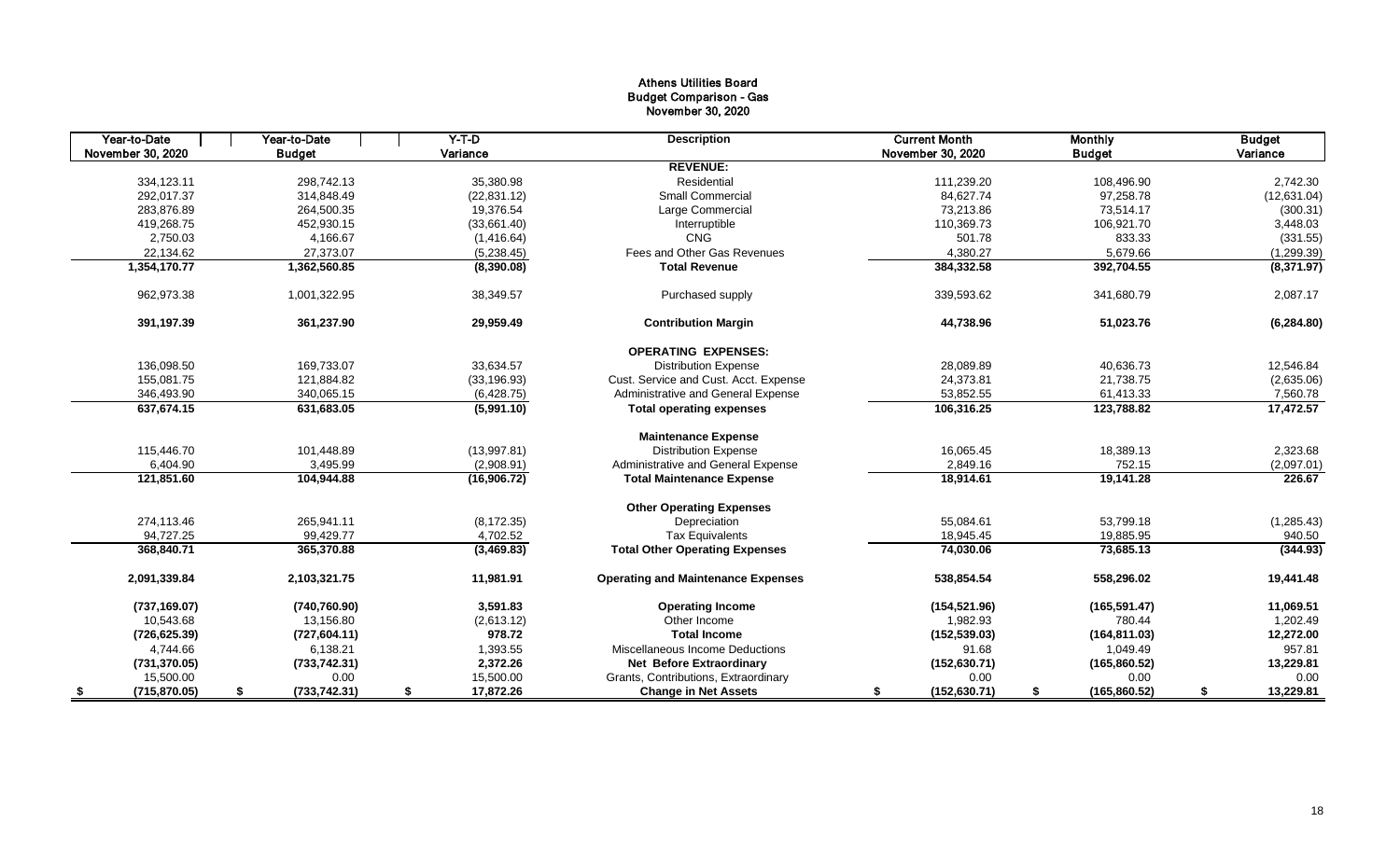### **Athens Utilities Board Gas Division STATEMENTS OF CASH FLOWS November 30, 2020**

| Year-to-Date<br><b>November 30, 2020</b> | Year-to-Date<br><b>Prior Year</b> | Variance         |                                                              | <b>Month to Date</b><br><b>November 30, 2020</b> |    | <b>Month to Date</b><br><b>Prior Year</b> | Variance         |
|------------------------------------------|-----------------------------------|------------------|--------------------------------------------------------------|--------------------------------------------------|----|-------------------------------------------|------------------|
|                                          |                                   |                  | <b>CASH FLOWS FROM OPERATING ACTIVITIES:</b>                 |                                                  |    |                                           |                  |
| (731, 370.05)                            | (603, 310.83)                     | (128, 059.22)    | Net Operating Income                                         | (152, 630.71)                                    |    | (98, 371.60)                              | (54, 259.11)     |
|                                          |                                   |                  | <b>Adjustments to Reconcile Operating Income</b>             |                                                  |    |                                           |                  |
|                                          |                                   |                  | to Net Cash Provided by Operations:                          |                                                  |    |                                           |                  |
| 274,113.46                               | 266,525.03                        | 7,588.43         | Depreciation                                                 | 55,084.61                                        |    | 53,528.57                                 | 1,556.04         |
|                                          |                                   |                  | <b>Changes in Assets and Liabilities:</b>                    |                                                  |    |                                           |                  |
| 57,273.26                                | (143, 508.76)                     | 200,782.02       | Receivables                                                  | 18.347.34                                        |    | (219, 180.73)                             | 237,528.07       |
| 0.00                                     | 0.00                              | 0.00             | Due from (to) Other Divisions                                | 0.00                                             |    | 0.00                                      | 0.00             |
| (153, 577.11)                            | (180, 396.70)                     | 26,819.59        | Prepaid Expenses                                             | 41,753.33                                        |    | 97,535.29                                 | (55, 781.96)     |
| (11, 449.81)                             | (9,607.65)                        | (1,842.16)       | <b>Deferred Pension Outflows</b>                             | 96,642.62                                        |    | 0.00                                      | 96,642.62        |
| (1,360.58)                               | (8,599.84)                        | 7,239.26         | <b>Materials and Supplies</b>                                | (4,776.34)                                       |    | (1,420.99)                                | (3,355.35)       |
| 136,216.40                               | (50, 754.07)                      | 186,970.47       | <b>Accounts Payable</b>                                      | 98,847.42                                        |    | 18,992.08                                 | 79,855.34        |
| (8,334.83)                               | 890.83                            | (9,225.66)       | <b>Other Current Liabilities</b>                             | (6, 146.29)                                      |    | 5,134.29                                  | (11, 280.58)     |
| 2,220.00                                 | 1,230.00                          | 990.00           | <b>Customer Deposits</b>                                     | 3,060.00                                         |    | 1,835.00                                  | 1,225.00         |
| (51, 522.31)                             | (48,993.11)                       | (2,529.20)       | <b>Net Pension Liabilities</b>                               | (87,646.61)                                      |    | 9,066.14                                  | (96, 712.75)     |
| 0.00                                     | 0.00                              | 0.00             | <b>Deferred Pension Inflows</b>                              | 0.00                                             |    | 0.00                                      | 0.00             |
| 104,545.73                               | 27,280.73                         | 77,265.00        | <b>Retirements and Salvage</b>                               | 2,951.48                                         |    | 6,759.23                                  | (3,807.75)       |
| 0.00                                     | 0.00                              | 0.00             | Gas Unit Loans                                               | 0.00                                             |    | 0.00                                      | 0.00             |
| (383, 245.84)                            | (749, 244.37)                     | 365,998.53       | <b>Net Cash from Operating Activities</b>                    | 65,486.85                                        |    | (126, 122.72)                             | 191,609.57       |
|                                          |                                   |                  |                                                              |                                                  |    |                                           |                  |
|                                          |                                   |                  | <b>CASH FROM CAPITAL AND INVESTING ACTIVITIES:</b>           |                                                  |    |                                           |                  |
| 0.00                                     | 0.00                              | 0.00             | Adjust Net Pension Obligation                                | 0.00                                             |    | 0.00                                      | 0.00             |
| 0.00                                     | 0.00                              | 0.00             | <b>Prior Period Adjustment</b>                               | 0.00                                             |    | 0.00                                      | 0.00             |
| 15,500.00                                | 0.00                              | 15,500.00        | Grants, Contributions & Other Extraordinary Income (Expense) | 0.00                                             |    | 0.00                                      | 0.00             |
| (222, 031.78)                            | (344, 852.14)                     | 122,820.36       | Changes in Gas Utility Plant                                 | (29, 484.06)                                     |    | (49,750.07)                               | 20,266.01        |
| (206, 531.78)                            | (344, 852.14)                     | 138,320.36       | Net Cash from Capital and Related Investing Activities       | (29, 484.06)                                     |    | (49,750.07)                               | 20,266.01        |
|                                          |                                   |                  | <b>Cash from Financing Activities</b>                        |                                                  |    |                                           |                  |
| 0.00                                     | 0.00                              | 0.00             | Short Term Notes Payable                                     | 0.00                                             |    | 0.00                                      | 0.00             |
| (589, 777.62)                            | \$<br>(1,094,096.51)              | \$<br>504,318.89 | <b>Net Changes in Cash Position</b>                          | 36,002.79<br>\$                                  | s. | (175, 872.79)                             | \$<br>211,875.58 |
| 6,245,361.45                             | 5,903,665.76                      | 341,695.69       | Cash at Beginning of Period                                  | 5,619,581.04                                     |    | 4,985,442.04                              | 634,139.00       |
|                                          |                                   |                  |                                                              |                                                  |    |                                           |                  |
| 5,655,583.83                             | 4,809,569.25                      | 846,014.58       | Cash at End of Period                                        | 5,655,583.83                                     |    | 4,809,569.25                              | 846,014.58       |
| (589, 777.62)                            | \$<br>(1,094,096.51)              | \$<br>504,318.89 | <b>Changes in Cash and Equivalents</b>                       | 36,002.79<br>\$                                  | \$ | (175, 872.79)                             | \$<br>211,875.58 |
|                                          |                                   |                  |                                                              |                                                  |    |                                           |                  |

Long-Term Debt \$0.00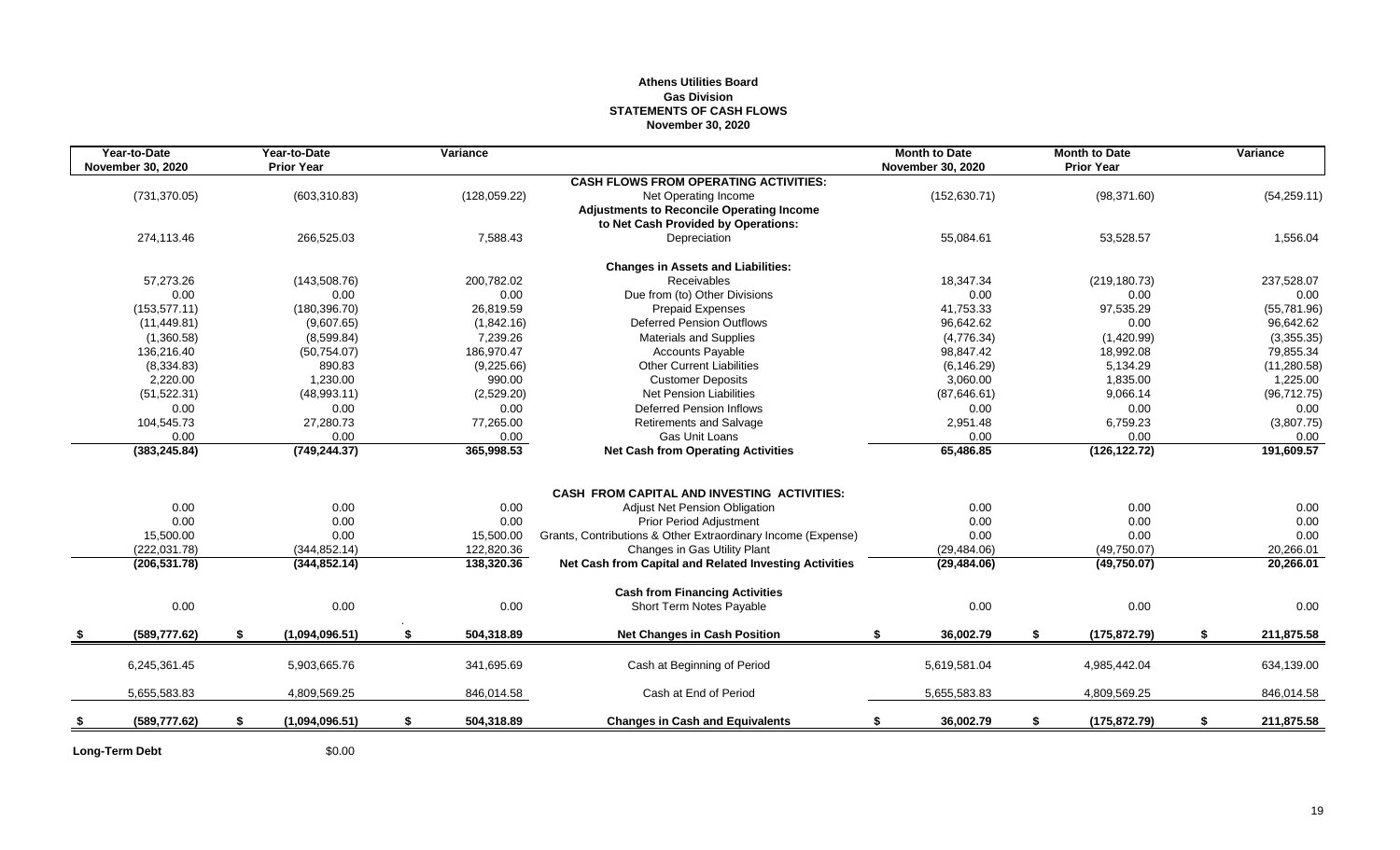#### Athens Utilities Board Statistics Report November 30, 2020

| Gas:                       |         |              |          |            |
|----------------------------|---------|--------------|----------|------------|
|                            | Current | <b>Prior</b> |          | # Accounts |
| <b>Number of services:</b> | Month   | Year         | Change   | Change     |
| Residential                | 5,484   | 5,427        | 1.05%    | 57         |
| Small Commercial           | 930     | 932          | $-0.21%$ | -2         |
| Large Commercial           | 10      | 10           | $0.00\%$ | 0          |
| Interruptible              | 6       |              | 0.00%    |            |
| <b>CNG</b>                 |         |              | 0.00%    |            |
|                            |         |              |          |            |
| Total Services             | 6,431   | 6,376        | 0.86%    | 55         |

| Sales Volumes:          |            | <b>Current Month</b> |            | Year-to-Date |                   |           |  |
|-------------------------|------------|----------------------|------------|--------------|-------------------|-----------|--|
| Units Sold              | 11/30/2020 | <b>Prior Year</b>    | Change     | 11/30/2020   | <b>Prior Year</b> | Change    |  |
| Residential             | 92,397     | 122,710              | $-24.70\%$ | 246,650      | 223,251           | 10.48%    |  |
| <b>Small Commercial</b> | 106,753    | 166,964              | $-36.06\%$ | 367,461      | 451,859           | $-18.68%$ |  |
| Large Commercial        | 112,430    | 147,471              | $-23.76\%$ | 443,965      | 474,959           | $-6.53%$  |  |
| Interruptible           | 246,587    | 221,978              | 11.09%     | 902,613      | 912,133           | $-1.04%$  |  |
| <b>CNG</b>              | 1,970      | 2,167                | $-9.09\%$  | 11,837       | 10,980            | 7.81%     |  |
|                         | 560,137    | 661,290              | $-15.30%$  | 1,972,526    | 2,073,182         | $-4.86%$  |  |

| Employment         |                   |                   |                   |
|--------------------|-------------------|-------------------|-------------------|
|                    | November 30, 2020 | <b>Prior Year</b> | <b>Difference</b> |
| Employee Headcount | 9.00              | 10.00             | $-1.00$           |
| <b>IFTE</b>        | 9.48              | 10.25             | $-0.77$           |
| IY-T-D FTE         | 10.10             | 10.304            | $-0.21$           |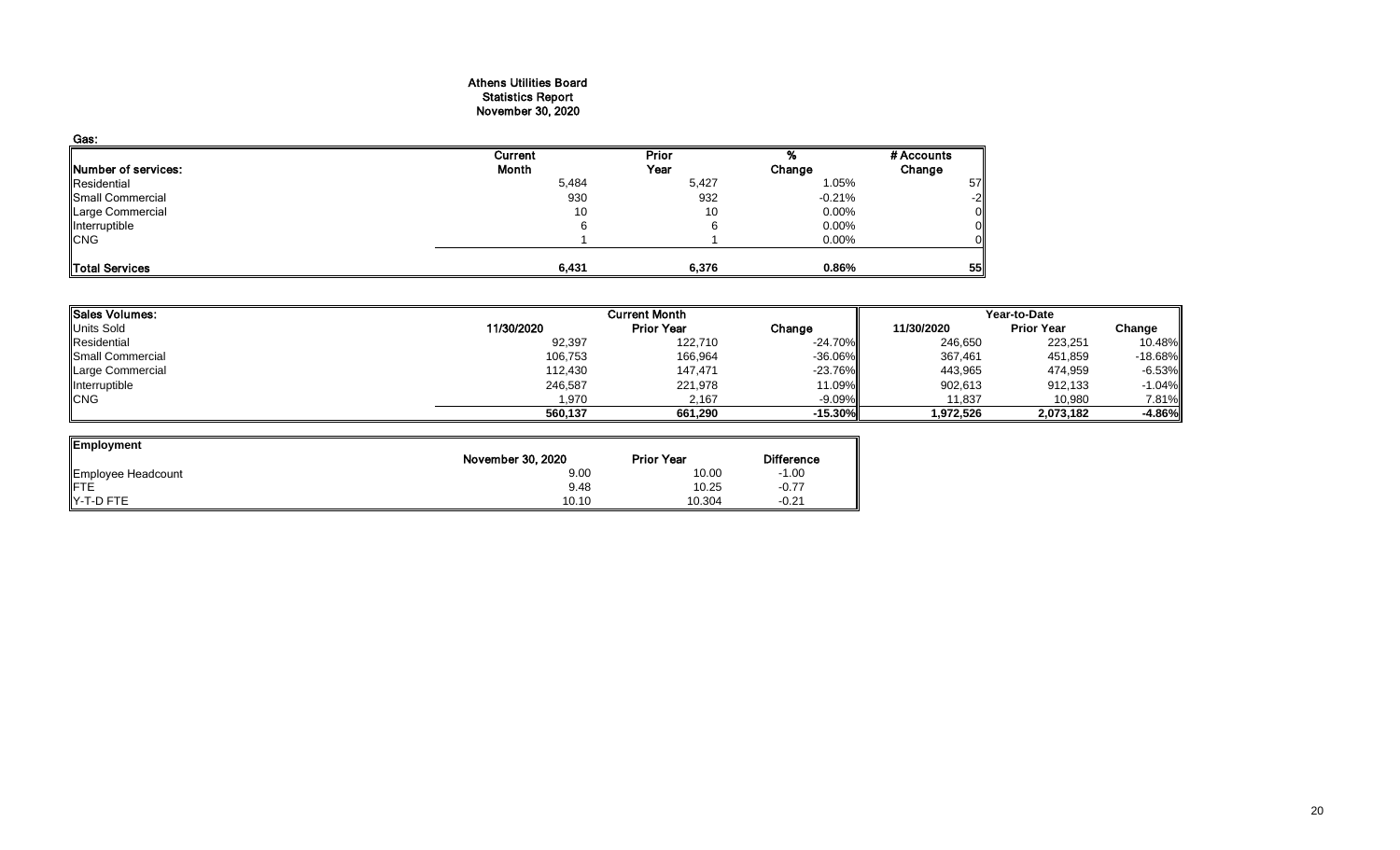### **Athens Utilities Board Gas Division Capital Budget Month Ending as of November 30, 2020**

|                                               | <b>Budget</b>                           | <b>Actual</b> | Variance to date<br>Favorable<br>(Unfavorable) | <b>Estimated</b><br>% Project<br><b>Completion</b> | <b>Percent Budget</b><br><b>Expended</b> |
|-----------------------------------------------|-----------------------------------------|---------------|------------------------------------------------|----------------------------------------------------|------------------------------------------|
| <b>Planned Capital Improvements:</b>          |                                         |               |                                                |                                                    |                                          |
| Truck 54 (2014) Service Tk                    | 50,000                                  |               | 50,000                                         |                                                    |                                          |
| Truck 30 (2010) (if not purchased in FY 2020) | 40,000                                  |               | 40,000                                         |                                                    |                                          |
| Upgrading Cathodic Protection Field -         | 15,000                                  | 30,052        | (15,052)                                       | 100%                                               | 200.35%                                  |
| <b>Replace Mechanical Correctors</b>          | 10,000                                  |               | 10,000                                         |                                                    |                                          |
| <b>Replace Pressue Charts</b>                 | 6,500                                   |               | 6,500                                          |                                                    |                                          |
| Replace Leak Machines                         | 10,000                                  |               | 10,000                                         |                                                    |                                          |
| Replace Locating Equipment - Digital          | 5,000                                   |               | 5,000                                          |                                                    |                                          |
| Replace Locating Equipment - Pipe Horn        | 1,000                                   |               | 1,000                                          |                                                    |                                          |
| 20% of 5 Year Leak Survey                     | 30,000                                  | 9,360         | 20,640                                         |                                                    | 31.20%                                   |
| Replace Odorant System - Athens / Riceville   | 65,000                                  |               | 65,000                                         |                                                    |                                          |
| Trencher                                      | 102,000                                 | 2,420         | 99,580                                         |                                                    | 2.37% Continuous                         |
| System Improvement                            | 60,000                                  |               | 60,000                                         |                                                    | Continuous                               |
| Main                                          | 100,000                                 | 8,683         | 91,317                                         |                                                    | 8.68% Continuous                         |
| Services                                      | 130,000                                 | 99,904        | 30,096                                         |                                                    | 76.85% Continuous                        |
| IT Core (Servers, mainframe, etc.)            | 20,000                                  | 1,692         | 18,308                                         |                                                    | 8.46% Continuous                         |
| <b>Total Planned Capital Improvements:</b>    | $644,500$ \$                            | 152,110 \$    | 492,390                                        |                                                    |                                          |
| <b>Other Assets:</b>                          |                                         |               |                                                |                                                    |                                          |
| <b>Repair Regulator Stattion</b>              |                                         | 2,907         | (2,907)                                        |                                                    |                                          |
| <b>Drive Thru Drawer</b>                      |                                         | 6,216         | (6, 216)                                       |                                                    |                                          |
| Other                                         |                                         |               |                                                |                                                    |                                          |
| <b>Total Other Assets:</b>                    | $\blacksquare$                          | $9,123$ \$    | (9, 123)                                       |                                                    |                                          |
| Totals:                                       | 644,500                                 | $161,233$ \$  | 483,267                                        |                                                    |                                          |
|                                               | Percentage of Budget Spent Year-to-date |               | 25.02%                                         | <b>Fiscal Year</b>                                 | 41.67%                                   |
|                                               |                                         |               |                                                |                                                    |                                          |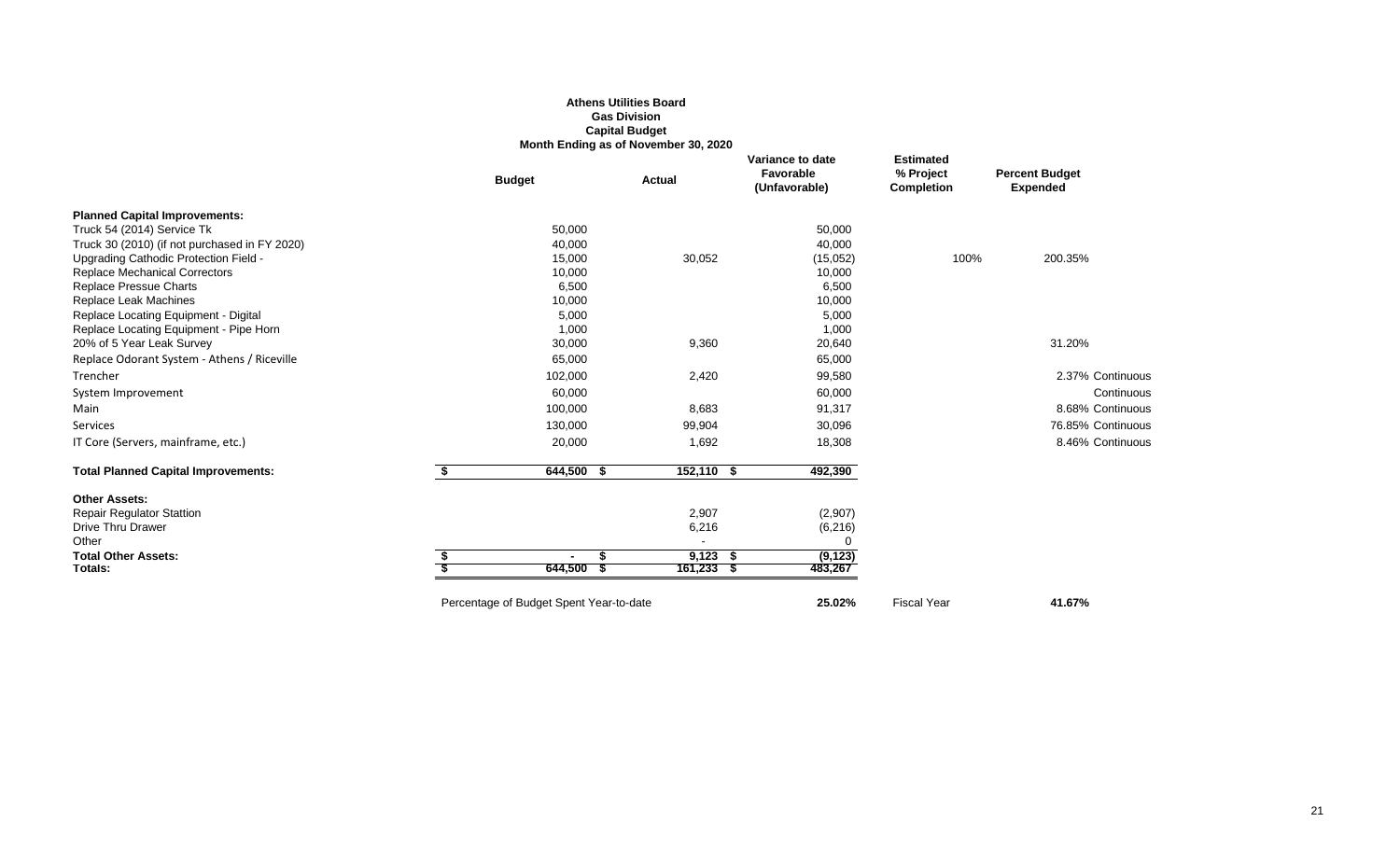### **ATHENS UTILITIES BOARD WASTEWATER DIVISION BALANCE SHEET November 30, 2020**

| <b>Current Period</b>    |    | <b>Prior Year</b> | <b>Change from</b>  |                                            |    | <b>Current Period</b> |    | Prior              | Change<br>from prior |
|--------------------------|----|-------------------|---------------------|--------------------------------------------|----|-----------------------|----|--------------------|----------------------|
| <b>November 30, 2020</b> |    |                   | <b>Prior Year</b>   |                                            |    | November 30, 2020     |    | <b>Month</b>       | <b>Month</b>         |
|                          |    |                   |                     | Assets:                                    |    |                       |    |                    |                      |
| 4,479,989.07             |    | 4,235,551.39      | 244,437.68          | Cash and Cash Equivalents                  |    | 4,479,989.07          |    | 4,395,359.91       | 84,629.16            |
| 437,295.91               |    | 749,526.02        | (312, 230.11)       | Receivables                                |    | 437,295.91            |    | 447,723.76         | (10, 427.85)         |
| 0.00                     |    | 0.00              | 0.00                | Short Term Balances Due from Other Div.    |    | 0.00                  |    | 0.00               | 0.00                 |
| 118,729.77               |    | 126.223.84        | (7,494.07)          | <b>Prepaid Expenses</b>                    |    | 118,729.77            |    | 133,764.31         | (15,034.54)          |
| 234,850.32               |    | 318,268.49        | (83, 418.17)        | Materials and Supplies Inventory           |    | 234,850.32            |    | 234,028.45         | 821.87               |
| 5,270,865.07             |    | 5,429,569.74      | (158, 704.67)       | <b>Total Current Assets</b>                |    | 5,270,865.07          |    | 5,210,876.43       | 59,988.64            |
| 0.00                     |    | 0.00              | 0.00                | Bond and Interest Sinking Fund and Reserve |    | 0.00                  |    | 0.00               | 0.00                 |
| 0.00                     |    | 0.00              | 0.00                | Reserve and Other                          |    | 0.00                  |    | 0.00               | 0.00                 |
| 0.00                     |    | 0.00              | 0.00                | <b>Total Restricted Assets</b>             |    | 0.00                  |    | 0.00               | 0.00                 |
| 0.00                     |    | 510,520.69        | (510, 520.69)       | Debt Issue Costs, Net of Amortization      |    | 0.00                  |    | 0.00               | 0.00                 |
| 487,035.37               |    | 0.00              | 487,035.37          | Deferred Pension Outflows                  |    | 487,035.37            |    | 646,785.03         | (159, 749.66)        |
| 57,848,050.78            |    | 56,415,955.83     | 1,432,094.95        | Sewer Utility Plant, at Cost               |    | 57,848,050.78         |    | 57,816,861.95      | 31,188.83            |
| (22, 567, 411, 33)       |    | (21, 120, 710.15) | (1,446,701.18)      | Less: Accumulated Depreciation             |    | (22, 567, 411.33)     |    | (22, 564, 754, 48) | (2,656.85)           |
| 35,280,639.45            |    | 35,295,245.68     | (14,606.23)         | <b>Net Sewer Utility Plant</b>             |    | 35,280,639.45         |    | 35,252,107.47      | 28,531.98            |
| 35,767,674.82            |    | 35,805,766.37     | (38,091.55)         | <b>Total Long Term Assets</b>              |    | 35,767,674.82         |    | 35,898,892.50      | (131, 217.68)        |
| 41,038,539.89            | S. | 41,235,336.11     | \$<br>(196, 796.22) | <b>Total Assets</b>                        | S. | 41,038,539.89         | £. | 41,109,768.93      | \$<br>(71, 229.04)   |
|                          |    |                   |                     | <b>Liabilities and Retained Earnings:</b>  |    |                       |    |                    |                      |
| 85,326.92                |    | 61,268.66         | 24,058.26           | <b>Accounts Payable</b>                    |    | 85,326.92             |    | 35,467.78          | 49,859.14            |
| 262,560.37               |    | 59,870.00         | 202,690.37          | <b>Customer Deposits</b>                   |    | 262,560.37            |    | 262,675.37         | (115.00)             |
| 173,618.29               |    | 159,937.70        | 13,680.59           | <b>Other Current Liabilities</b>           |    | 173,618.29            |    | 173,745.53         | (127.24)             |
| 521,505.58               |    | 281,076.36        | 240,429.22          | <b>Total Current Liabilities</b>           |    | 521,505.58            |    | 471,888.68         | 49,616.90            |
| 0.00                     |    | 0.00              | 0.00                | <b>Bonds Payable</b>                       |    | 0.00                  |    | 0.00               | 0.00                 |
| 1,672,682.96             |    | 1,809,962.68      | (137, 279.72)       | Notes Payable - State of Tennessee         |    | 1,672,682.96          |    | 1,684,248.54       | (11, 565.58)         |
| 12,544,060.89            |    | 13,590,578.39     | (1,046,517.50)      | Notes Payable - Other                      |    | 12,544,060.89         |    | 12,544,060.89      | 0.00                 |
| 648,974.03               |    | 640,653.75        | 8,320.28            | Net Pension Liability                      |    | 648,974.03            |    | 790,717.16         | (141, 743.13)        |
| 39,049.73                |    | 53.070.27         | (14,020.54)         | <b>Deferred Pension Inflows</b>            |    | 39,049.73             |    | 39,049.73          | 0.00                 |
| 14,904,767.61            |    | 16,094,265.09     | (1, 189, 497.48)    | <b>Total Long Term Liabilities</b>         |    | 14,904,767.61         |    | 15,058,076.32      | (153, 308.71)        |
| 25,612,266.70            |    | 24,859,994.66     | 752,272.04          | <b>Net Position</b>                        |    | 25,612,266.70         |    | 25,579,803.93      | 32,462.77            |
| 41,038,539.89            | S. | 41,235,336.11     | \$<br>(196, 796.22) | <b>Total Liabilities and Net Assets</b>    | \$ | 41,038,539.89         | S. | 41,109,768.93      | \$<br>(71, 229.04)   |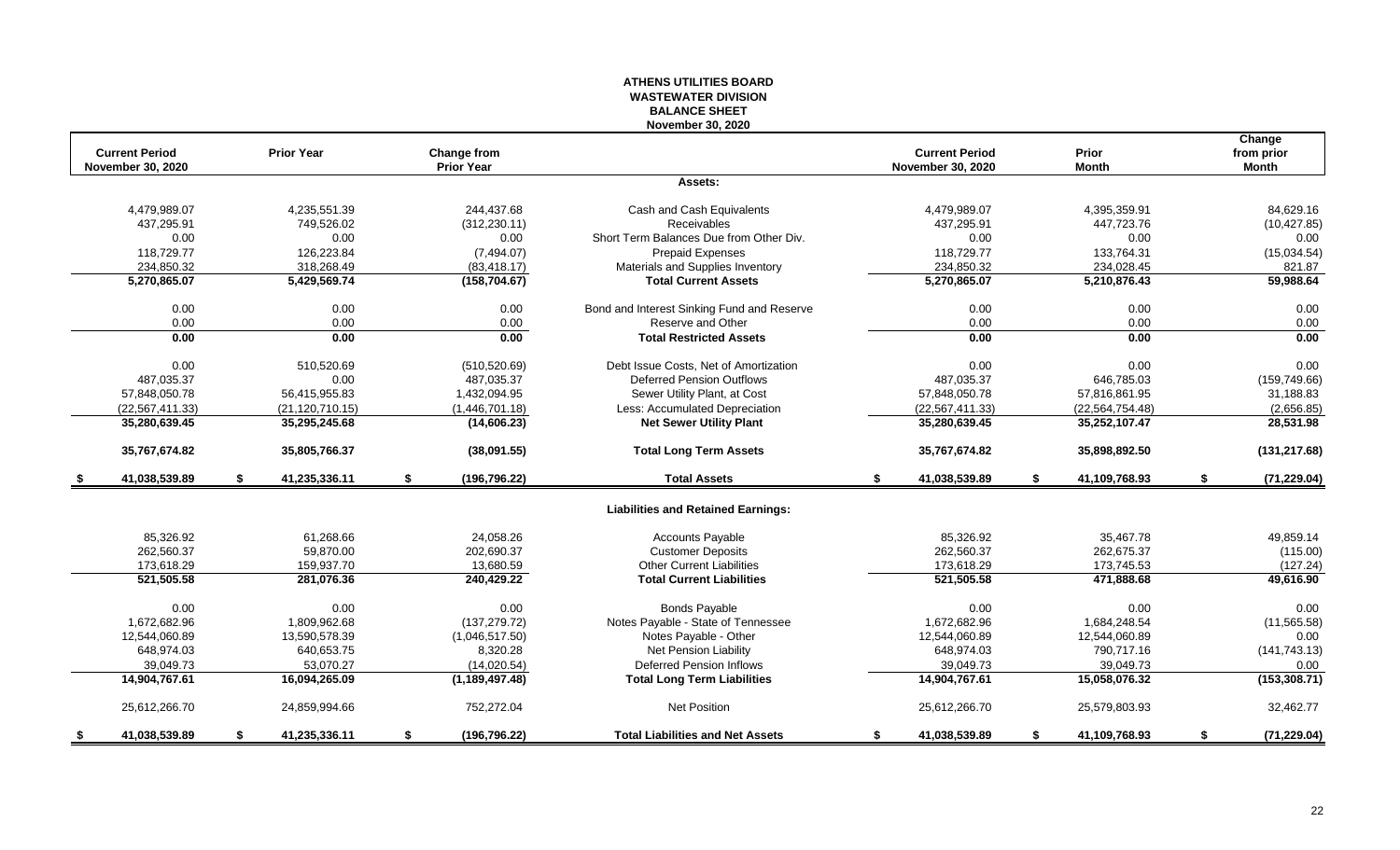# Athens Utilities Board Profit and Loss Statement - Wastewater November 30, 2020

| Year-to-Date<br>November 30, 2020 | Year-to-Date<br><b>Prior Year</b> | Variance<br>Favorable<br>(Unfavorable) |                                            | <b>Current</b><br>Month<br>November 30, 2020 | Current<br>Month<br><b>Prior Year</b> | Variance<br>Favorable<br>(Unfavorable) |
|-----------------------------------|-----------------------------------|----------------------------------------|--------------------------------------------|----------------------------------------------|---------------------------------------|----------------------------------------|
|                                   |                                   |                                        | <b>REVENUE:</b>                            |                                              |                                       |                                        |
| 908,033.81                        | 895,463.54                        | 12,570.27                              | Residential                                | 176,469.98                                   | 172,083.49                            | 4,386.49                               |
| 734,571.23                        | 802,811.30                        | (68, 240.07)                           | Small Commercial                           | 149,478.95                                   | 162,734.60                            | (13, 255.65)                           |
| 1,113,090.55                      | 1,020,622.90                      | 92,467.65                              | Large Commercial                           | 158,060.00                                   | 230,824.91                            | (72, 764.91)                           |
| 110,533.29                        | 73,115.92                         | 37,417.37                              | Other                                      | 17,429.04                                    | 22.571.64                             | (5, 142.60)                            |
| 2,866,228.88                      | 2,792,013.66                      | 74,215.22                              | <b>Total Revenue</b>                       | 501,437.97                                   | 588,214.64                            | (86,776.67)                            |
|                                   |                                   |                                        | <b>OPERATING AND MAINTENANCE EXPENSES:</b> |                                              |                                       |                                        |
| 540,035.25                        | 547,792.49                        | 7,757.24                               | Sewer Treatment Plant Expense              | 96,431.61                                    | 98,112.42                             | 1,680.81                               |
| 29,378.90                         | 28,718.14                         | (660.76)                               | <b>Pumping Station Expense</b>             | 7,155.89                                     | 5,976.44                              | (1, 179.45)                            |
| 124,528.05                        | 124,410.51                        | (117.54)                               | <b>General Expense</b>                     | 31,050.81                                    | 20,725.09                             | (10, 325.72)                           |
| 65,181.29                         | 63,909.27                         | (1,272.02)                             | Cust. Service and Cust. Acct. Expense      | 9,879.15                                     | 12,822.66                             | 2,943.51                               |
| 430,275.46                        | 364,632.86                        | (65, 642.60)                           | Administrative and General Expense         | 83,051.20                                    | 70,305.74                             | (12,745.46)                            |
| 1,189,398.95                      | 1,129,463.27                      | (59, 935.68)                           | <b>Total Operating Expenses</b>            | 227,568.66                                   | 207,942.35                            | (19,626.31)                            |
|                                   |                                   |                                        | <b>Maintenance Expense</b>                 |                                              |                                       |                                        |
| 79,539.06                         | 79,799.05                         | 259.99                                 | Sewer Treatment Plant Expense              | 18,335.54                                    | 12,251.26                             | (6,084.28)                             |
| 31,460.78                         | 34,188.50                         | 2,727.72                               | <b>Pumping Station Expense</b>             | 4,690.85                                     | 4,889.57                              | 198.72                                 |
| 114,226.38                        | 160,639.56                        | 46,413.18                              | <b>General Expense</b>                     | 24,266.47                                    | 28,132.36                             | 3,865.89                               |
| 3,053.62                          | 2,413.52                          | (640.10)                               | Administrative and General Expense         | 271.61                                       | 427.70                                | 156.09                                 |
| 228,279.84                        | 277,040.63                        | 48,760.79                              | <b>Total Maintenance Expense</b>           | 47,564.47                                    | 45,700.89                             | (1,863.58)                             |
|                                   |                                   |                                        | <b>Other Operating Expenses</b>            |                                              |                                       |                                        |
| 944,214.84                        | 666,173.31                        | (278, 041.53)                          | Depreciation                               | 189,136.40                                   | 131,684.89                            | (57, 451.51)                           |
| 944,214.84                        | 666,173.31                        | (278, 041.53)                          | <b>Total Other Operating Expenses</b>      | 189,136.40                                   | 131,684.89                            | (57, 451.51)                           |
| 2,361,893.63                      | 2,072,677.21                      | (289, 216.42)                          | <b>Operating and Maintenance Expenses</b>  | 464,269.53                                   | 385,328.13                            | (78, 941.40)                           |
| 504,335.25                        | 719,336.45                        | (215,001.20)                           | <b>Operating Income</b>                    | 37,168.44                                    | 202,886.51                            | (165, 718.07)                          |
| (28, 103.58)                      | 25,414.02                         | (53, 517.60)                           | Other Income                               | 1,505.52                                     | 4,279.56                              | (2,774.04)                             |
| 476,231.67                        | 744,750.47                        | (268, 518.80)                          | <b>Total Income</b>                        | 38,673.96                                    | 207,166.07                            | (168, 492.11)                          |
| 4,536.50                          | 4,507.13                          | (29.37)                                | Other Expense                              | 56.00                                        | 16.30                                 | (39.70)                                |
| 471,695.17                        | 740,243.34                        | (268, 548.17)                          | Net Income Before Debt Expense             | 38,617.96                                    | 207,149.77                            | (168, 531.81)                          |
|                                   |                                   |                                        | <b>DEBT RELATED EXPENSES:</b>              |                                              |                                       |                                        |
| 0.00                              | 0.00                              | 0.00                                   | Amortization of Debt Discount              | 0.00                                         | 0.00                                  | 0.00                                   |
| 0.00                              | 0.00                              | 0.00                                   | <b>Bond Interest</b>                       | 0.00                                         | 0.00                                  | 0.00                                   |
| 31,608.90                         | 107.319.53                        | 75,710.63                              | Other Debt Interest                        | 6,155.19                                     | 17,943.35                             | 11,788.16                              |
| 31,608.90                         | 107,319.53                        | 75,710.63                              | Total debt related expenses                | 6,155.19                                     | 17,943.35                             | 11,788.16                              |
| 440,086.27                        | 632,923.81                        | (192, 837.54)                          | <b>Net Before Extraordinary</b>            | 32,462.77                                    | 189,206.42                            | (156, 743.65)                          |
| 25,964.90                         | 169,682.83                        | (143, 717.93)                          | Grants, Contributions, Extraordinary       | 0.00                                         | 52,897.33                             | (52, 897.33)                           |
| 466,051.17<br>- \$                | 802,606.64                        | (336, 555.47)                          | <b>Change in Net Assets</b>                | 32,462.77<br>S                               | 242,103.75                            | (209, 640.98)<br>S                     |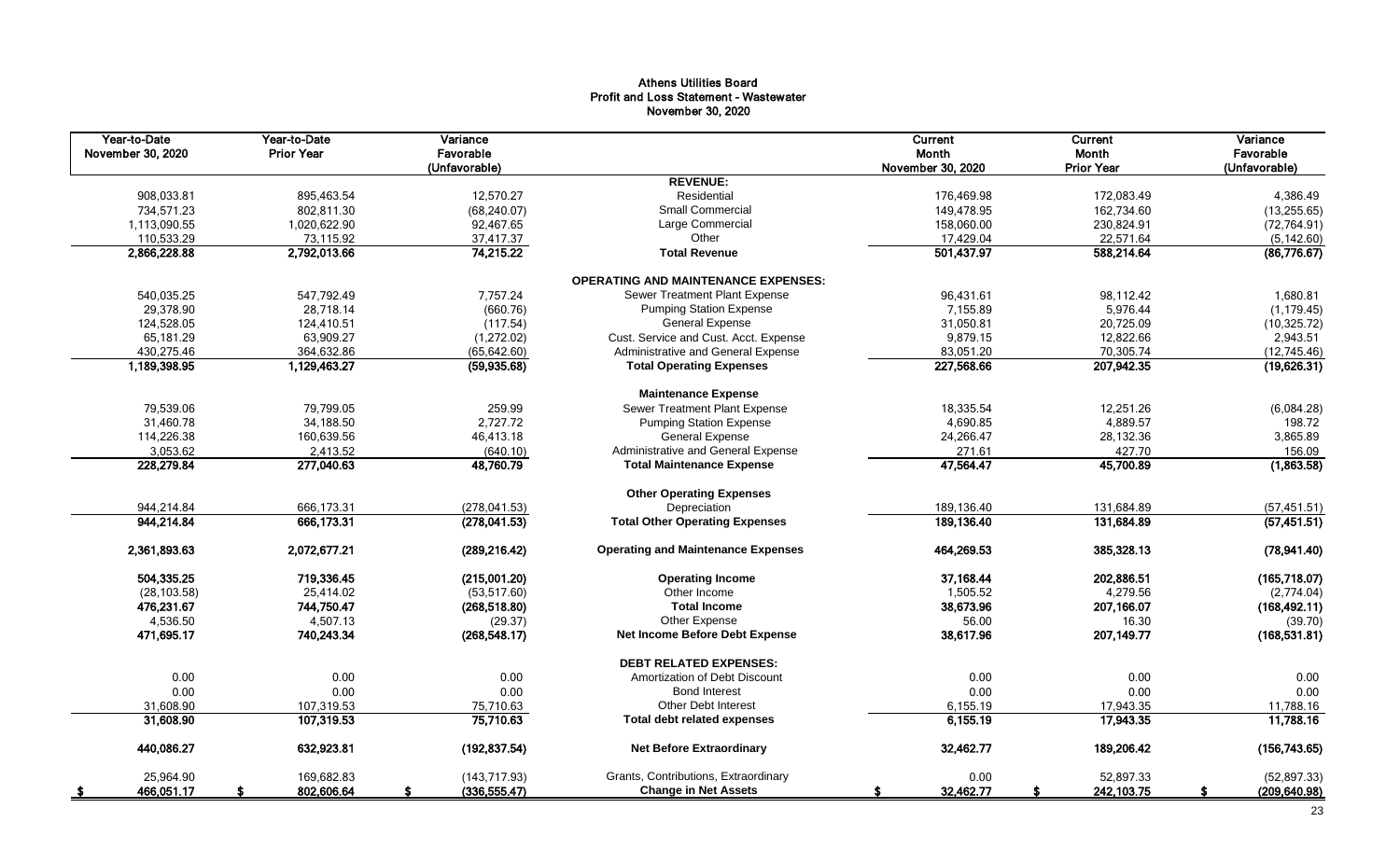# Athens Utilities Board Budget Comparison - Wastewater November 30, 2020

| Year-to-Date<br>November 30, 2020 | Year-to-Date<br><b>Budget</b> | $Y-T-D$<br>Variance | <b>Description</b>                          | <b>Current Month</b><br>November 30, 2020 | <b>Monthly</b><br><b>Budget</b> | <b>Budget</b><br>Variance |
|-----------------------------------|-------------------------------|---------------------|---------------------------------------------|-------------------------------------------|---------------------------------|---------------------------|
|                                   |                               |                     |                                             |                                           |                                 |                           |
|                                   |                               |                     | <b>REVENUE:</b>                             |                                           |                                 |                           |
| 908,033.81                        | 880,695.52                    | 27,338.29           | Residential                                 | 176,469.98                                | 172,624.95                      | 3,845.03                  |
| 734,571.23                        | 769,357.48                    | (34, 786.25)        | <b>Small Commercial</b>                     | 149,478.95                                | 155,968.02                      | (6,489.07)                |
| 1,113,090.55                      | 793,118.66                    | 319,971.89          | Large Commercial                            | 158,060.00                                | 165,999.53                      | (7,939.53)                |
| 110,533.29                        | 73,243.20                     | 37,290.09           | Other                                       | 17,429.04                                 | 11,435.96                       | 5,993.08                  |
| 2,866,228.88                      | 2,516,414.86                  | 349,814.02          | <b>Total Revenue</b>                        | 501,437.97                                | 506,028.46                      | (4,590.49)                |
|                                   |                               |                     | <b>OPERATING AND MAINTENANCE EXPENSES:</b>  |                                           |                                 |                           |
| 540,035.25                        | 586,918.22                    | 46,882.97           | Sewer Treatment Plant Expense               | 96,431.61                                 | 107,571.56                      | 11,139.95                 |
| 29,378.90                         | 38.146.40                     | 8,767.50            | <b>Pumping Station Expense</b>              | 7,155.89                                  | 7.716.11                        | 560.22                    |
| 124,528.05                        | 128,765.69                    | 4,237.64            | <b>General Expense</b>                      | 31,050.81                                 | 24,042.06                       | (7,008.75)                |
| 65,181.29                         | 61,404.46                     | (3,776.83)          | Customer Service and Customer Acct. Expense | 9,879.15                                  | 12,302.68                       | 2,423.53                  |
| 430,275.46                        | 437,303.29                    | 7,027.83            | Administrative and General Expense          | 83,051.20                                 | 91,918.89                       | 8,867.69                  |
| 1,189,398.95                      | 1,252,538.06                  | 63,139.11           | <b>Total Operating Expenses</b>             | 227,568.66                                | 243,551.30                      | 15,982.64                 |
|                                   |                               |                     | <b>Maintenance Expense</b>                  |                                           |                                 |                           |
| 79,539.06                         | 74,121.93                     | (5,417.13)          | Sewer Treatment Plant Expense               | 18,335.54                                 | 15,154.04                       | (3, 181.50)               |
| 31,460.78                         | 34,969.83                     | 3,509.05            | <b>Pumping Station Expense</b>              | 4,690.85                                  | 6,602.70                        | 1,911.85                  |
| 114,226.38                        | 149,608.88                    | 35,382.50           | <b>General Expense</b>                      | 24,266.47                                 | 29,802.96                       | 5,536.49                  |
| 3,053.62                          | 2,019.06                      | (1,034.56)          | Administrative and General Expense          | 271.61                                    | 404.52                          | 132.91                    |
| 228,279.84                        | 260,719.70                    | 32,439.86           | <b>Total Maintenance Expense</b>            | 47,564.47                                 | 51,964.21                       | 4,399.74                  |
|                                   |                               |                     | <b>Other Operating Expenses</b>             |                                           |                                 |                           |
|                                   |                               |                     |                                             |                                           |                                 |                           |
| 944,214.84                        | 658,381.85                    | (285, 832.99)       | Depreciation                                | 189,136.40                                | 133,174.95                      | (55,961.45)               |
| 944,214.84                        | 658,381.85                    | (285, 832.99)       | <b>Total Other Operating Expenses</b>       | 189,136.40                                | 133,174.95                      | (55,961.45)               |
| 2,361,893.63                      | 2,171,639.60                  | (190, 254.03)       | <b>Operating and Maintenance Expenses</b>   | 464,269.53                                | 428,690.46                      | (35,579.07)               |
| 504,335.25                        | 344,775.25                    | 159,560.00          | <b>Operating Income</b>                     | 37,168.44                                 | 77,338.00                       | (40, 169.56)              |
| (28, 103.58)                      | 18,438.01                     | (46, 541.59)        | Other Income                                | 1,505.52                                  | 2,188.56                        | (683.04)                  |
| 476,231.67                        | 363,213.26                    | 113,018.41          | <b>Total Income</b>                         | 38,673.96                                 | 79,526.56                       | (40, 852.60)              |
| 4,536.50                          | 5,404.36                      | 867.86              | Other Expense                               | 56.00                                     | 36.22                           | (19.78)                   |
| 471,695.17                        | 357,808.89                    | 113,886.28          | <b>Net Income Before Debt Expense</b>       | 38,617.96                                 | 79,490.33                       | (40, 872.37)              |
|                                   |                               |                     | <b>DEBT RELATED EXPENSES:</b>               |                                           |                                 |                           |
| 0.00                              | 0.00                          | 0.00                | Amortization of Debt Discount               | 0.00                                      | 0.00                            | 0.00                      |
| 0.00                              | 0.00                          | 0.00                | <b>Bond Interest</b>                        | 0.00                                      | 0.00                            | 0.00                      |
| 31,608.90                         | 126,779.78                    | 95,170.88           | <b>Other Debt Interest</b>                  | 6,155.19                                  | 26,281.86                       | 20,126.67                 |
| 31,608.90                         | 126,779.78                    | 95,170.88           | <b>Total debt related expenses</b>          | 6,155.19                                  | 26,281.86                       | 20,126.67                 |
| 440,086.27                        | 231,029.12                    | 209,057.15          | <b>Net Before Extraordinary</b>             | 32,462.77                                 | 53,208.47                       | (20, 745.70)              |
| 25,964.90                         | 0.00                          | 25,964.90           | Grants, Contributions, Extraordinary        | 0.00                                      | 0.00                            | 0.00                      |
| 466,051.17<br>-\$                 | \$<br>231,029.12              | 235,022.05<br>\$    | <b>Change in Net Assets</b>                 | 32,462.77<br>\$                           | \$<br>53,208.47                 | \$<br>(20, 745.70)        |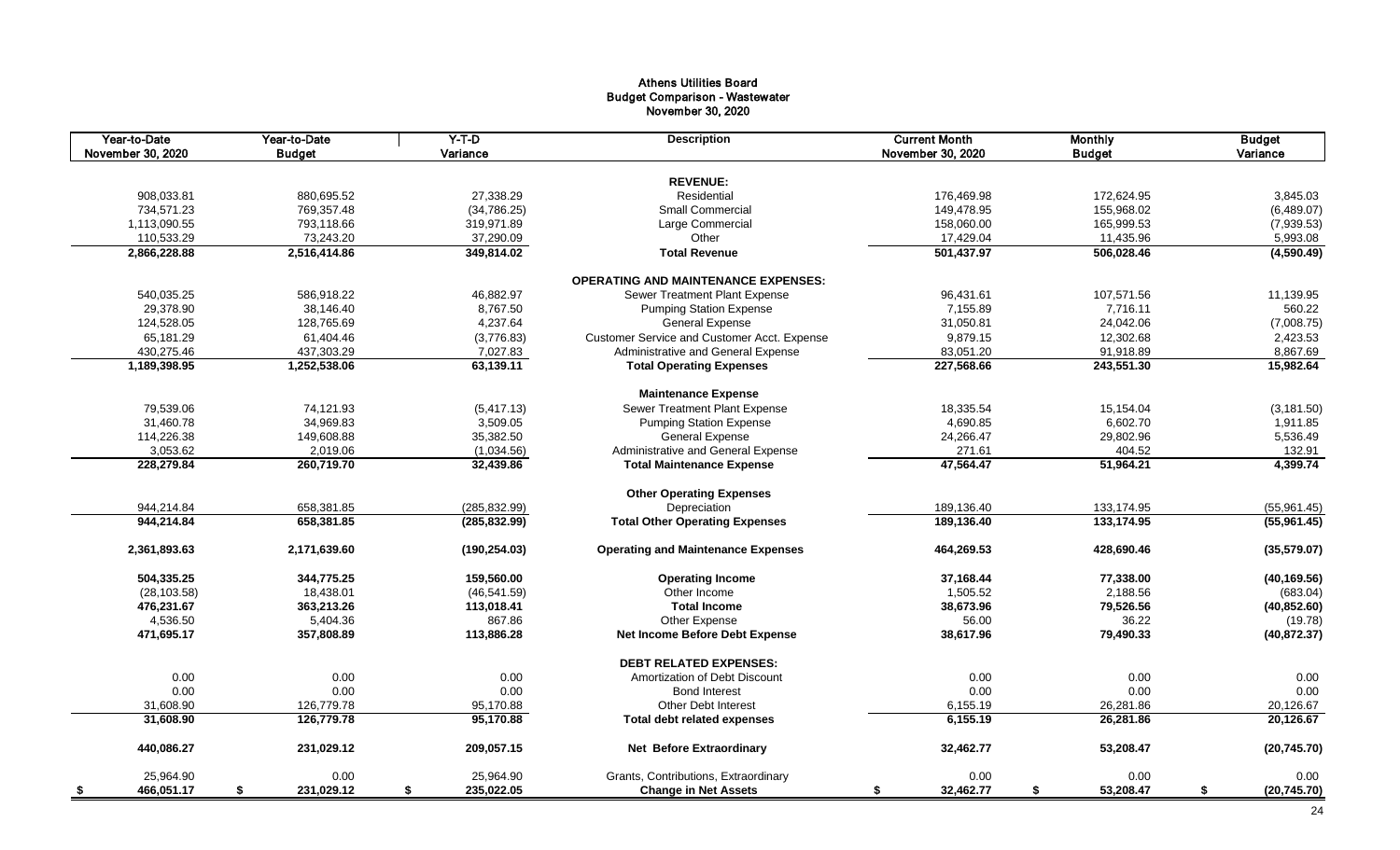# **Athens Utilities Board Wastewater Division STATEMENTS OF CASH FLOWS November 30, 2020**

| Year-to-Date<br><b>November 30, 2020</b> | Year-to-Date<br><b>Prior Year</b> | Variance         |                                                                 | <b>Month to Date</b><br><b>November 30, 2020</b> |    | <b>Month to Date</b><br><b>Prior Year</b> | Variance         |
|------------------------------------------|-----------------------------------|------------------|-----------------------------------------------------------------|--------------------------------------------------|----|-------------------------------------------|------------------|
|                                          |                                   |                  | <b>CASH FLOWS FROM OPERATING ACTIVITIES:</b>                    |                                                  |    |                                           |                  |
| 440,086.27                               | 632,923.81                        | (192, 837.54)    | Net Operating Income                                            | 32,462.77                                        |    | 189,206.42                                | (156, 743.65)    |
|                                          |                                   |                  | <b>Adjustments to Reconcile Operating Income</b>                |                                                  |    |                                           |                  |
|                                          |                                   |                  | to Net Cash Provided by Operations:                             |                                                  |    |                                           |                  |
| 944,214.84                               | 666,173.31                        | 278,041.53       | Depreciation                                                    | 189,136.40                                       |    | 131,684.89                                | 57,451.51        |
|                                          |                                   |                  | <b>Changes in Assets and Liabilities:</b>                       |                                                  |    |                                           |                  |
| 110,080.12                               | (218, 653.85)                     | 328,733.97       | <b>Accounts Receivable</b>                                      | 10,427.85                                        |    | (238, 358.52)                             | 248,786.37       |
| 0.00                                     | 0.00                              | 0.00             | Due from (to) Other Divisions                                   | 0.00                                             |    | 0.00                                      | 0.00             |
| 0.00                                     | 0.00                              | 0.00             | Short Term Notes to Other Divisions                             | 0.00                                             |    | 0.00                                      | 0.00             |
| (101, 741.59)                            | (114, 880.71)                     | 13,139.12        | <b>Prepaid Expenses</b>                                         | 15,034.54                                        |    | (5,633.87)                                | 20,668.41        |
| (48, 157.85)                             | (26, 106.98)                      | (22,050.87)      | <b>Deferred Pension Outflows</b>                                | 159.749.66                                       |    | 0.00                                      | 159.749.66       |
| 9,289.51                                 | (52,783.69)                       | 62,073.20        | <b>Materials and Supplies</b>                                   | (821.87)                                         |    | 4,667.57                                  | (5,489.44)       |
| 6,830.29                                 | (167, 261.17)                     | 174,091.46       | <b>Accounts Payable</b>                                         | 49,859.14                                        |    | 7,154.26                                  | 42,704.88        |
| (2,975.24)                               | (9, 184.41)                       | 6,209.17         | <b>Accrued Liabilities</b>                                      | (127.24)                                         |    | (4,270.17)                                | 4,142.93         |
| 134,143.91                               | 24,093.30                         | 110.050.61       | Retirements and Salvage                                         | (186, 479.55)                                    |    | 6,134.19                                  | (192, 613.74)    |
| (60.00)                                  | (2,330.00)                        | 2,270.00         | <b>Customer Deposits</b>                                        | (115.00)                                         |    | (665.00)                                  | 550.00           |
| (77, 887.85)                             | (73,000.65)                       | (4,887.20)       | Net Pension Liability                                           | (141, 743.13)                                    |    | 13,921.11                                 | (155, 664.24)    |
| 0.00                                     | 0.00                              | 0.00             | <b>Deferred Pension Inflows</b>                                 | 0.00                                             |    | 0.00                                      | 0.00             |
| 1,413,822.41                             | 658,988.96                        | 754,833.45       | <b>Total Cash from Operating Activities</b>                     | 127,383.57                                       |    | 103,840.88                                | 23,542.69        |
|                                          |                                   |                  |                                                                 |                                                  |    |                                           |                  |
|                                          |                                   |                  | <b>CASH FLOWS FROM NONCAPITAL FINANCING ACTIVITIES:</b>         |                                                  |    |                                           |                  |
| 0.00                                     | 0.00                              | 0.00             | Changes in Bonds payable                                        | 0.00                                             |    | 0.00                                      | 0.00             |
| (57, 598.48)                             | (56, 239.54)                      | (1,358.94)       | Changes in Notes Payable                                        | (11, 565.58)                                     |    | (11, 292.71)                              | (272.87)         |
| (57, 598.48)                             | (56, 239.54)                      | (1,358.94)       | <b>Total Cash from Noncapital Financing Activities</b>          | (11, 565.58)                                     |    | (11, 292.71)                              | (272.87)         |
|                                          |                                   |                  | <b>CASH FROM INVESTING ACTIVITIES:</b>                          |                                                  |    |                                           |                  |
| 0.00                                     | 0.00                              | 0.00             | <b>Prior Period Adjustment</b>                                  | 0.00                                             |    | 0.00                                      | 0.00             |
| 25,964.90                                | 169,682.83                        | (143, 717.93)    | Grants Contributions & Other Extraordinary                      | 0.00                                             |    | 52,897.33                                 | (52, 897.33)     |
| 0.00                                     | 0.00                              | 0.00             | <b>Adjust Net Pension Obligation</b>                            | 0.00                                             |    | 0.00                                      | 0.00             |
| (1,421,640.51)                           | (986, 905.44)                     | (434, 735.07)    | Changes in Sewer Utility Plant                                  | (31, 188.83)                                     |    | (202, 736.75)                             | 171,547.92       |
| (1,395,675.61)                           | (817, 222.61)                     | (578, 453.00)    | <b>Total Cash from Capital and Related Investing Activities</b> | (31, 188.83)                                     |    | (149, 839.42)                             | 118,650.59       |
| (39, 451.68)                             | \$<br>(214, 473.19)               | \$<br>175,021.51 | <b>Net Changes in Cash Position</b>                             | \$<br>84,629.16                                  | \$ | (57, 291.25)                              | \$<br>141,920.41 |
|                                          |                                   |                  |                                                                 |                                                  |    |                                           |                  |
| 4,519,440.75                             | 4,450,024.58                      | 69,416.17        | Cash at Beginning of Period                                     | 4,395,359.91                                     |    | 4,292,842.64                              | 102,517.27       |
| 4,479,989.07                             | 4,235,551.39                      | 244,437.68       | Cash at End of Period                                           | 4,479,989.07                                     |    | 4,235,551.39                              | 244,437.68       |
| (39, 451.68)                             | \$<br>(214, 473.19)               | \$<br>175,021.51 | <b>Changes in Cash and Equivalents</b>                          | 84,629.16<br>\$                                  | S. | (57, 291.25)                              | \$<br>141,920.41 |

**Long-Term Debt** \$14,216,743.85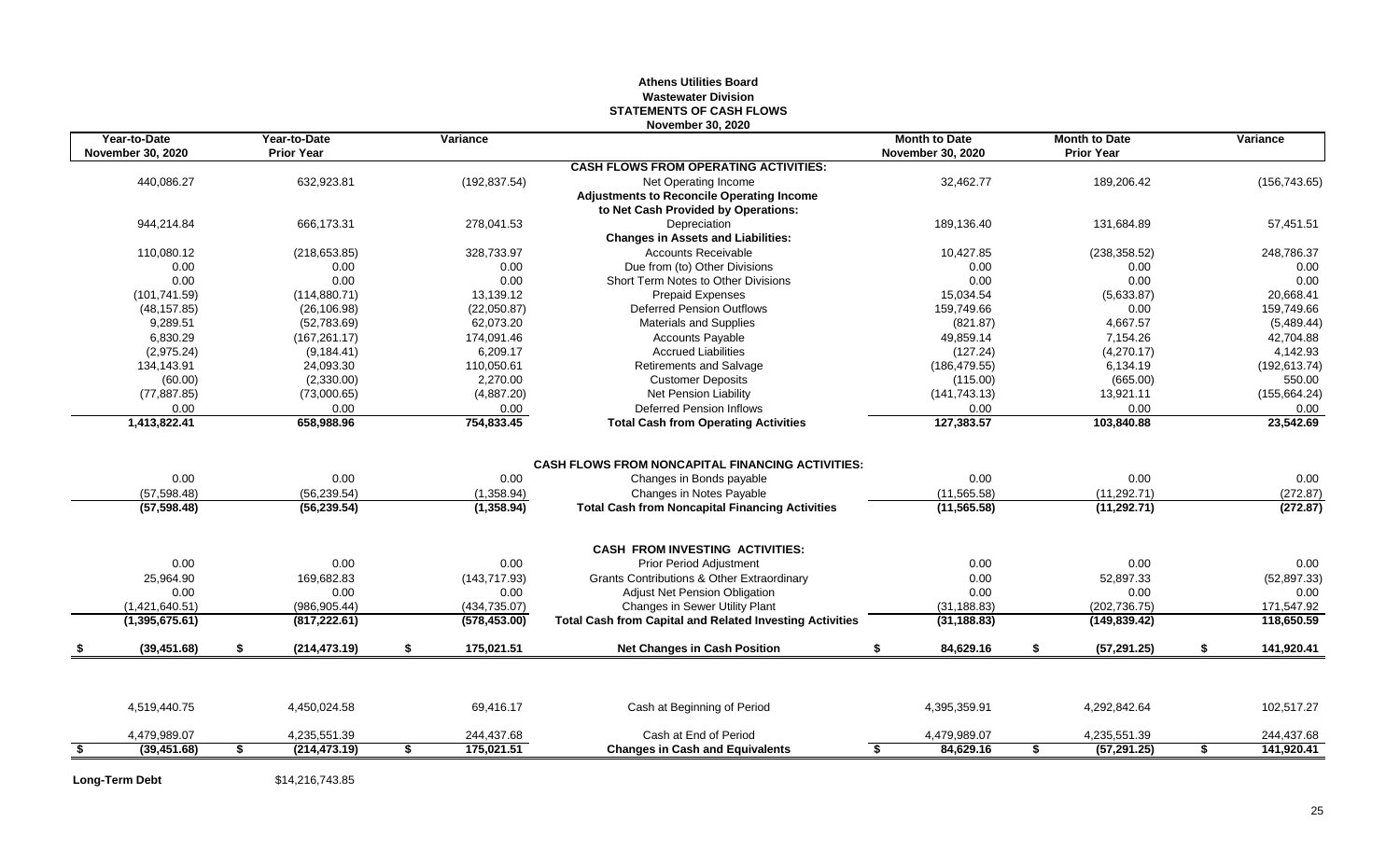### Athens Utilities Board Statistics Report November 30, 2020

# Wastewater:

|                            | Current      | Prior |          | # Accounts     |
|----------------------------|--------------|-------|----------|----------------|
| Number of services:        | <b>Month</b> | Year  | Change   | Change         |
| Residential - Inside City  | 4,385        | 4,368 | 0.39%    | 17I            |
| Residential - Outside City | 67           | 59    | 13.56%   | 81             |
| Commercial - Inside City   | 941          | 938   | 0.32%    | 3 <sub>l</sub> |
| Commercial - Outside City  |              |       | $0.00\%$ | Οll            |
| <b>Total Services</b>      | 5,397        | 5.369 | 0.52%    | <b>28</b>      |

| <b>Sales Volumes:</b>      | <b>Current Month</b> |                   |                   | Year-to-Date |                   |           |  |
|----------------------------|----------------------|-------------------|-------------------|--------------|-------------------|-----------|--|
| Gallonsx100                | 11/30/2020           | <b>Prior Year</b> | Change            | 11/30/2020   | <b>Prior Year</b> | Change    |  |
| Residential - Inside City  | 150,569              | 150,900           | $-0.22\%$         | 800,726      | 798,354           | $0.30\%$  |  |
| Residential - Outside City | 4,764                | 2,208             | 115.76% <b>II</b> | 16,803       | 13,377            | 25.61%    |  |
| Commercial - Inside City   | 213,062              | 230,650           | $-7.63%$          | 1,084,104    | 1,131,739         | $-4.21%$  |  |
| Commercial - Outside City  | 6,048                | 11.196            | $-45.98\%$        | 39,117       | 54,999            | $-28.88%$ |  |
|                            | 374.443              | 394.954           | $-5.19%$          | 1.940.750    | 1.998.469         | $-2.89%$  |  |

=

| Employment         |                          |                   |                   |
|--------------------|--------------------------|-------------------|-------------------|
|                    | <b>November 30, 2020</b> | <b>Prior Year</b> | <b>Difference</b> |
| Employee Headcount | 18.00                    | 19.00             | $-1.00$           |
|                    | 18.84                    | 20.04             | $-1.2$            |
| Y-T-D FTE          | 19.63                    | 19.99             | $-0.36$           |

| Total Company Employment |                   |                   |                   |
|--------------------------|-------------------|-------------------|-------------------|
|                          | November 30, 2020 | <b>Prior Year</b> | <b>Difference</b> |
| Company Total Headcount: | 99.00             | 101.00            | $-2.00$           |
| Company Total FTE        | 104.76            | 106.54            | $-1.78$           |
| Company Y-T-D FTE        | 107.48            | 107.05            | 0.43              |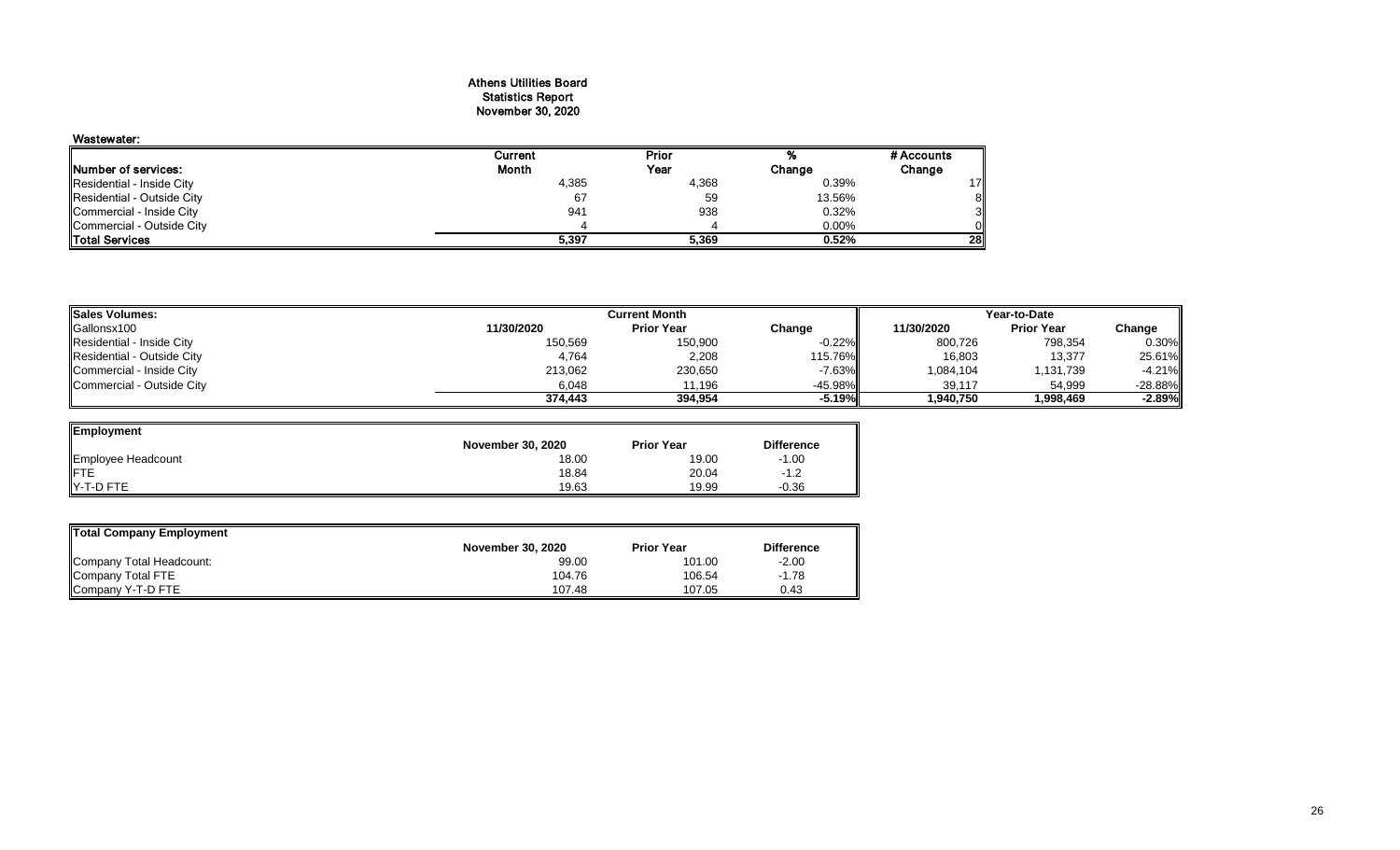# **Athens Utilities Board Wastewater Division Capital Budget Month Ending as of November 30, 2020**

|                                                                | <b>Budget</b>                           |                | <b>Actual</b> |            |      | <b>Variance to Date</b><br>Favorable<br>(Unfavorable) | <b>Estimated</b><br>% Project<br><b>Completion</b> | <b>Percent Budget</b><br><b>Expended</b> |
|----------------------------------------------------------------|-----------------------------------------|----------------|---------------|------------|------|-------------------------------------------------------|----------------------------------------------------|------------------------------------------|
| <b>Planned Capital Improvements:</b>                           |                                         |                |               |            |      |                                                       |                                                    |                                          |
| Replace Truck #42 (2012 F250)                                  |                                         | 45,000         |               |            |      | 45,000                                                |                                                    |                                          |
| Replace Truck #33 (Meter Reader)                               |                                         | 30,000         |               |            |      | 30,000                                                |                                                    |                                          |
| Replace Truck #65 (Small Dump)                                 |                                         | 65,000         |               |            |      | 65,000                                                |                                                    |                                          |
| Replace Cedar Springs Pump Station                             |                                         | 750,000        |               | 500        |      | 749,500                                               |                                                    | 0.07%                                    |
| Sterling Road Valves and Piping                                |                                         | 75,000         |               |            |      |                                                       |                                                    |                                          |
| Emergency Generator Sterling Rd. PS                            |                                         | 175,000        |               |            |      | 175,000                                               |                                                    |                                          |
| Oostanaula WWTP Refurbishment                                  |                                         | 125,000        |               | 54,641     |      | 70,359                                                |                                                    | 43.71%                                   |
| NMC WWTP Refurbishment                                         |                                         | 100,000        |               | 53,895     |      | 46,105                                                |                                                    | 53.90%                                   |
| Admin and Operators Buildings Maint. - Oost.                   |                                         | 10,000         |               |            |      | 10,000                                                |                                                    |                                          |
| <b>Laboratory Equipment</b>                                    |                                         | 15,000         |               | 1,855      |      | 13,145                                                |                                                    | 12.37%                                   |
| <b>Lift Station Rehabilitation</b>                             |                                         | 35,000         |               | 43,163     |      | (8, 163)                                              |                                                    | 123.32%                                  |
| Field and Safety Equipment                                     |                                         | 15,000         |               |            |      | 15,000                                                |                                                    |                                          |
| <b>Collection System Rehab</b>                                 |                                         | 500,000        |               | 301,439    |      | 198,561                                               |                                                    | 60.29%                                   |
| <b>Material Donations</b>                                      |                                         | 5,000          |               | 179        |      | 4,821                                                 |                                                    | 3.59%                                    |
| Technology (SCADA, Computers)                                  |                                         | 35,000         |               | 4,394      |      | 30,606                                                |                                                    | 12.56% Continuous                        |
| Services                                                       |                                         | 125,000        |               | 103,091    |      | 21,909                                                |                                                    | 82.47% Continuous                        |
| Extensions                                                     |                                         | 25,000         |               | 150        |      | 24,850                                                |                                                    | 0.60% Continuous                         |
| <b>Grinder Pump Core Replacements</b>                          |                                         | 35,000         |               | 4,982      |      | 30,018                                                |                                                    | 14.24% Continuous                        |
| <b>Rehabilitation of Services</b>                              |                                         | 75,000         |               | 10,156     |      | 64,844                                                |                                                    | 13.54% Continuous                        |
| Manhole Rehabilitation                                         |                                         | 12,000         |               |            |      | 12,000                                                |                                                    | Continuous                               |
| IT Core (Servers, mainframe, etc.)                             |                                         | 20,000         |               |            |      | 20,000                                                |                                                    | Continuous                               |
| <b>Total Planned Capital Improvements:</b>                     | \$                                      | 2,272,000 \$   |               | 578,446 \$ |      | 1,618,554                                             |                                                    |                                          |
| <b>Other Assets:</b>                                           |                                         |                |               |            |      |                                                       |                                                    |                                          |
| Oost WWTP UV Bulbs (FY 2020 Budget Item)                       |                                         | 45,000         |               | 59,227     |      | (14, 227)                                             |                                                    |                                          |
| Madison Avenue Gravity Sewer Replacement (FY 2020 Budget Item) |                                         | 750,000        |               | 642,815    |      | 107,185                                               |                                                    |                                          |
| <b>Grinder Pump Project</b>                                    |                                         |                |               | 22,309     |      | (22, 309)                                             |                                                    |                                          |
| Denso Pump Station (FY 2020 Budget Item)                       |                                         | 880,000        |               | 780,939    |      |                                                       |                                                    |                                          |
| Other                                                          |                                         |                |               | 1,770      |      | (1,770)                                               |                                                    |                                          |
| <b>Total Other Assets</b>                                      | \$                                      | $1,675,000$ \$ |               | 1,507,060  | - \$ | 68,879                                                |                                                    |                                          |
| Totals:                                                        | $\overline{\mathbf{S}}$                 | 3,947,000 \$   |               | 2,085,506  | - \$ | 1,687,433                                             |                                                    |                                          |
|                                                                | Percentage of Budget Spent Year-to-date |                |               |            |      | 52.84%                                                | <b>Fiscal Year</b>                                 | 41.67%                                   |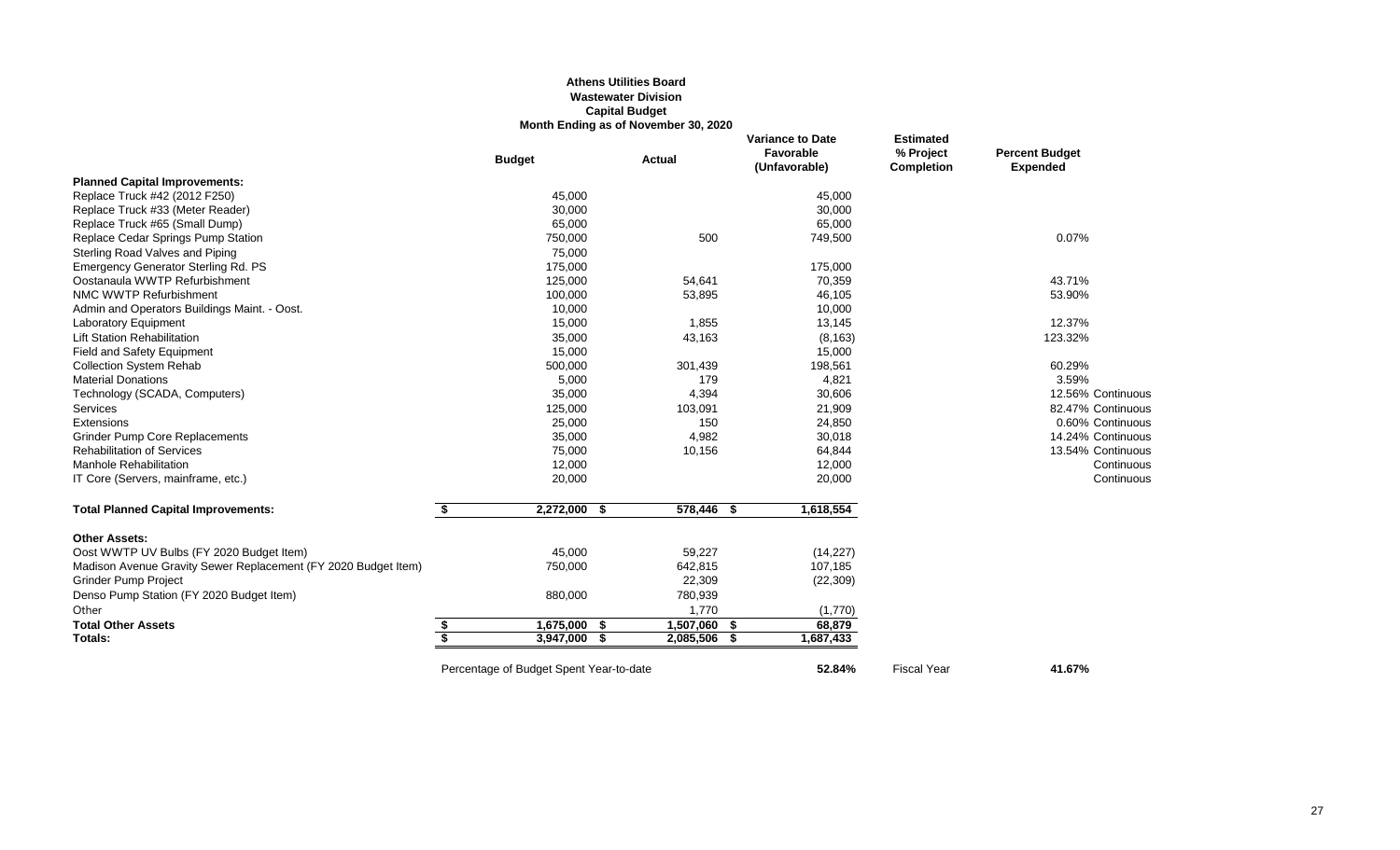|                          |    |                   |    |                   | <b>ATHENS UTILITIES BOARD</b>                  |                         |                  |    |            |
|--------------------------|----|-------------------|----|-------------------|------------------------------------------------|-------------------------|------------------|----|------------|
|                          |    |                   |    |                   | <b>FIBER</b>                                   |                         |                  |    |            |
|                          |    |                   |    |                   | <b>BALANCE SHEET</b>                           |                         |                  |    |            |
|                          |    |                   |    |                   | <b>November 30, 2020</b>                       |                         |                  |    |            |
|                          |    |                   |    |                   |                                                |                         |                  |    | Change     |
| <b>Current Period</b>    |    | Year-to-Date      |    | Change from       |                                                | <b>Current Period</b>   | Prior            |    | from prior |
| <b>November 30, 2020</b> |    | <b>Prior Year</b> |    | <b>Prior Year</b> |                                                | <b>January 31, 2016</b> | Month            |    | Month      |
|                          |    |                   |    |                   | <b>Assets</b>                                  |                         |                  |    |            |
| 123,228.61               |    | 90,814.94         |    | 32,413.67         | Services                                       | 123,228.61              | 122,972.66       |    | 255.95     |
| 42,369.14                |    | 35,031.58         |    | 7,337.56          | <b>Accumulated Depreciation</b>                | 42,369.14               | 41,775.65        |    | 593.49     |
| 80,859.47                |    | 55,783.36         |    | 25,076.11         | <b>Total Fixed Assets</b>                      | 80,859.47               | 81,197.01        |    | (337.54)   |
|                          |    |                   |    |                   | <b>Current Assets</b>                          |                         |                  |    |            |
| 210,880.45               |    | 162,480.51        |    | 48,399.94         | Cash                                           | 210,880.45              | 216,143.64       |    | (5,263.19) |
| 4,199.00                 |    |                   |    | 4,199.00          | Accounts Receivable                            | 4,199.00                | (3,565.00)       |    | 7,764.00   |
| 215,079.45               |    | 162,480.51        |    | 52,598.94         | <b>Total Current Assets</b>                    | 215,079.45              | 212,578.64       |    | 2,500.81   |
| 295,938.92               | S. | 218,263.87        | S. | 77,675.05         | <b>Total Assets</b>                            | 295,938.92              | 293,775.65       | .S | 2,163.27   |
|                          |    |                   |    |                   |                                                |                         |                  |    |            |
|                          |    |                   |    |                   | <b>Liabilities</b>                             |                         |                  |    |            |
| $\overline{\phantom{a}}$ |    |                   |    |                   | Payable to Other Divisions                     |                         |                  |    | $\sim$     |
| 295,938.92               |    | 218,263.87        |    | 77,675.05         | <b>Retained Earnings</b>                       | 295,938.92              | 293,775.65       |    | 2,163.27   |
| \$<br>295,938.92         | \$ | 218,263.87        | \$ | 77,675.05         | <b>Total Liabilities and Retained Earnings</b> | \$<br>295,938.92        | \$<br>293,775.65 | \$ | 2,163.27   |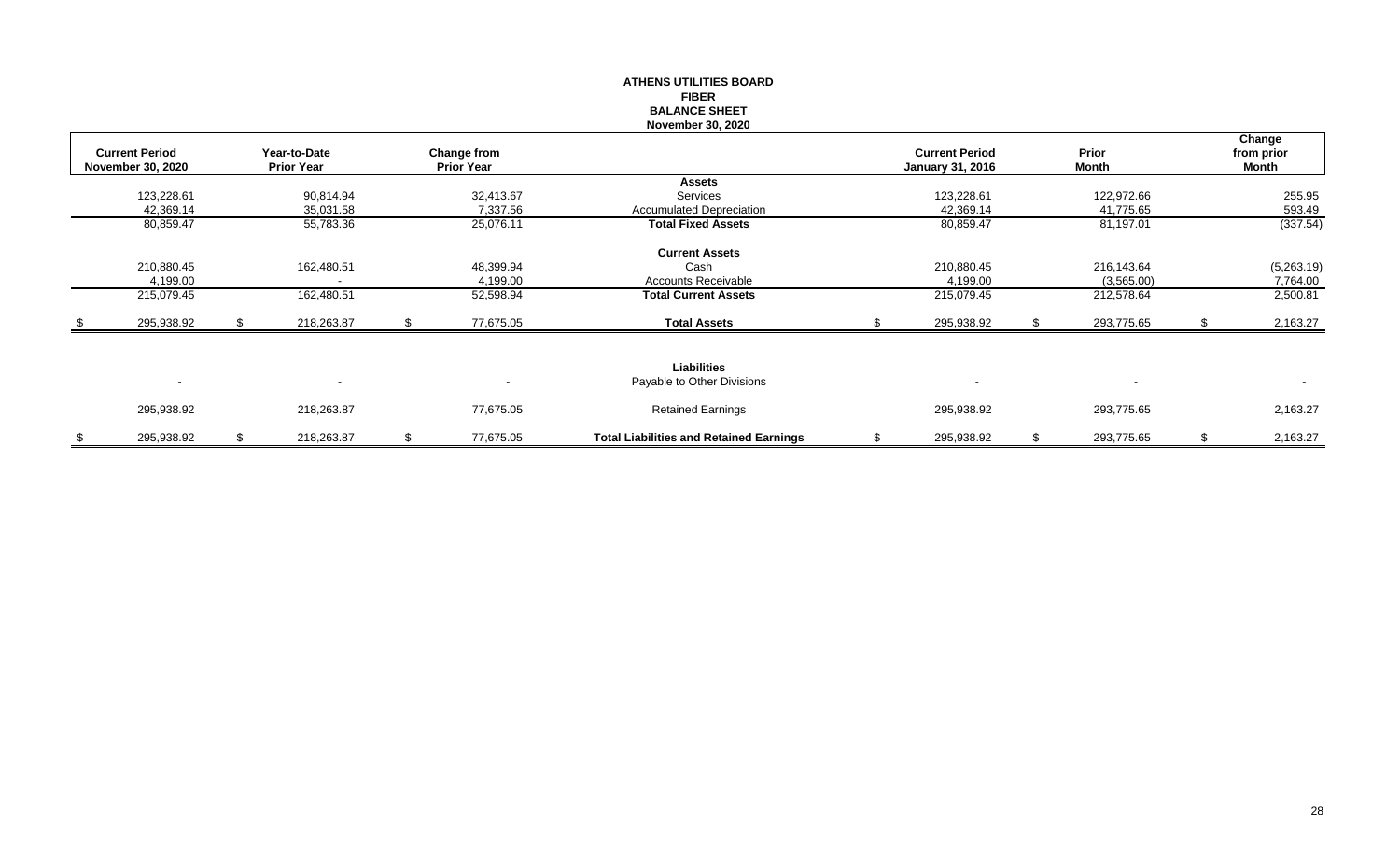|                                   |                                   |                                        | <b>INUVERTIVEL JU, ZUZU</b>                     |                                       |                                              |                  |
|-----------------------------------|-----------------------------------|----------------------------------------|-------------------------------------------------|---------------------------------------|----------------------------------------------|------------------|
| Year-to-Date<br>November 30, 2020 | Year-to-Date<br><b>Prior Year</b> | Variance<br>Favorable<br>(Unfavorable) |                                                 | Current<br>Month<br>November 30, 2020 | <b>Current</b><br>Month<br><b>Prior Year</b> |                  |
| 52,295.00                         | 43,670.00                         | 8,625.00                               | Revenue                                         | 10,349.00                             | 8,614.00                                     | 1,735.00         |
|                                   |                                   |                                        | <b>Operating and Maintenance Expenses</b>       |                                       |                                              |                  |
| 2,095.89                          | $\overline{\phantom{a}}$          | (2,095.89)                             | Overhead Line Expense                           | 1,894.05                              |                                              | (1,894.05)       |
| 1,655.35                          | 1,655.35                          | $\blacksquare$                         | Administrative and General Expense              | 331.07                                | 331.07                                       |                  |
| 19,639.32                         | 20,169.41                         | 530.09                                 | Telecom Expense                                 | 5,435.12                              | 4,472.73                                     | (962.39)         |
| \$<br>23,390.56                   | 21,824.76                         | (1,565.80)                             | <b>Total Operating and Maintenance Expenses</b> | 7,660.24                              | 4,803.80                                     | (2,856.44)       |
| 327.75                            | 243.59                            | 84.16                                  | Interest Income                                 | 68.00                                 | 52.44                                        | 15.56            |
|                                   |                                   |                                        | <b>Other Operating Expense</b>                  |                                       |                                              |                  |
| 2,967.45                          | 3,071.49                          | 104.04                                 | <b>Depreciation Expense</b>                     | 593.49                                | 647.41                                       | 53.92            |
| 26,264.74                         | 19,017.34                         | 7,247.40                               | Net Before Extraordinary                        | 2,163.27                              | 3,215.23                                     | (1,051.96)       |
|                                   | 5,000.00                          | (5,000.00)                             | Grants, Contributions, Extraordinary            |                                       | $\sim$                                       | $\sim$           |
| \$<br>26,264.74                   | \$<br>24,017.34                   | \$<br>2,247.40                         | <b>Change in Net Assets</b>                     | 2,163.27                              | \$<br>3,215.23                               | \$<br>(1,051.96) |

#### Athens Utilities Board Profit and Loss Statement - Fiber November 30, 2020